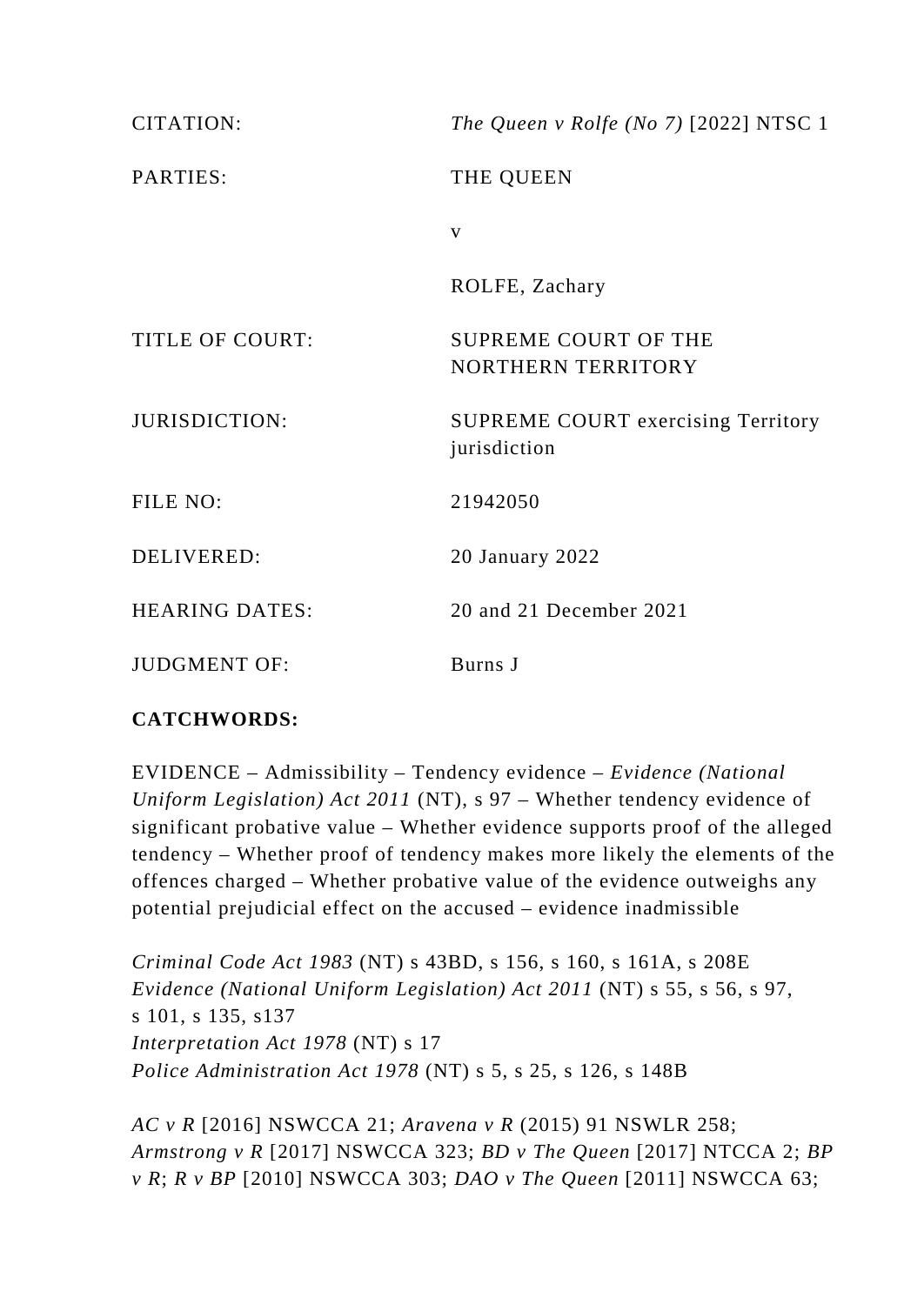*El-Haddad v R* (2015) 88 NSWLR 93; [2015] NSWCCA 10; *Elomar v The Queen* [2014] NSWCCA 303; *Festa v The Queen* (2001) 208 CLR 593; *HML v The Queen* (2008) 235 CLR 334; *Hughes v The Queen* [2017] HCA 20; *Ibrahim v Pham* [2007] NSWCA 215; *IMM v The Queen* [2016] HCA 14; *KJR v R* (2007) 173 A Crim R 226; [2007] NSWCCA 165; *Middendorp v The Queen* [2012] VSCA 47; *O'Keefe v R* [2009] NSWCCA 121; *Papakosmas v R* (1999) 196 CLR 297 at 325; [1999] HCA 37; *Patel v R* (2012) 247 CLR 531; [2012] HCA 29; *Qualiteri v R* (2006) 171 A Crim R 463; [2006] NSWCCA 95; *R v Allen* [2020] NSWCCA 173; *R v BD* (1997) 94 A Crim R 131; *R v Cook* [2004] NSWCCA 52; *R v Ford* [2009] NSWCCA 306; *R v GAC* (2007) 178 A Crim R 408; [2007] NSWCCA 315; *R v MM* [2014] NSWCCA 144; *R v PWD* [2010] NSWCCA 209; *R v Suteski* (2002) 56 NSWLR 182; [2002] NSWCCA 509; *RH v R* (2014) 241 A Crim R 1; [2014] NSWCCA 71; *Saoud* v R [2014] NSWCCA 136; *Sokolowskyj v R* [2014] NSWCCA 55; *SSN v R* [2012] NSWCCA 163; *Taylor v The Queen* [2020] NSWCCA 355; *The Queen v Hoffmann* [2021] NTSC 31; *The Queen v Rolfe* [2021] HCA 38; *The Queen v Rolfe (No 5)* [2021] NTSCFC 6; *Townsend v Townsend* [2001] NSWCA 136; *Washer v Western Australia* (2007) 234 CLR 492, referred to.

EVIDENCE – Admissibility – Police powers of search and seizure – Whether evidence obtained lawfully – *Police Administration Act 1978* (NT) s 144 – Temporal proximity of search and seizure – Whether search and seizure must be incidental to arrest –– evidence admissible

*Evidence (National Uniform Legislation) Act 2011* (NT) s 138 *Interpretation Act 1978* (NT) s 62 *Police Administration Act 1978* (NT) s 144

*Bessell v Wilson* (1853) 118 ER 518; *Botton v Winn* (unreported, Supreme Court of Victoria, 18 December 1987); *Dillon v O'Brien* (1887) 16 Cox CC 245; *Director of Public Prosecutions v Tupper* (2018) 55 VR 720; *Elomar v The Queen* [2014] NSWCCA 303; *Field v Sullivan* [1923] VLR 70; *Leigh v Cole* (1853) 6 Cox CC 329; *Lindley v Rutter* [1981] QB 128, referred to.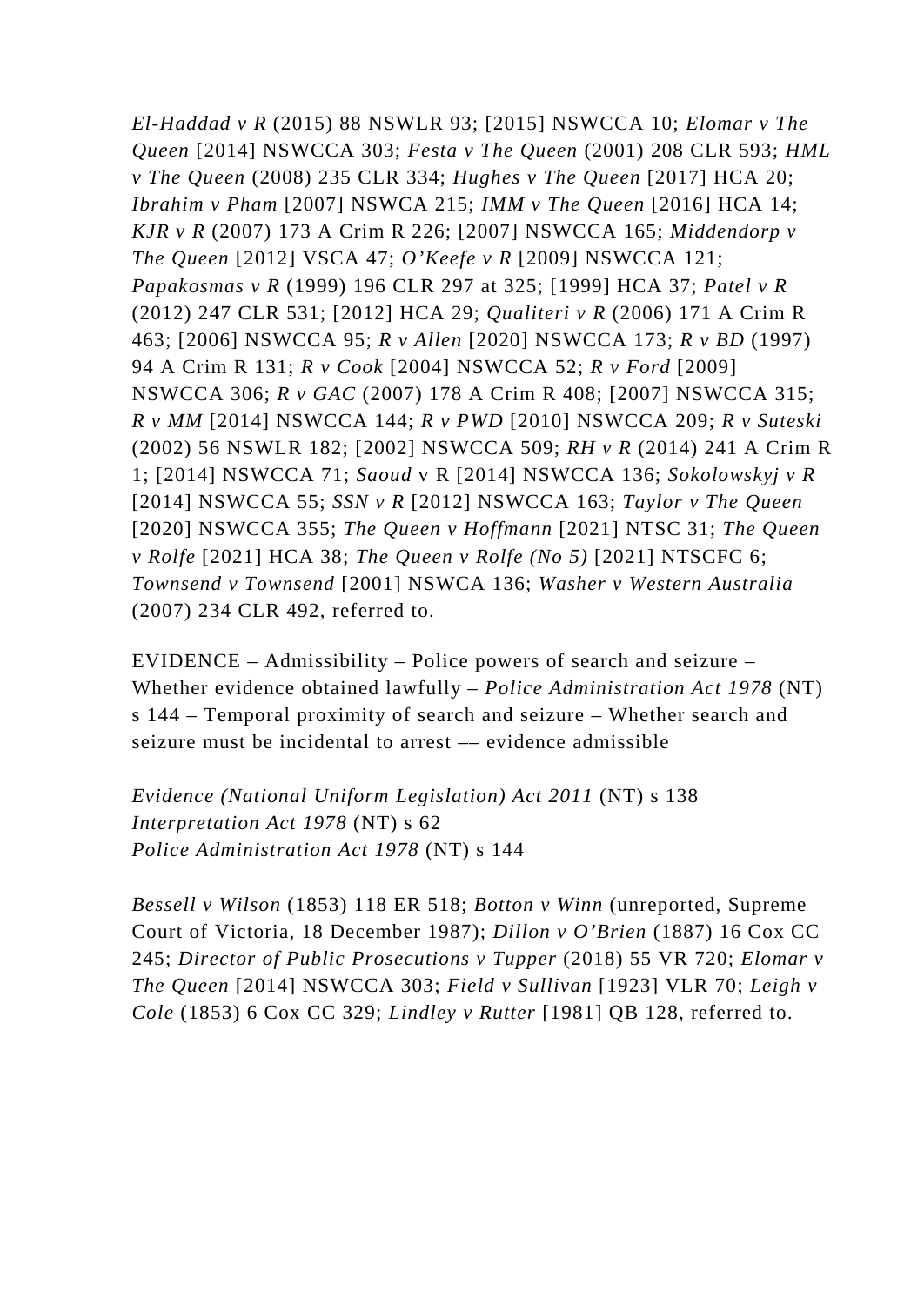## **REPRESENTATION:**

*Counsel:* P M Strickland SC with J Poole Accused: J D Edwardson QC with L Officer *Solicitors:*  Crown: Office of the Director of Public Prosecutions Accused: Tindall Gask Bentley Judgment category classification: A<br>Judgment ID Number: Bur2201 Judgment ID Number: Number of pages: 60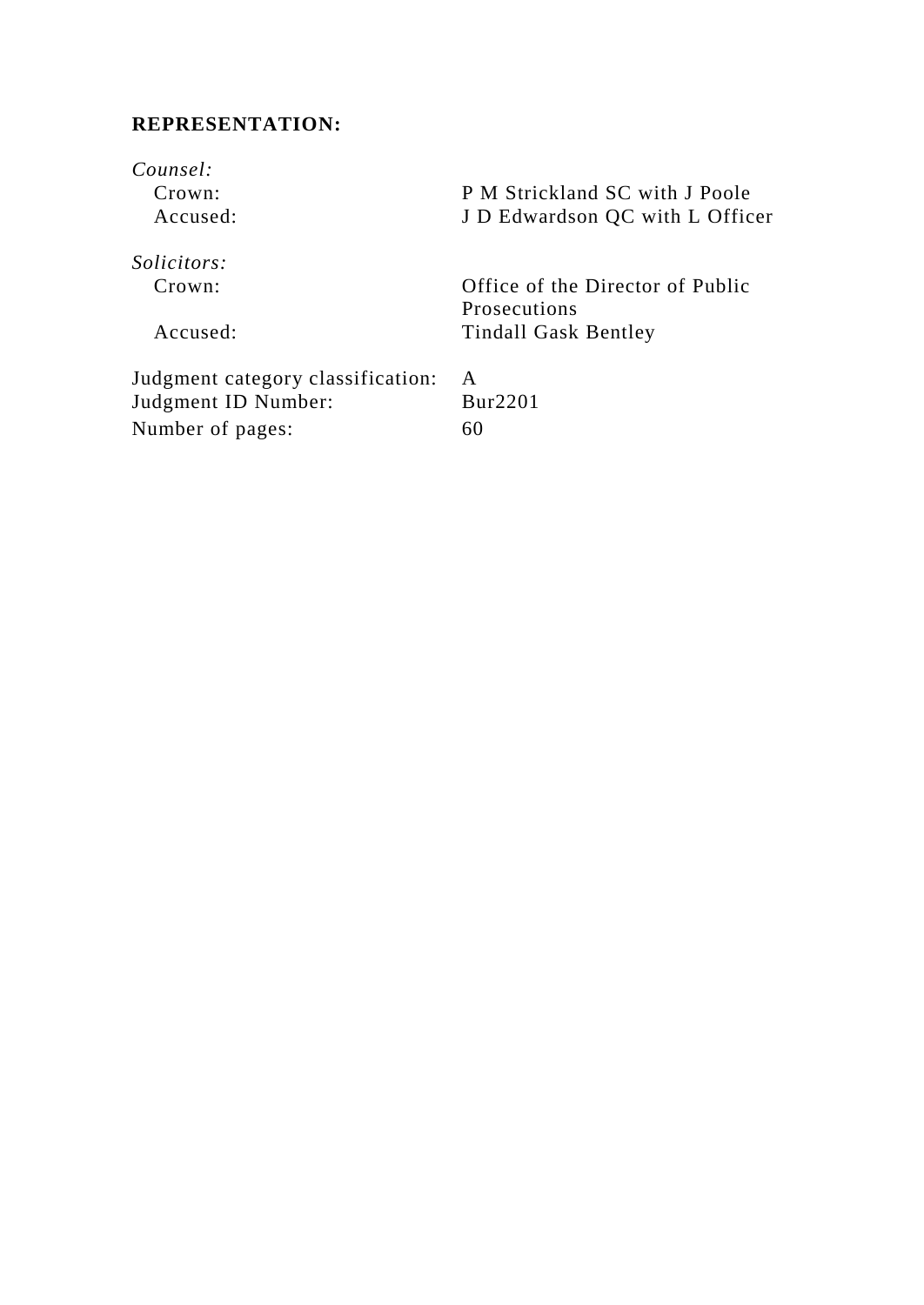## IN THE SUPREME COURT OF THE NORTHERN TERRITORY OF AUSTRALIA AT DARWIN

*The Queen v Rolfe (No 7)* [2022] NTSC 1 No. 21942050

BETWEEN:

### **THE QUEEN**

AND:

## **ZACHARY ROLFE**

CORAM: BURNS J

REASONS FOR JUDGMENT

(Delivered on 20 January 2022)

## **Introduction**

[1] The accused Zachary Rolfe is awaiting trial on a charge (Count 1) that on 9 November 2019 he murdered Charles Arnold Walker (the deceased) (contrary to s 156 of the *Criminal Code Act 1983* (NT) ('the Code')). The indictment against the accused contains two alternative charges to the charge of murder: Count 2 alleges that he engaged in conduct that caused the death of the deceased, being reckless or negligent as to causing the death of the deceased (contrary to s 160 of the Code) and Count 3 alleges that he engaged in conduct involving a violent act to the deceased, namely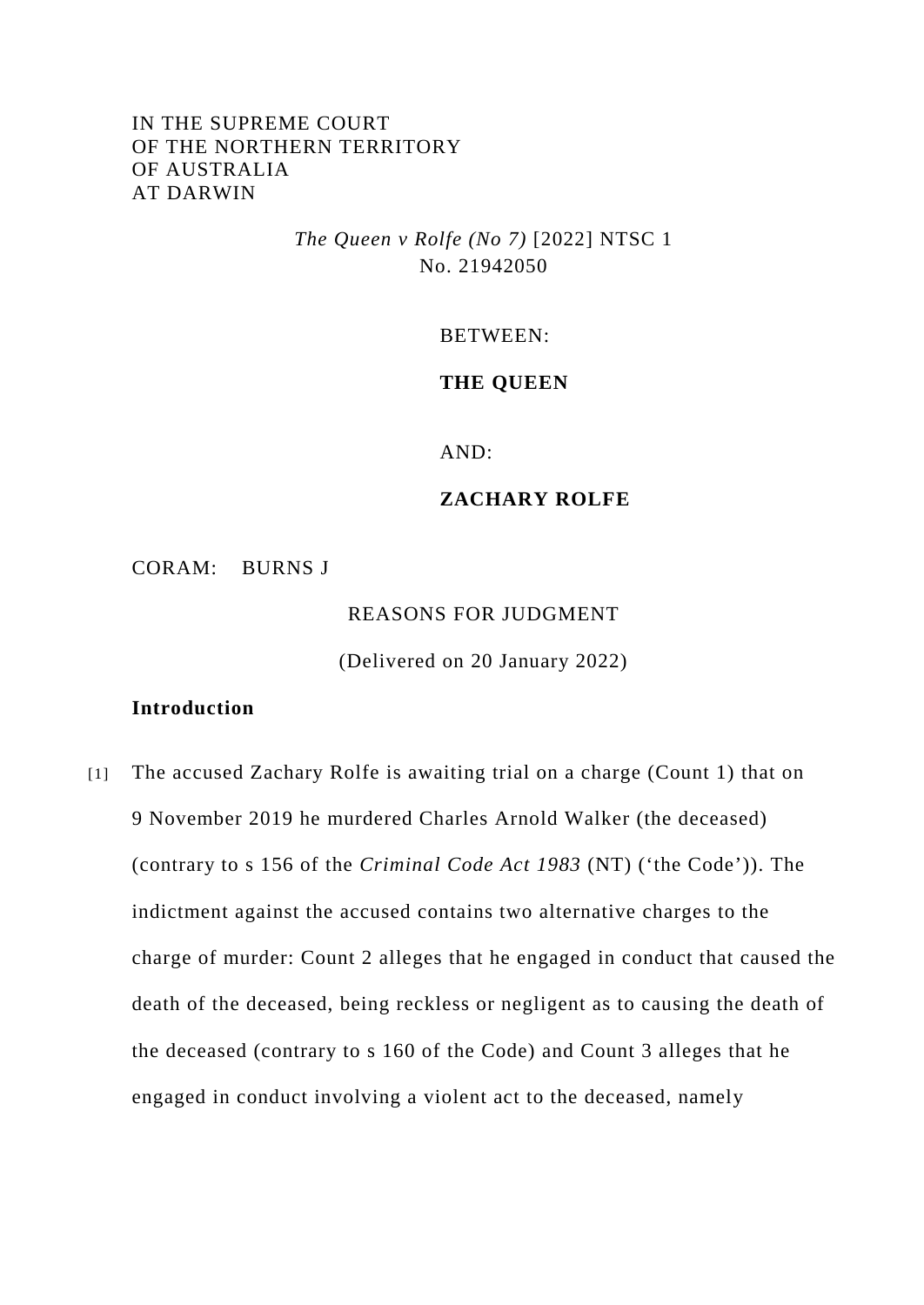discharging a firearm causing the death of the deceased (contrary to s  $161A(1)$  of the Code).

- [2] The Crown case, expressed very briefly, is that the accused, who is a member of the Northern Territory Police Force, shot the deceased three times while arresting him in company with Constable Adam Eberl at Yuendumu on 9 November 2019 thereby causing his death. The Crown does not rely on the first shot in order to establish the charges, only on the second and third shots.
- [3] The accused has entered pleas of not guilty to all charges and his trial is due to commence on 7 February 2022.
- [4] The Crown served on the accused an amended notice ('the notice') dated 3 December 2021, pursuant to s 97(1) of the *Evidence (National Uniform Legislation) Act 2011* (NT) ('the ENULA'), notifying him that the Crown intends to adduce tendency evidence against him at his trial. The notice was further amended by the Crown at the hearing of the application. The accused objects to the Crown leading the proposed tendency evidence.
- [5] In addition, the Crown proposes leading evidence at the trial of two text messages downloaded from the accused's mobile phone. The Crown submits that the content of these messages should also be considered in determining whether the proposed tendency evidence should be admitted. The accused objects to the admission of this evidence for either purpose on the ground that it was unlawfully obtained. It is convenient to address this issue first.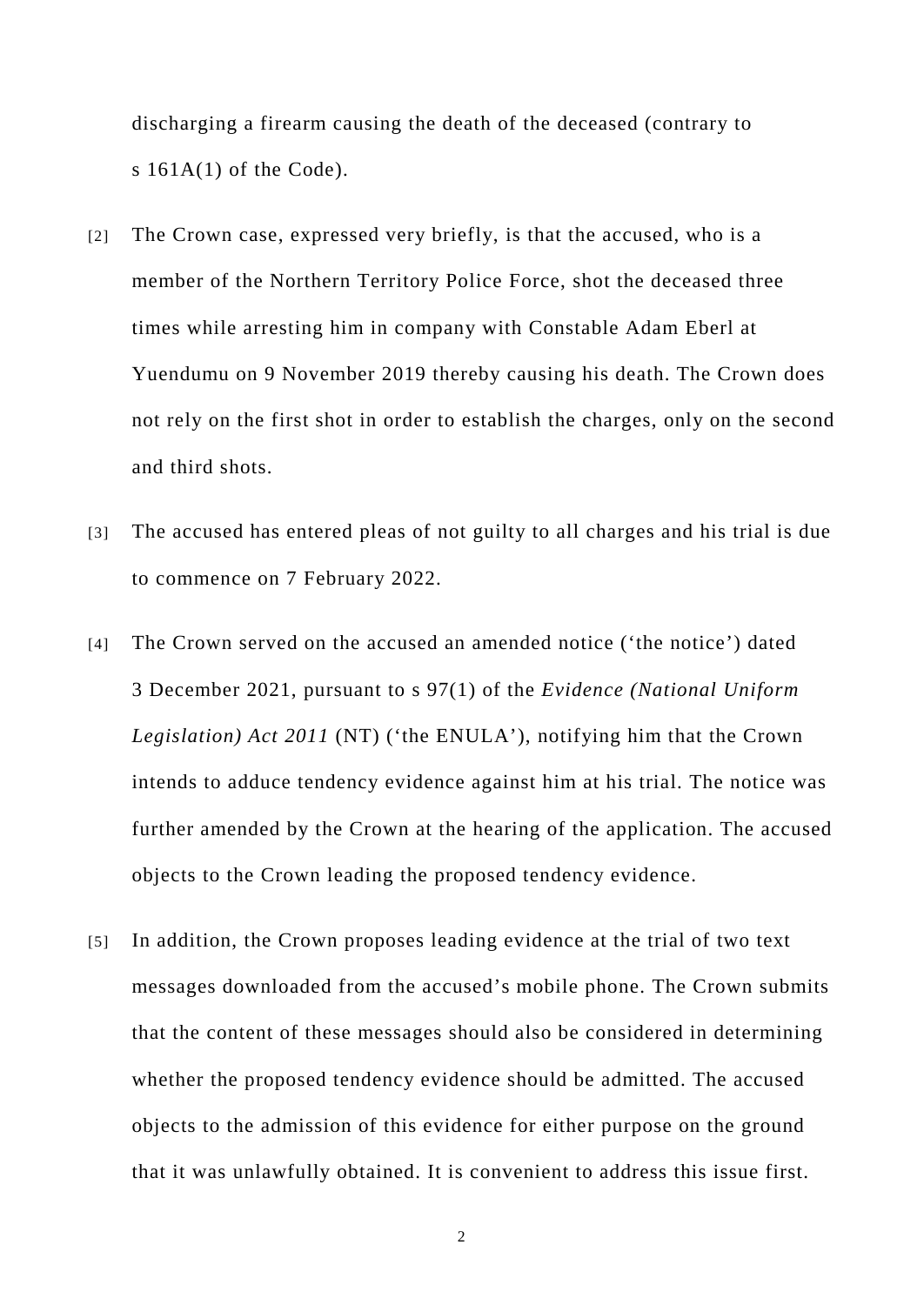#### **Admissibility of the text messages**

- [6] The accused was arrested on 13 November 2019 and was taken to the Darwin City Watch House ('the Watch House'). Following his arrest, police allowed the accused to collect his personal belongings, including his mobile phone, and retain them on the journey to the Watch House. The accused was accompanied into the area of the front counter of the Watch House by Detective Senior Sergeant (subsequently, Superintendent) Kirk Pennuto, Detective Senior Sergeant Mark Malogorski and Detective Acting Senior Sergeant Wayne Newell. They arrived at the Watch House at about 5.45pm. At the front counter, Detective Pennuto said to the accused, "Put your stuff up there for us, please". At that time the accused was holding his mobile phone in his hand. He placed the mobile phone, together with his other personal belongings, on the counter of the Watch House. He then underwent a physical search. All of those items, including the mobile phone, were secured in a clear plastic bag by Constable Abdul Khan. An arrest card was completed by another police officer which recorded all of the property taken from the accused into the possession of Constable Khan and secured inside the security bag, which was then sealed. The plastic security bag containing the personal property of the accused was then placed in a box and taken into a room behind the counter. The accused was then placed in a cell.
- [7] The arrest card is a printed document with spaces for hand written notations. None of the Crown witnesses called on the voir dire were able to remember who had completed the hand written notations on the bottom half of the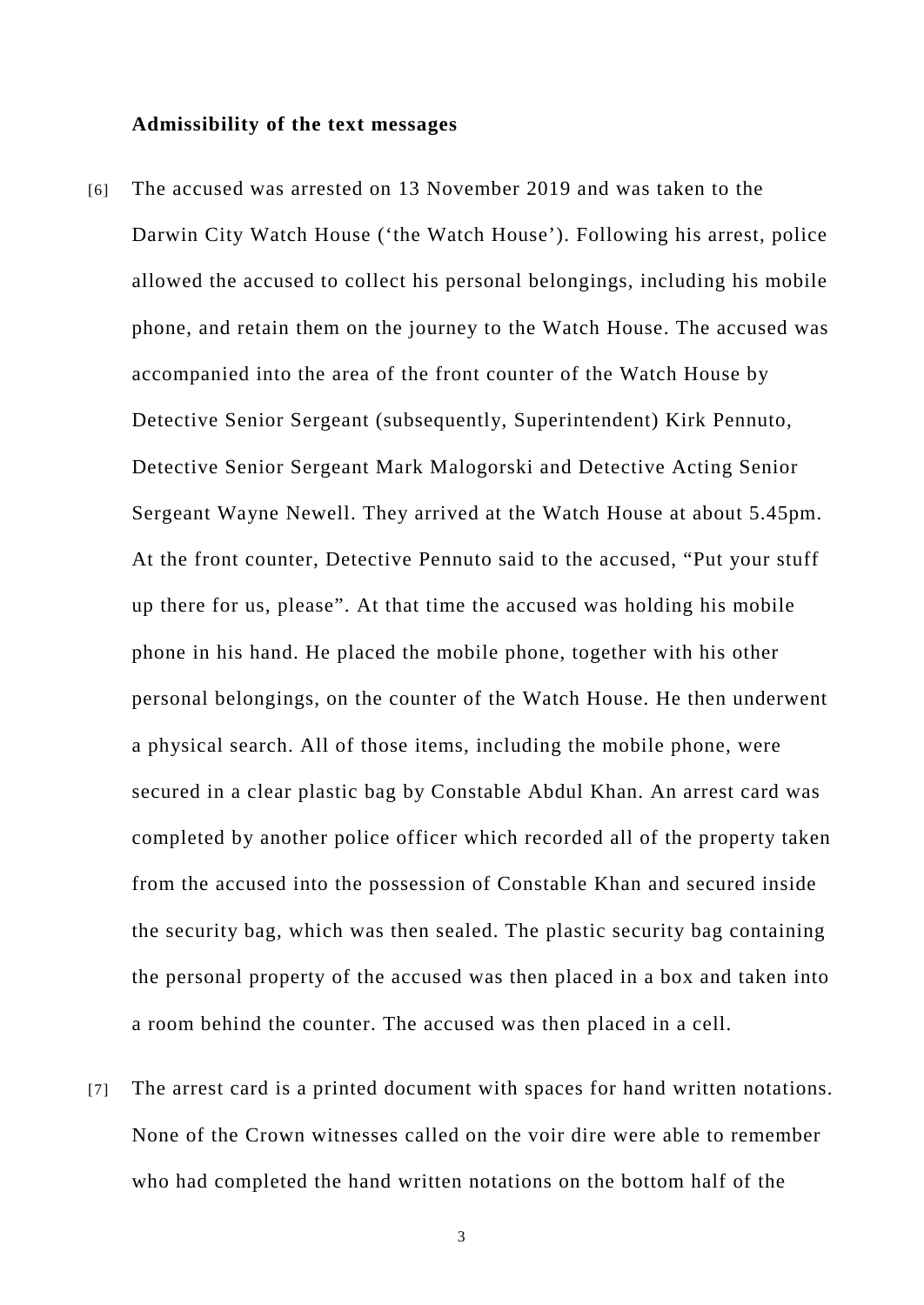document which included a list of the accused's personal property. Next to the entry fields "Mobile phone" and "Others" are two items that have been scratched out in what appears to be ink. The evidence did not reveal the nature of those entries or who scratched them out. The inevitable inference is that the entry which has been scratched out next to the entry field "Mobile phone" is an entry evidencing the fact that the accused's mobile phone was part of the property placed in the secure property bag and then stored in the room behind the counter. This is consistent with what is seen in the video of the processing of the accused at the Watch House. It is clear from that video that the accused's mobile phone was placed in the property bag, which was then placed in a box and removed from the area of the front counter.

- [8] At about 6.10pm that same day, another police officer involved in the investigation into the death of the deceased, Detective Andrew Kren, attended the Watch House and removed the accused's mobile phone from the accused's personal property in the Watch House. The accused was not present when this occurred. The mobile phone was subjected to analysis which revealed, amongst other things, the two text messages the Crown seeks to adduce in evidence. It is this seizure of the accused's mobile phone that the accused says was unlawful, with the consequence that the text messages themselves were obtained unlawfully by the Crown.
- [9] The Crown submits that the seizure of the accused's mobile phone was permitted by s 144 of the *Police Administration Act 1978* (NT) ('the PAA') (emphasis added):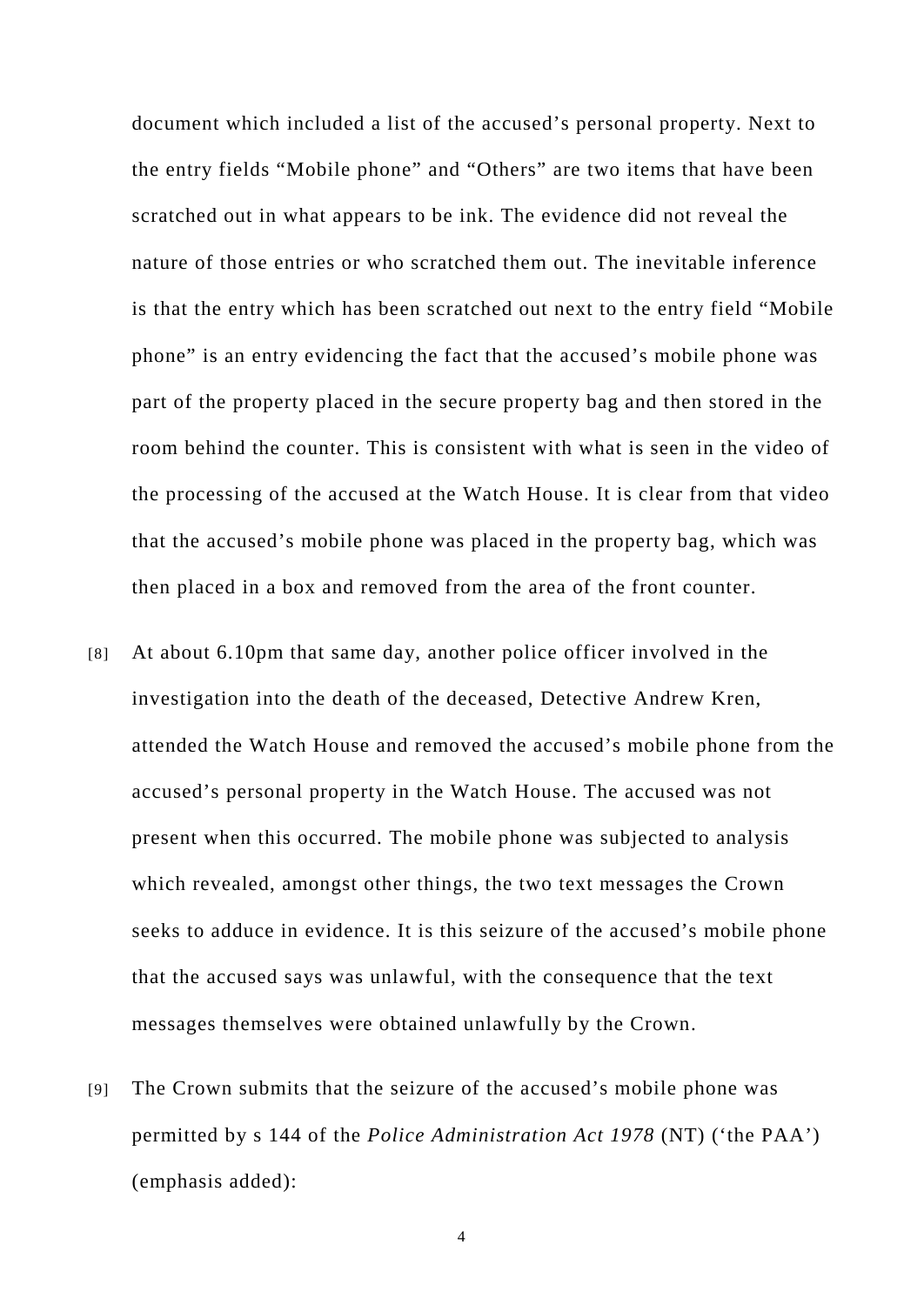#### **Search of persons in lawful custody**

- (1) A member of the Police Force may search a person in lawful custody, including the clothing the person is wearing and any property in the person's immediate possession, and may use the force that is reasonably necessary to conduct the search.
- (2) A member may seize any weapon or other article capable of being used to inflict injury on a person or assist an escape from custody, **or anything relating to an offence**, found as a result of a search under subsection (1).
- (3) Subsection (1) does not authorise a member to require a person to remove any clothing that he is wearing unless the member has reasonable grounds for believing that the removal and examination and detention of such clothing may afford evidence of the commission of an offence, and the person is provided with adequate clothing to replace the clothing removed.
- (4) Any search carried out pursuant to subsection (1) shall, wherever practicable, be carried out by a member of the same sex as the person searched.
- (5) Nothing in this section shall be taken to prevent the search of the person of a person, or of property under the control of a person and the removal from that person of any property for safe keeping upon his being admitted as an inmate of a lock-up, custodial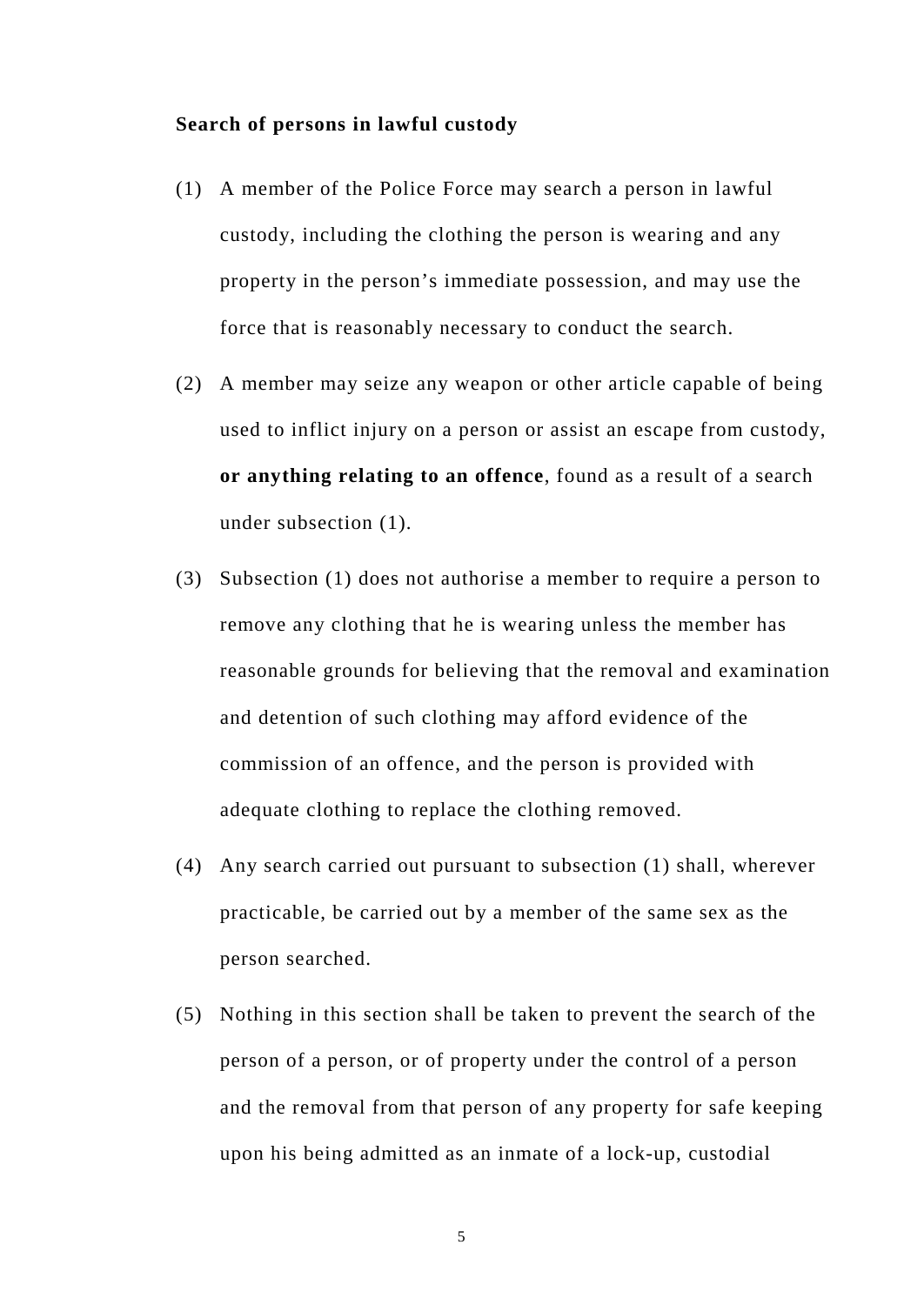correctional facility (as defined in section  $11(1)(a)$  of the *Correctional Services Act 2014*) or like place after being charged with an offence

- [10] The Crown submitted that the procedure to which the accused was subjected at the Watch House, in which he was required to place his personal property on the counter and was then subjected to a body search, was a search pursuant to s 144(1) of the PAA. The Crown submitted that the accused's mobile phone was an article "relating to an offence" found as a result of such a search so as to enliven the seizure provision found in s 144(2) of the PAA.
- [11] The Crown submitted that the search of the accused conducted by Constable Khan was a search pursuant to s 144(1) of the PAA. Superintendent Pennuto testified that in directing the accused to place his property on the counter of the Watch House, he was exercising the power of search granted by s 144(1). The accused submitted that this evidence should not be accepted. I do not accept that submission.
- [12] At common law, there is an undoubted power vested in police to search an arrested person and seize property found in the course of that search. In *Director of Public Prosecutions v Tupper* (2018) 55 VR 720, Macaulay J cited the conclusion of Phillips J in *Botton v Winn* (unreported, Supreme Court of Victoria, 18 December 1987) that the authorities which considered those common law powers establish three principles: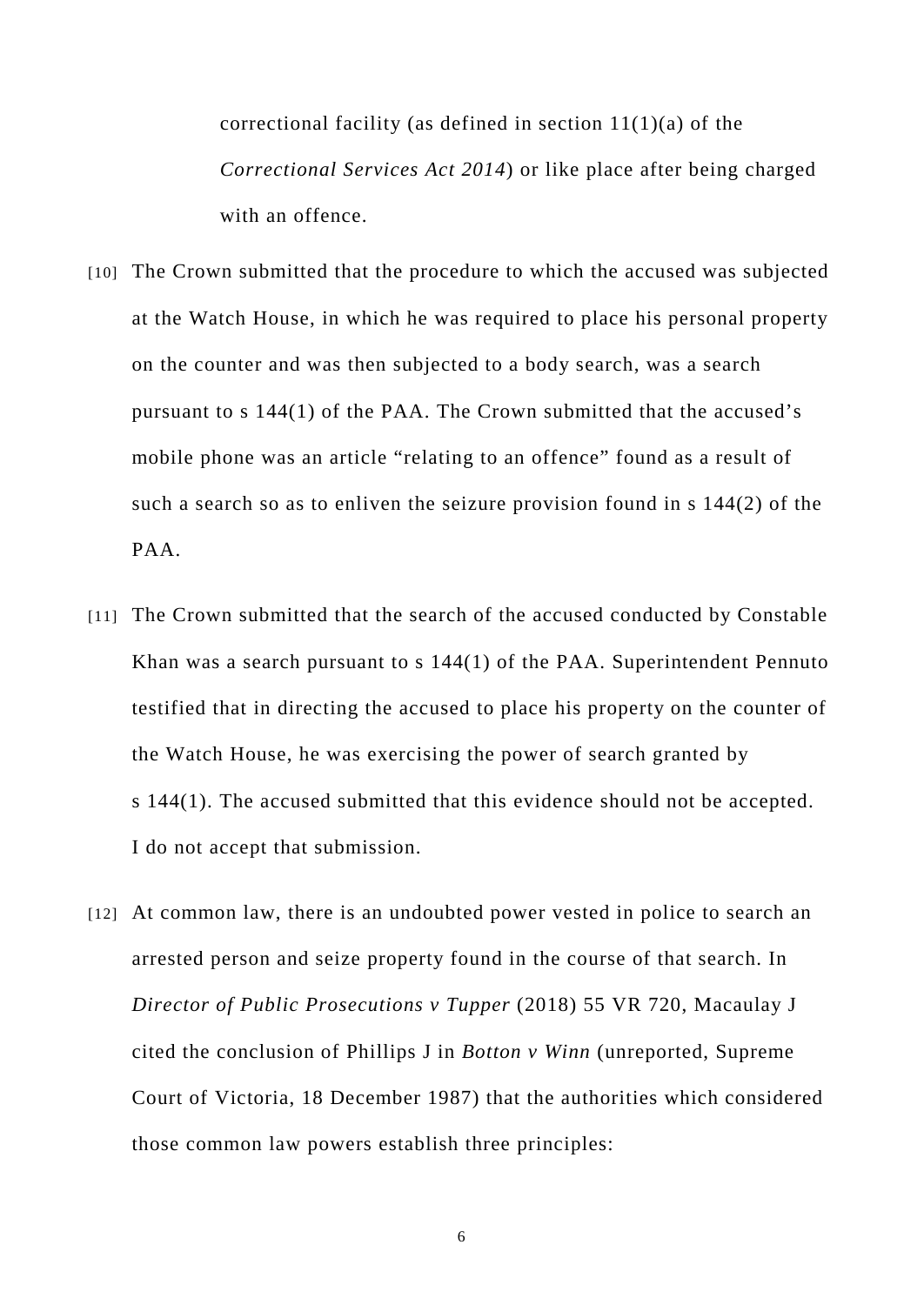- (1) That a police officer has a right to search a prisoner in lawful custody and take possession of property in circumstances where he or she reasonably suspects the property may be connected with a crime committed by the prisoner (and arguably any other crime) or where part of the property is an object which might be used to do injury to the prisoner or others or to effect an escape or cause damage;
- (2) A police officer purporting to exercise this right must have regard to all the circumstances of the particular case to ensure its valid exercise;
- (3) At least some searches should be preceded by the police officer informing the person to be searched of the reason or reasons for the search.
- [13] There are similarities between the justification for the common law power and the power to search and seize granted by s 144 of the PAA. Amongst other matters, the common law power is directed towards finding items showing that the arrested person is guilty of an offence (*Bessell v Wilson*  (1853) 118 ER 518; *Dillon v O'Brien* (1887) 16 Cox CC 245), seizing weapons or implements that could be used to escape (*Leigh v Cole* (1853) 6 Cox CC 329), or preventing the person from harming themselves or others in custody (*Lindley v Rutter* [1981] QB 128).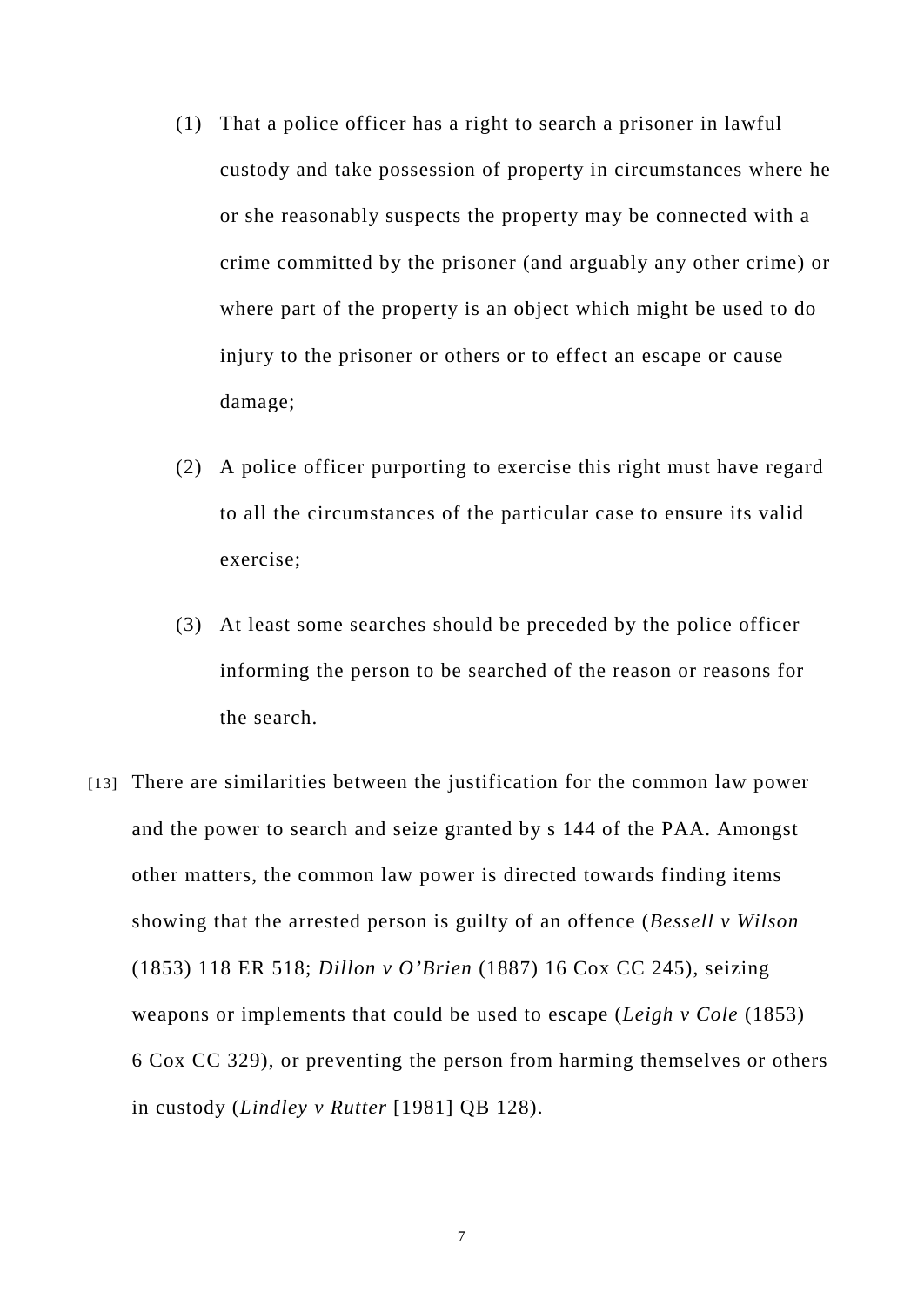- [14] The initial direction to the accused to place his property on the counter may have taken the form of a request, but the body search of the accused which immediately followed makes it clear that what was occurring was a search. A nice question arises whether the enactment of s 144 of the PAA has abrogated the common law power to which I refer. In the circumstances of the present case it is unnecessary to answer that question.
- [15] It is clear from the contemporaneous notes of Detective Pennuto that, before arresting the accused, police contemplated the prospect of seizing the accused's mobile phone. This is consistent with evidence that police were in possession of a statement from Jack Carter dated 12 November 2019 to the effect that the accused had discussed the incident in which the deceased was fatally wounded in a "group chat". The fact that Detective Pennuto's notes raise the possibility of the need to obtain a search warrant to seize the mobile phone and make no reference to s 144 of the PAA does not change my opinion that the evidence establishes that the process at the Watch House by which the accused surrendered his mobile phone, among other items of personal property, was a search pursuant to s 144(1) of the PAA. Detective Pennuto is an experienced police officer who has participated in many arrests. It is entirely credible that he would have turned his mind to the provisions of s 144(1) of the PAA as the basis for what was undoubtedly a search of the accused's person in the Watch House.
- [16] The accused's mobile phone was clearly an item that was "found" as a result of the search pursuant to s 144(1). The fact that police knew the accused was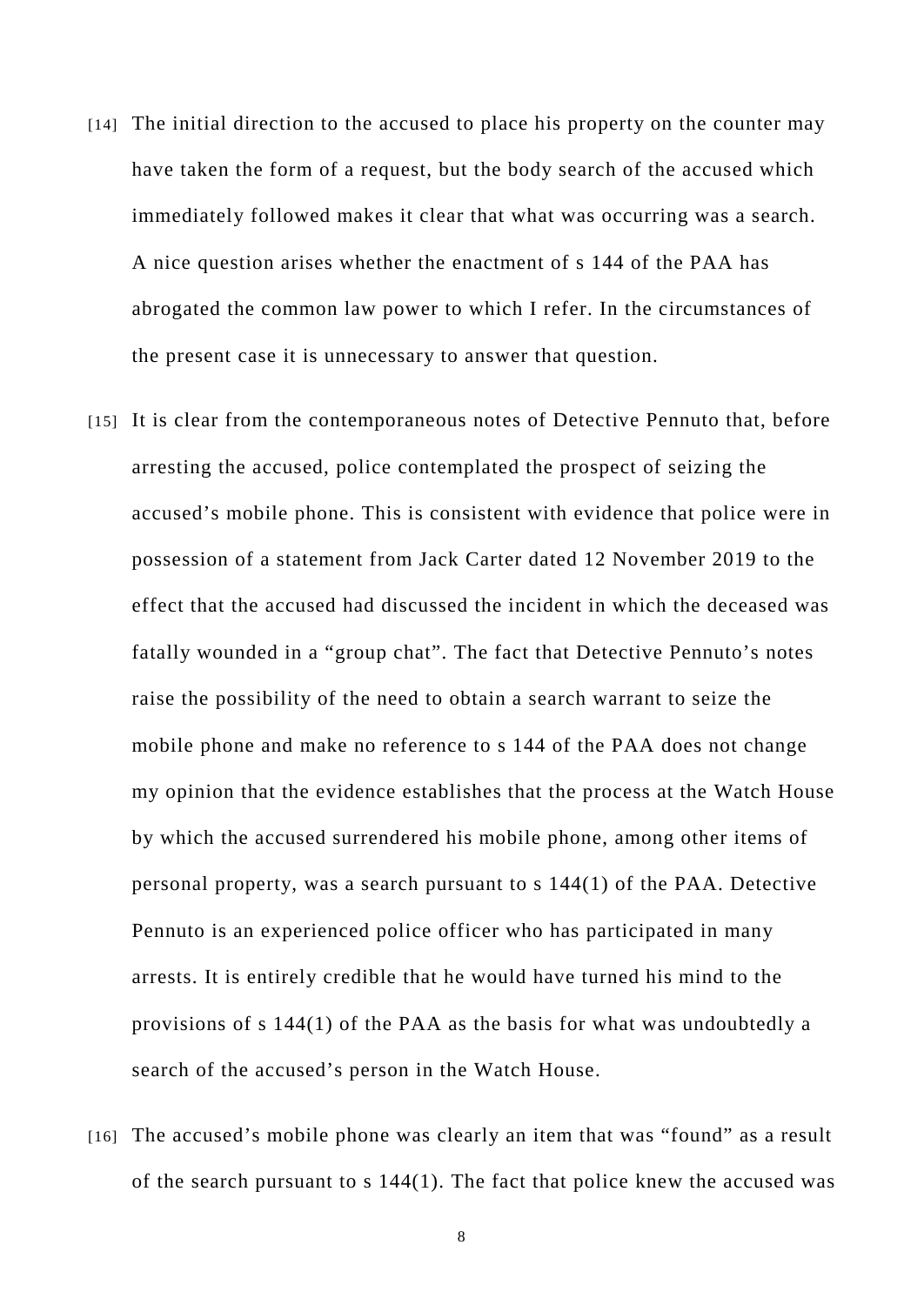in possession of the mobile phone does not alter that fact. To adopt a narrow approach, interpreting the word "found" as requiring that an item must be discovered unexpectedly by police, would significantly narrow the intended operation of the provision. Such an interpretation is not to be preferred over one which promotes the evident legislative purpose of the provision: s 62 *Interpretation Act 1978* (NT).

[17] A comparison between the provisions of s 144 of the PAA and the common law power to search and seize property upon arrest reveals both similarities and differences. Firstly, the common law power arises from the exercise of the power of arrest, and any search and seizure must occur at the time of arrest or, bearing in mind the exigencies of the situation, at a later time which can nevertheless be described as incidental to the arrest. On its face, s 144(1) is not so narrowly framed, permitting, as it does, a search of any person in lawful custody. Secondly, a plain reading of s 144(2) places no limitation on the time at which the seizure of an item may occur, which differs from the common law position that the time of seizure must be sufficiently proximate to the time of arrest as to be incidental to the arrest. Thirdly, the common law power of search is limited in that the police officer proposing to conduct the search must have regard to the circumstances of the case in deciding whether to conduct a search and in determining the nature of any search to be conducted. Finally, at common law a police officer can only seize an item found in such a search where he or she reasonably suspects that, *inter alia*, the item may be connected with a crime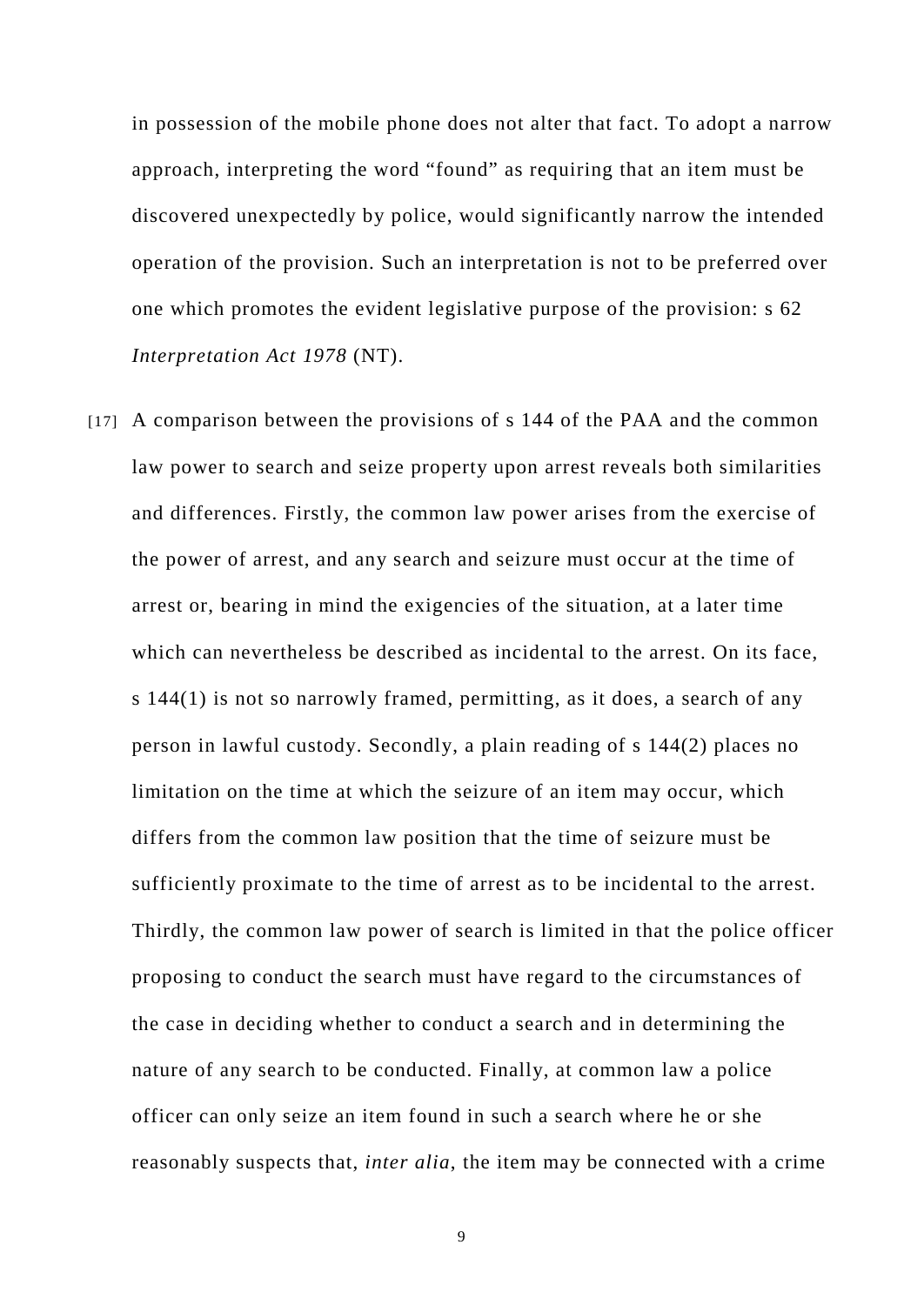committed by the arrested person. No such requirement for reasonable suspicion on the part of a police officer conducting a search under s 144 of the PAA is found in the plain text of s 144(2).

- [18] The above raises some important issues concerning the proper interpretation of s 144. To interpret s 144(2) as not requiring a temporal proximity between the person in custody being searched under s 144(1) and the seizure of property found in the search under s 144(2) is apt to lead to anomalies. For example, if the accused had been granted bail by police and his property, including his mobile phone, had been returned to him, could police later seize the phone without a warrant, relying on the power in s 144(2)? The proposition that this was the legislative intention in enacting s 144 appears highly unlikely. Alternatively, to read s 144(2) as restricting the right of seizure of property to circumstances where it can be established at the time of seizure that the property was "related to" an offence, would place an invidious burden on police. On very few occasions could an officer be certain that property in the possession of a person in custody is related to an offence. Police conducting searches under section 144(1) would be required to choose between potentially unlawfully seizing property and not seizing it despite having a reasonable suspicion that the property related to an offence.
- [19] While I incline to the view that the legislature intended that s 144 would replicate the common law with regard to the temporal proximity of search and seizure, and in the degree of satisfaction required on the part of police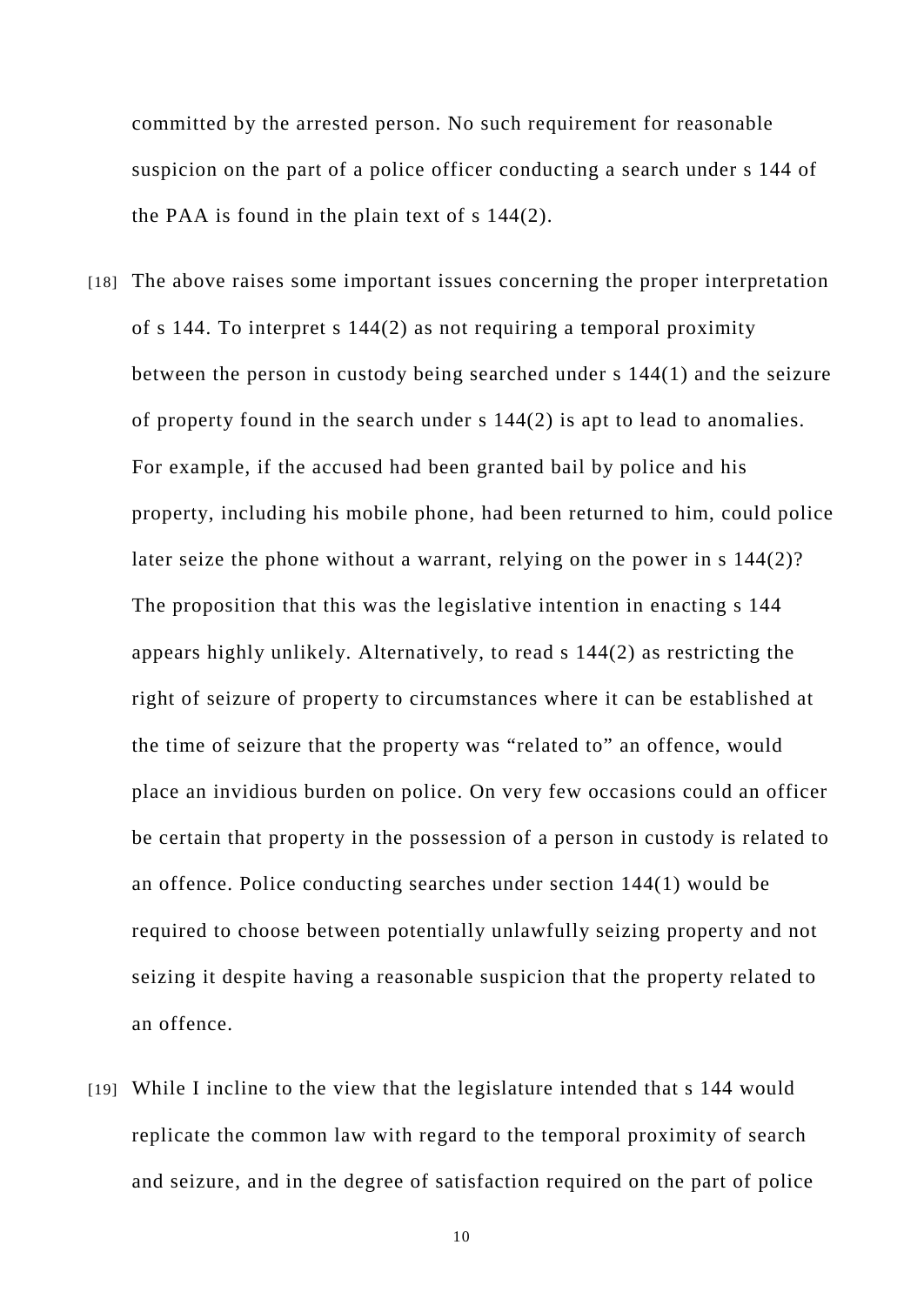justifying seizure of property found as a result of a search under section 144(1), it is unnecessary to finally determine those issues in the present case. The accused's mobile phone was seized at a time of sufficient temporal proximity to the search under s 144(1) that it could be properly described as being incidental to the search. While the accused's personal property, including the mobile phone, left his possession when the property was placed in the security bag by Constable Khan, there was no conversion of the property which could give rise to issues such as those considered in *Field v Sullivan* [1923] VLR 70 at 81 and onwards. Those items placed in the security bag remained the property of the accused and, at least at the point the mobile phone was seized at 6.15pm, the phone remained property that was found as a result of a search under section 144(1). Consequently, I am not satisfied that the text messages were unlawfully obtained by police.

[20] If I had been satisfied that the evidence of the text messages was unlawfully obtained I would not have exercised my discretion under s 138 of the ENULA to admit it. The probative value of the evidence is slight. At its highest, and drawing inferences as are available in favour of the Crown, the evidence reveals an expression of an attitude on the part of the accused that the "rules" do not apply to him in his activities as a police officer. The messages are capable of other interpretations, but for present purposes I accept that they are capable of bearing the interpretation urged by the Crown. The messages were said to have been sent by the accused on 28 February 2019 and 30 July 2019 respectively. They are capable of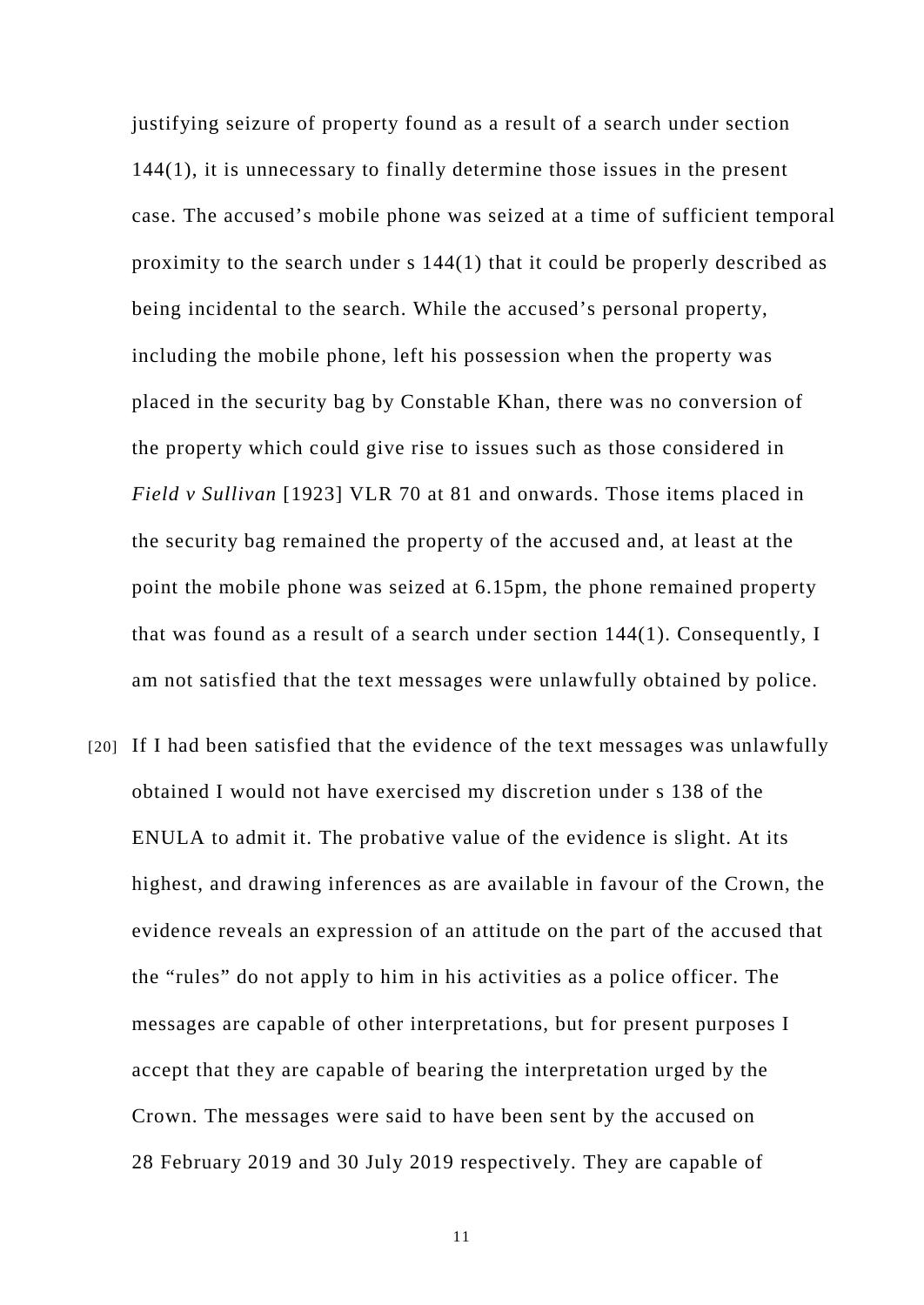establishing that the accused had the attitude alleged by the Crown on those dates, but to extrapolate from that finding to a finding that the accused held the same attitude on 9 November 2019 requires a reasoning process that, because the accused held that state of mind on those earlier dates, then he also held it on 9 November 2019. In other words, it requires tendency reasoning. No objection was taken in the present application by the accused to the reception of this evidence on this basis, but it is a matter which bears upon the probative value of the evidence. If I had been satisfied that the evidence was unlawfully obtained, I would not have been satisfied that the desirability of admitting the evidence outweighed the undesirability of admitting it. I am, of course, aware of the approach taken by the New South Wales Court of Criminal Appeal in *Elomar v The Queen* [2014] NSWCCA 303 regarding proof of states of mind, but the nature of the state of mind held by the appellant in *Elomar* cannot be equated to that alleged by the Crown in the present case.

### **The tendency application**

#### *Relevant legislation*

[21] Evidence that is relevant in a proceeding is admissible in the proceeding except to the extent that the ENULA provides otherwise: s 56(1) ENULA. Evidence is relevant where, if it were accepted, it could rationally affect (directly or indirectly) the assessment of the probability of the existence of a fact in issue in the proceeding: s 55(1) ENULA.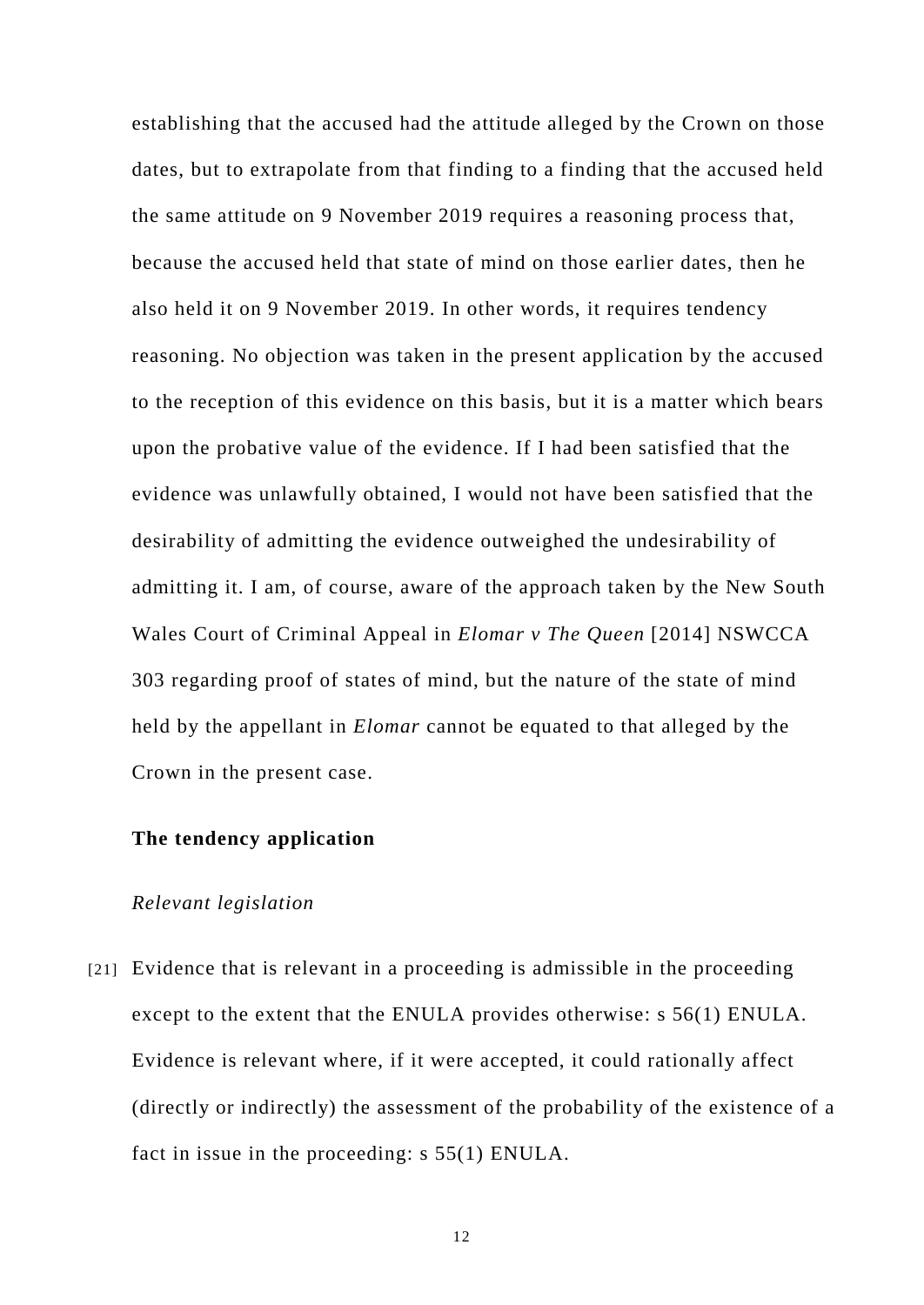- [22] Evidence of an alleged tendency or propensity on the part of an accused person is generally inadmissible unless it complies with the provisions of the ENULA. The "tendency rule" is found in s 97(1) of the ENULA:
	- (1) Evidence of the character, reputation or conduct of a person, or a tendency that a person has or had, is not admissible to prove that a person has or had a tendency (whether because of the person's character or otherwise) to act in a particular way, or to have a particular state of mind unless:
		- (a) the party seeking to adduce the evidence gave reasonable notice in writing to each other party of the party's intention to adduce the evidence; and
		- (b) the court thinks that the evidence will, either by itself or having regard to other evidence adduced or to be adduced by the party seeking to adduce the evidence, have significant probative value.
- [23] "Probative value" is defined in the Dictionary to the ENULA as meaning "the extent to which the evidence could rationally affect the assessment of the probability of the existence of a fact in issue".
- [24] A further restriction on the admissibility of tendency evidence is found in s 101 of the ENULA, which relevantly provides: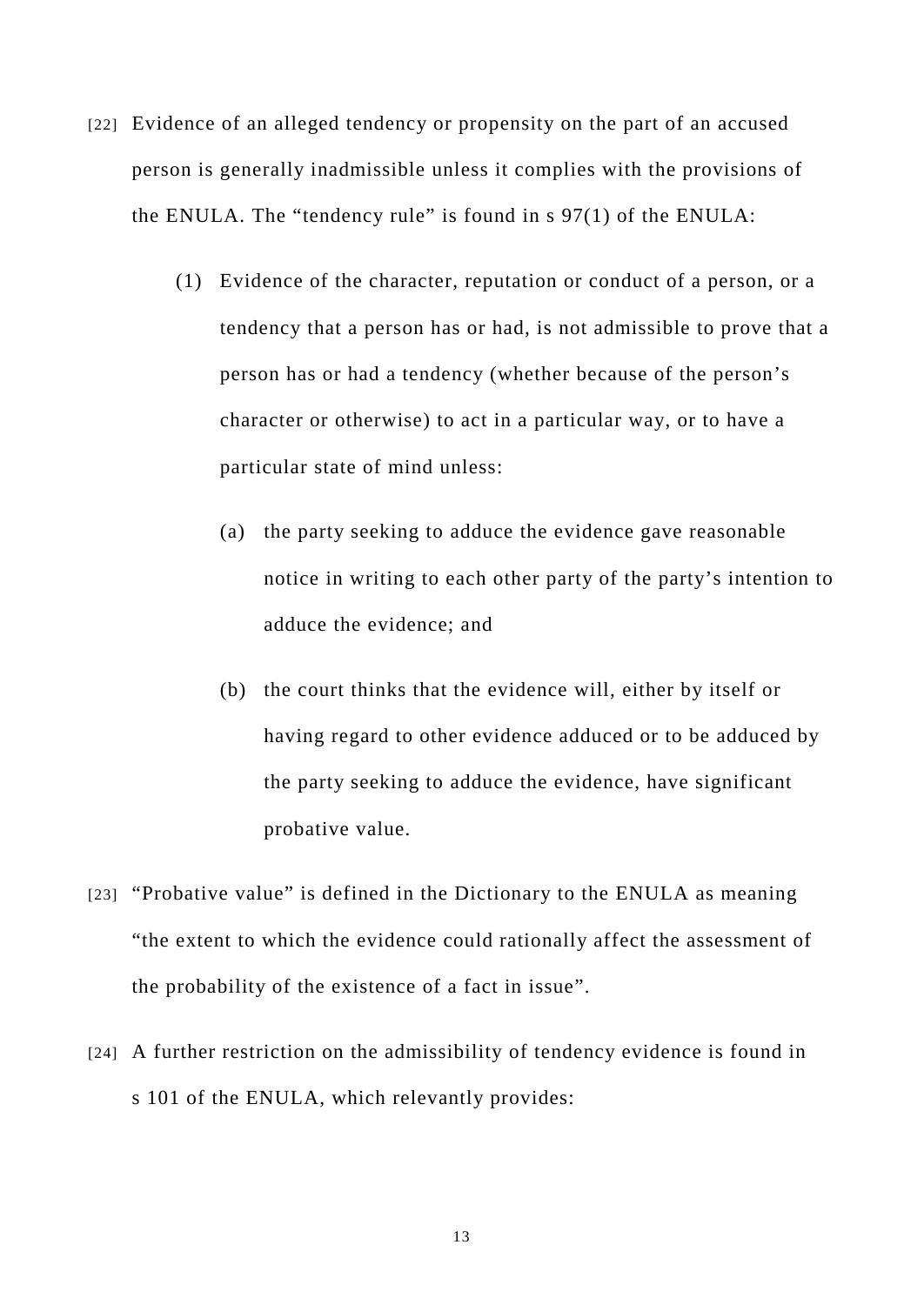- (1) This section only applies in a criminal proceeding and so applies in addition to sections 97 and 98.
- (2) Tendency evidence about a defendant…that is adduced by the prosecution cannot be used against the defendant unless the probative value of the evidence outweighs the danger of unfair prejudice to the defendant.
- [25] Section 98 of the ENULA concerns the admissibility of coincidence evidence and is not relevant to the present application.

### *The tendency notice*

- [26] Annexed to the notice is a schedule containing details of four alleged incidents ('the tendency incidents') involving the accused. The Crown seeks to lead evidence of the tendency incidents as tendency evidence at the trial of the accused. I will return to those alleged incidents in a moment. By leading evidence of the tendency incidents, the Crown seeks to prove that the accused had, at the relevant time, the following tendencies to act in a particular way, namely:
	- (a) a tendency, when acting as a uniformed police officer, to use excessive force on a male, sufficient to either cause or have the potential to cause serious injury, in the context or course of the proposed arrest of that male (the excessive use of force tendency);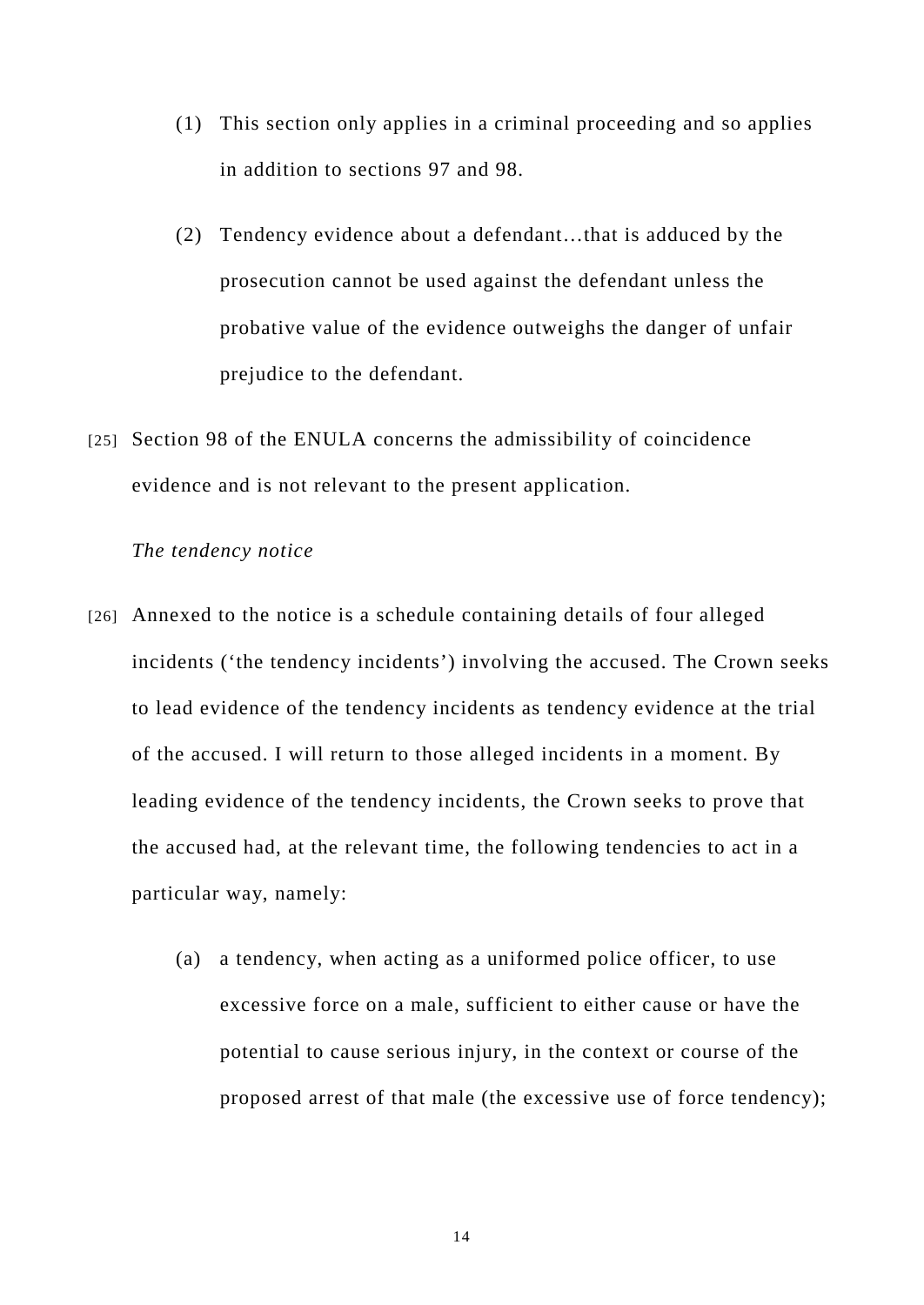- (b) a tendency, where he has used excessive force on a male, when acting as a uniformed police officer, to make a false statement or do some other act seeking to justify that excessive use of force (the false self-justification tendency).
- [27] The Crown submits that the proposed tendency evidence relates to the following facts in issue in the proceeding:
	- (a) whether the accused was acting in self-defence or defence of another when he discharged shots 2 and 3 ('the acts');
	- (b) whether at the time of the acts the accused was acting in the course of his duty as a police officer and his conduct was reasonable in the circumstances for performing that duty;
	- (c) whether the acts were done in good faith in the exercise of a power or performance of a function under the PAA; and
	- (d) the accused's state of mind at the time of the acts, specifically:

i. the circumstances as he perceived them;

ii. whether at the time of the acts the accused believed that the deceased was stabbing him and/or stabbing Constable Eberl.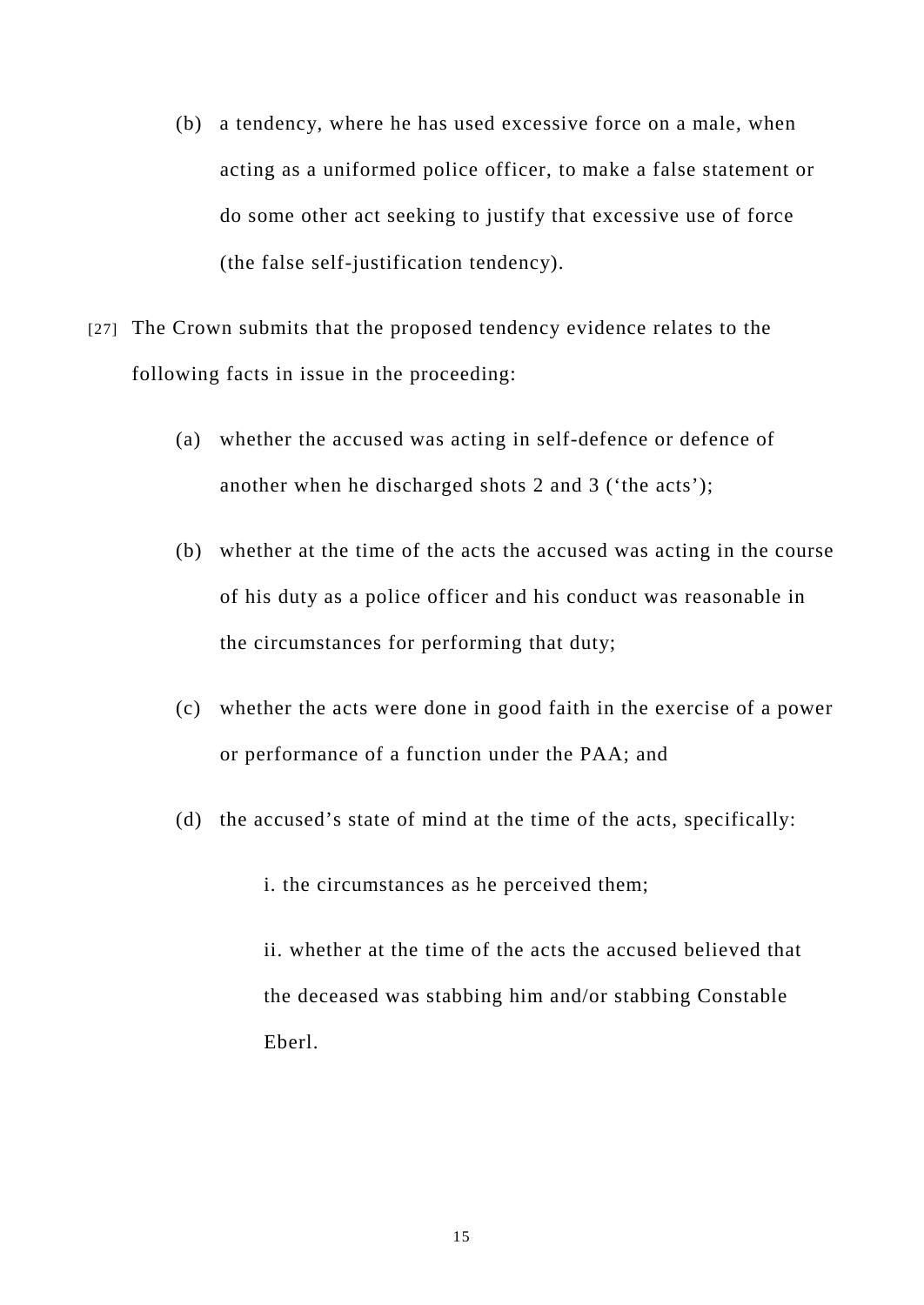*The first incident (the Ryder incident)* 

- [28] The notice alleges that on 11 January 2018 the accused and other police officers attended at a residence in Alice Springs in response to a domestic disturbance where a male person, CQ, had allegedly assaulted his female partner TX. The Crown alleges that while CQ was being taken into custody in a bedroom, his mother, SI, and stepfather, Malcolm Ryder, entered the bedroom. It is alleged that the accused pushed Ryder and SI out of the bedroom before pursuing them into a different room and arresting Ryder. It is alleged that the accused punched Ryder to his head, grabbed his hair and slung his head to the ground. The Crown alleges that the use of force was excessive because it was neither reasonable nor necessary. It further alleges that the accused's use of force resulted in Ryder being rendered unconscious and sustaining a laceration to his right forehead requiring 13 sutures and a laceration to his left forehead requiring three sutures.
- [29] The Crown alleges that, later that day, the accused requested a detective at the Alice Springs Police Station to scratch his face so that he could blame that injury on Ryder in order to justify his use of force. The Crown further alleges the accused made a number of false statements in order to justify his use of force:
	- (a) in a statutory declaration dated 11 January 2018: that Ryder threw a number of punches at another police officer and continued to attempt to strike that police officer; that Ryder punched the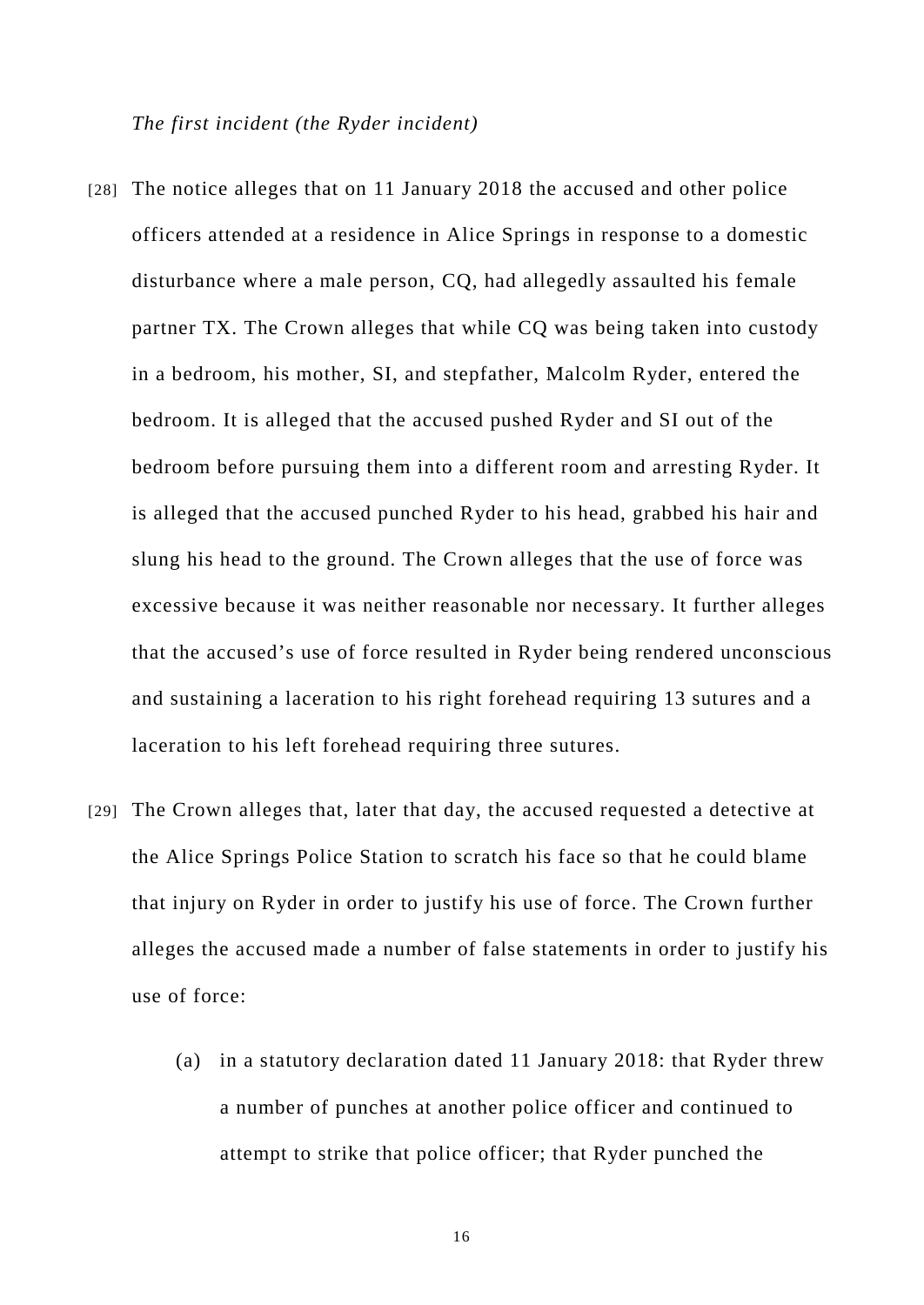accused in the face; that the accused and a third police officer both tackled Ryder to the ground and that Ryder scratched the accused's face; and

- (b) in a PROMIS 8391540 Use of Force Case Note titled "Use of Force – A domestic Dispute –  $V4$ " created by the accused at  $18:40$ on 11 January 2018: that Ryder attempted to strike one of the other police officers multiple times with closed fists; that Ryder punched the accused in the face with a closed fist; that the accused and a third police officer tackled Ryder to the ground; and that Ryder scratched the accused's face.
- [30] The Crown proposes leading evidence of this incident to establish both the excessive use of force tendency and the self-justification tendency.

*The second incident (the DX incident)* 

[31] The Crown alleges that on 1 April 2019 at about 7.15pm in Alice Springs, the accused arrested DX, a 17-year-old indigenous boy, after a chase in the dark. It is alleged that during the chase, DX stopped running and placed himself on the ground. The Crown alleges that the accused then banged DX's head into a rock several times. It alleges that this use of force was excessive because it was neither reasonable nor necessary. The Crown alleges that the excessive use of force caused a laceration to DX's head that required four sutures.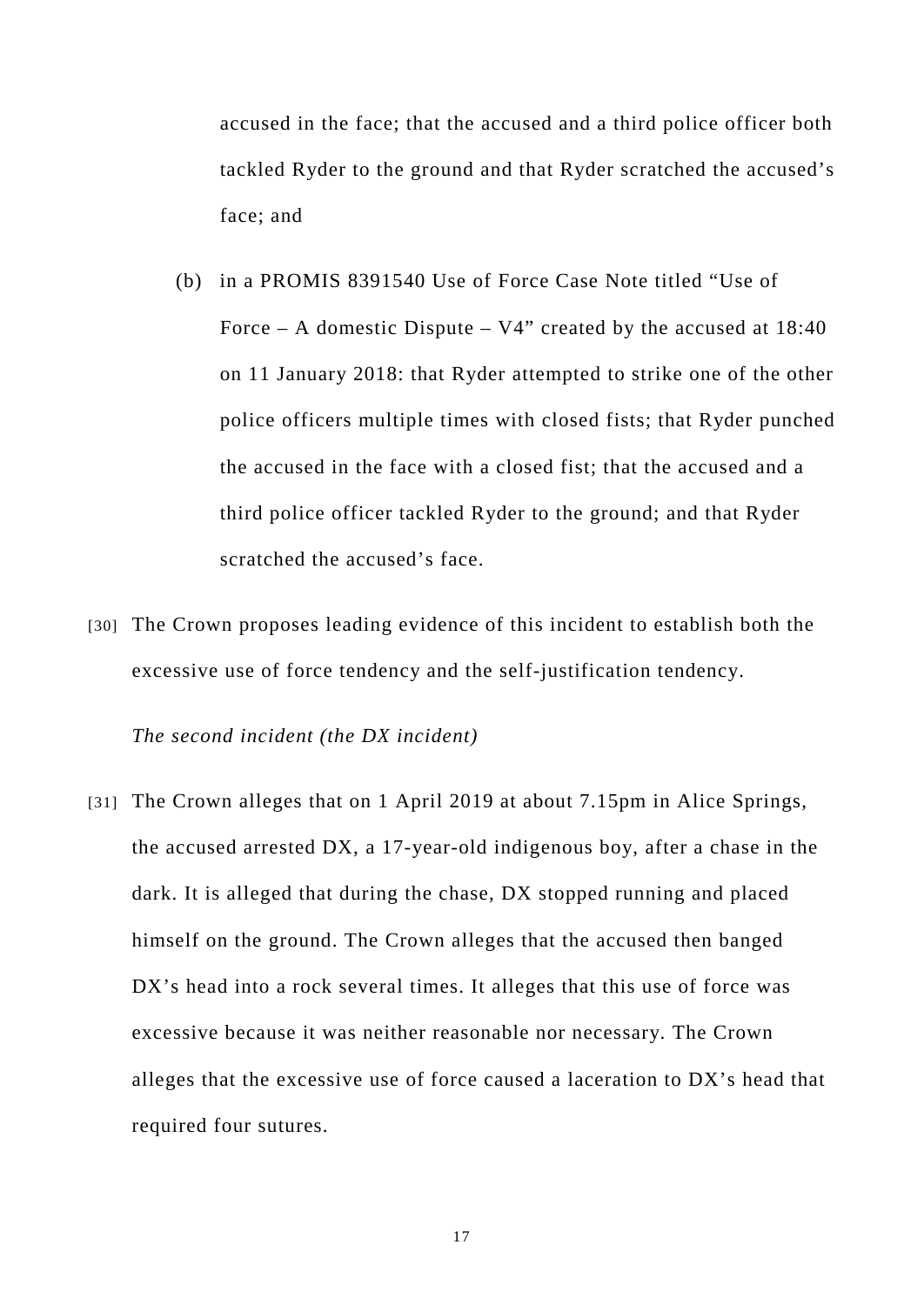- [32] The Crown further alleges that the accused made a false statement in order to justify his use of force in a statutory declaration dated 1 April 2019 by stating that he believed the cut to DX's head must have occurred when DX dived on the ground to hide from police or otherwise during the police chase.
- [33] The Crown proposes leading evidence of this incident to establish both the excessive use of force tendency and the self-justification tendency.

*The third incident (the Spencer incident)* 

- [34] The Crown alleges that at about 6.00pm on 24 September 2019 in Alice Springs, the accused and another police officer questioned an indigenous male, Wayne Spencer, outside of the Todd Tavern in relation to another person, KH, who had escaped custody. Spencer was verbally evasive and subsequently ran from police. The accused gave chase for approximately 250 metres, at which point Spencer slowed down. It is alleged that the accused did not slow down and ran full force into Spencer, striking him with outstretched hands, causing Spencer to crash with force into a boundary barricade/fence outside a restaurant. The Crown alleges that the use of force was excessive because it was neither reasonable nor necessary. It is further alleged that Spencer suffered a sore shoulder.
- [35] The Crown alleges that the accused made a false statement in a PROMIS 9087054 Use of Force Case Note titled "Use of Force – Subdue suspect/offender –V4" created at 22:40 on 24 September 2019 by saying that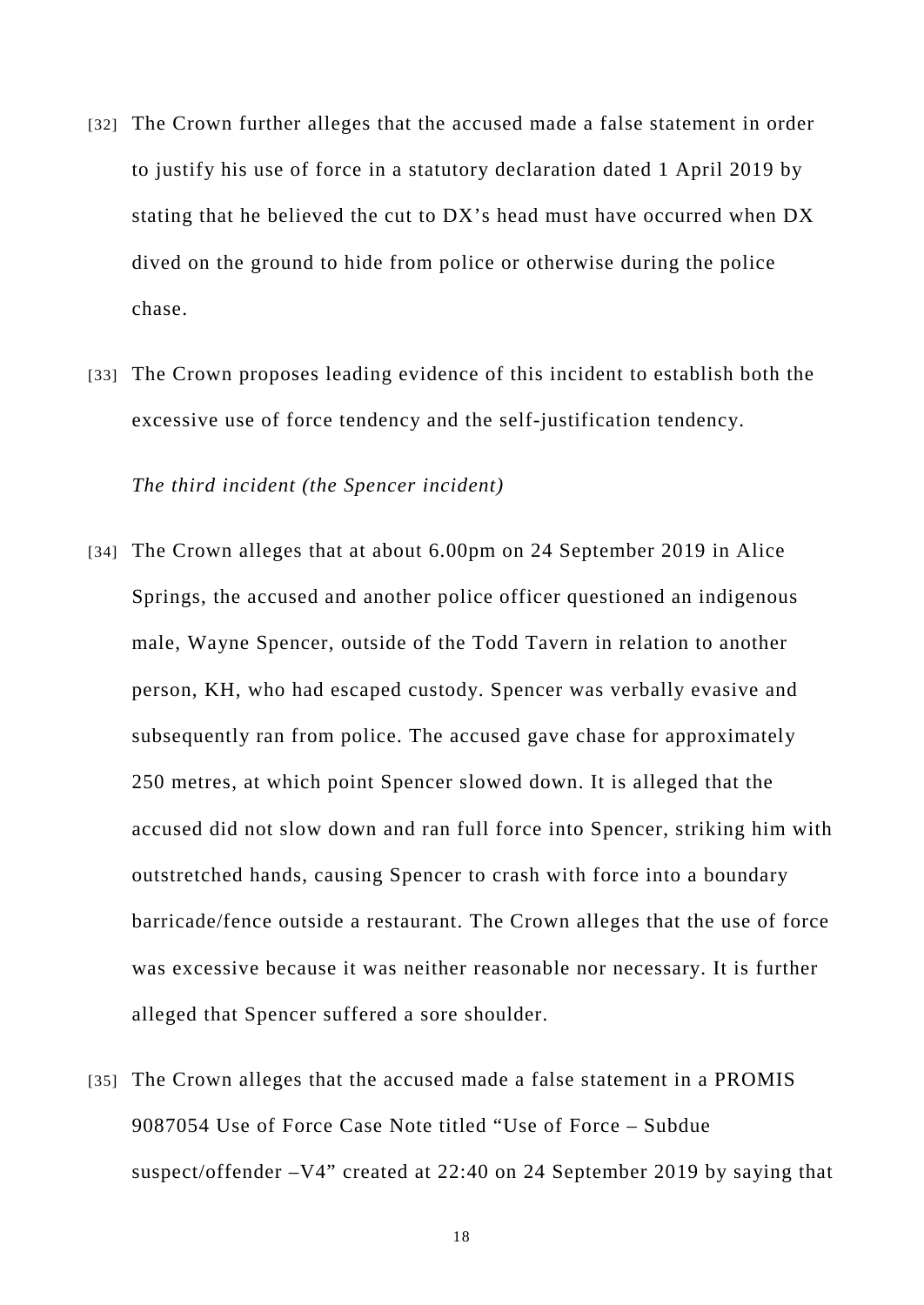the use of force was necessary to prevent a breach of the peace. It is further alleged that the same Case Note was misleading in that the accused said that Spencer was "still running from members", but omitted that Spencer was slowing down at the time force was used.

[36] The Crown proposes leading evidence of this incident to establish both the excessive use of force tendency and the self-justification tendency.

### *The fourth incident (the Bailey incident)*

- [37] The Crown alleges that at about 2.30am on 12 October 2019 at Alice Springs, a male, Albert Bailey, and his partner RH were having an argument outside a Council building. Bailey was standing in close proximity to RH with clenched fists and showing "pre-attack indicators". It is alleged that the accused ran with a number of colleagues across the Council lawns and pushed Bailey at full speed into the wall of the building without any warning. As a result, Bailey fell heavily onto a bench seat, striking his head. The Crown alleges that the use of force was excessive because it was neither necessary nor reasonable. It is alleged that Bailey suffered a large laceration to his forehead which required nine sutures.
- [38] The Crown proposes leading evidence of this incident to establish the excessive use of force tendency.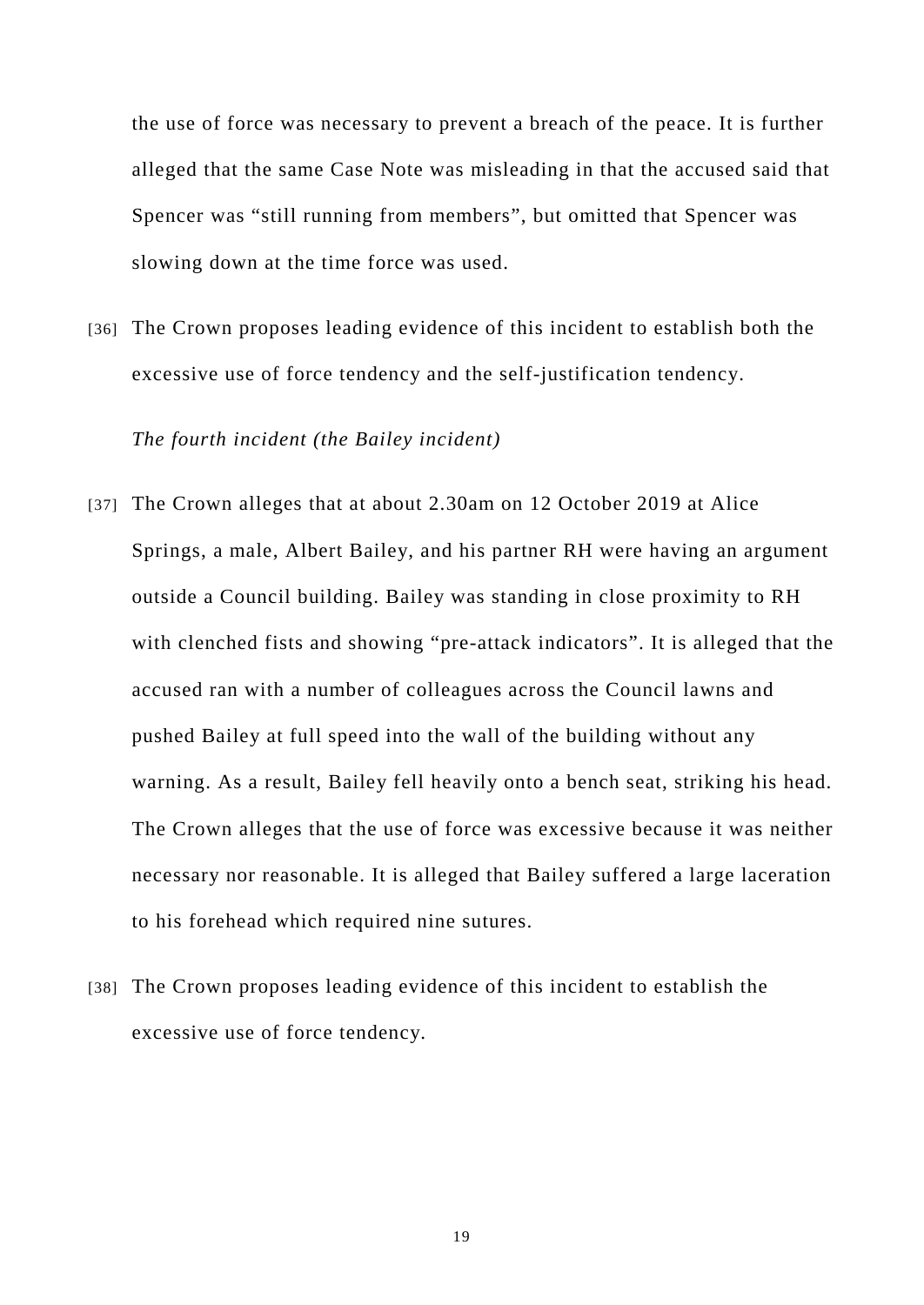#### *The facts in issue*

- [39] The notice confines the facts in issue to which the proposed tendency evidence is said to be relevant: see [27] above. This is therefore not a case where the facts in issue extend to all "the facts which constitute the elements of the offences charged, together with such ancillary facts as are relevant to those ultimate facts": *The Queen v Hoffmann* [2021] NTSC 31 at [18]. The facts in issue identified by the Crown do not include the identity of the accused as the alleged offender or that the alleged acts occurred. The facts in issue are confined to the circumstances in which those acts occurred, and in particular to the state of mind of the accused at the time those acts occurred.
- [40] The charge of murder, contrary to s 156 of the Code, is an offence referred to in Schedule 1 of the Code, with the consequence that the issue of selfdefence is to be assessed by reference to the provisions of s 43BD of the Code, which relevantly provides:
	- (1) A person is not criminally responsible for an offence if the person carries out the conduct constituting the offence in self-defence.
	- (2) A person carries out conduct in self-defence only if:
		- (a) the person believes the conduct is necessary:
			- (i) to defend himself or herself or another person;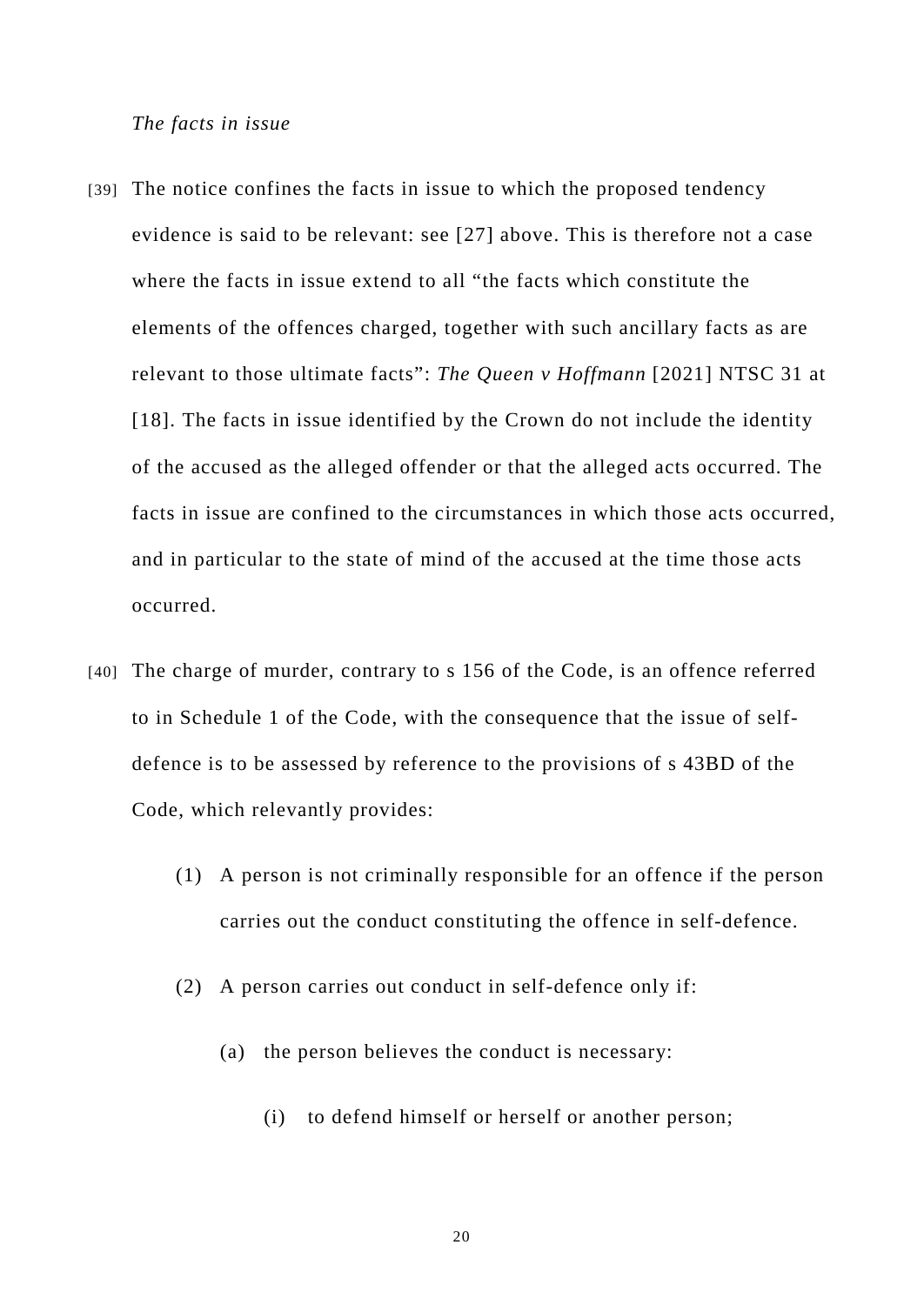…… and

- (b) the conduct is a reasonable response in the circumstances as he or she perceives them.
- [41] Where self-defence is raised on the evidence at trial, the onus falls on the prosecution to prove to the standard of beyond reasonable doubt that the accused was not acting in self-defence at the time he did the acts said to constitute the offence. In order to prove that the accused was not acting in self-defence when he discharged shots 2 and 3, the Crown will therefore have to prove either that the accused did not believe that his conduct was necessary to defend himself (or to defend Constable Eberl), or that the conduct was not a reasonable response in the circumstances as the accused perceived them.
- [42] Previous pre-trial proceedings in this matter have identified provisions of the PAA which will also be relevant to the accused's trial. These provisions are:
	- **5 Northern Territory Police Force** 
		- (1) There is established by this Act the Police Force of the Northern Territory.
		- (2) The core functions of the Police Force are:
			- (a) to uphold the law and maintain social order; and
			- (b) to protect life and property; and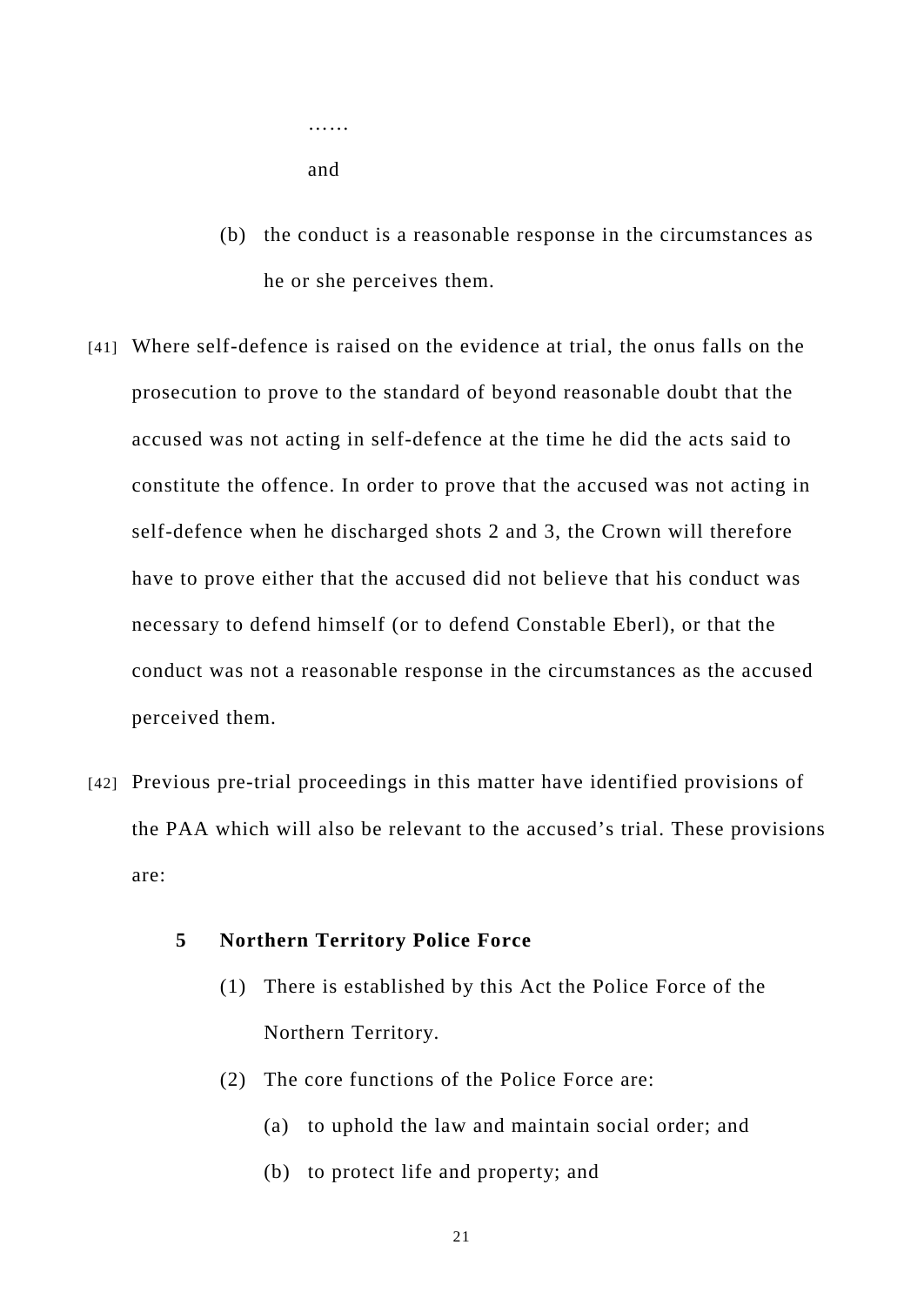- (c) to prevent, detect, investigate and prosecute offences; and
- (d) to manage road safety education and enforcement measures; and
- (e) to manage the provision of services in emergencies.

…

## **25 Function of members**

Subject to this Act, a member shall perform the duties and obligations and have the powers and privileges as are, by any law in force in the Territory, conferred or imposed on him.

…

### **126 Power to enter and arrest under warrant**

For the purpose of arresting a person, a member of the Police Force may enter a place if:

- (a) the member has the power to arrest the person under a warrant; and
- (b) the member believes on reasonable grounds that the person is at the place.

…

#### **148B Protection from liability**

(1) A person is not civilly or criminally liable for an act done or omitted to be done by the person in good faith in the exercise of a power or performance of a function under this Act.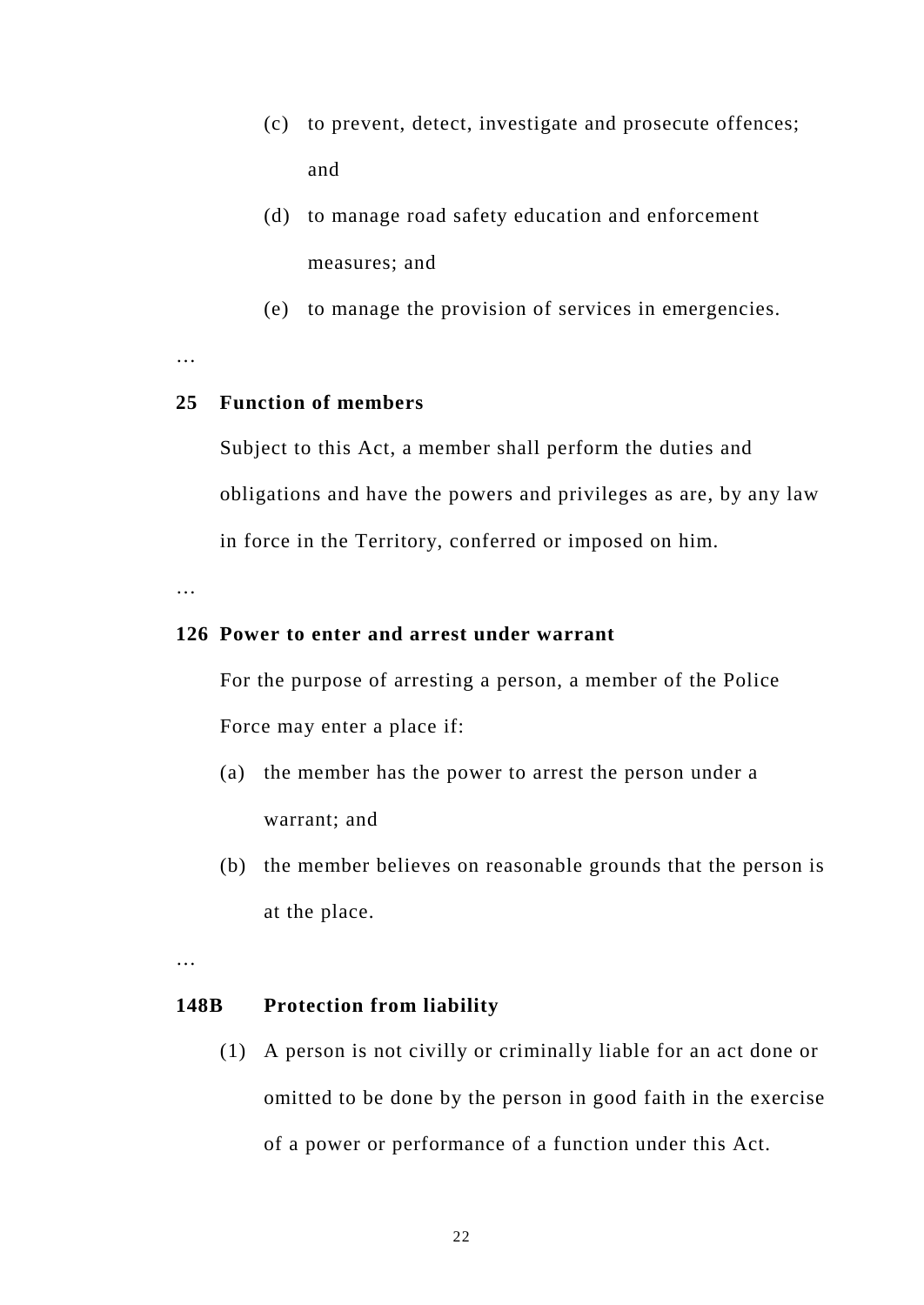- (2) Subsection (1) does not affect any liability the Territory would, apart from that subsection, have for the act or omission.
- (3) In this section:

*exercise*, of a power, includes the purported exercise of the power.

*performance*, of a function, includes the purported performance of the function.

[43] The following provision of the Code will also be relevant:

## **208E Law enforcement officers**

A person is not criminally responsible for an offence against this Part if:

- (a) the person is, at the time of the offence, a public officer acting in the course of his or her duty as a police officer, correctional services officer or other law enforcement officer; and
- (b) the conduct of the person is reasonable in the circumstances for performing that duty.
- [44] The accused was a member of the Police Force for the purposes of the PAA and s 208E of the Code on 9 November 2018.
- [45] By virtue of s 17 of the *Interpretation Act 1978* (NT), a law in force in the Territory includes the common law: see also *The Queen v Rolfe (No 5)*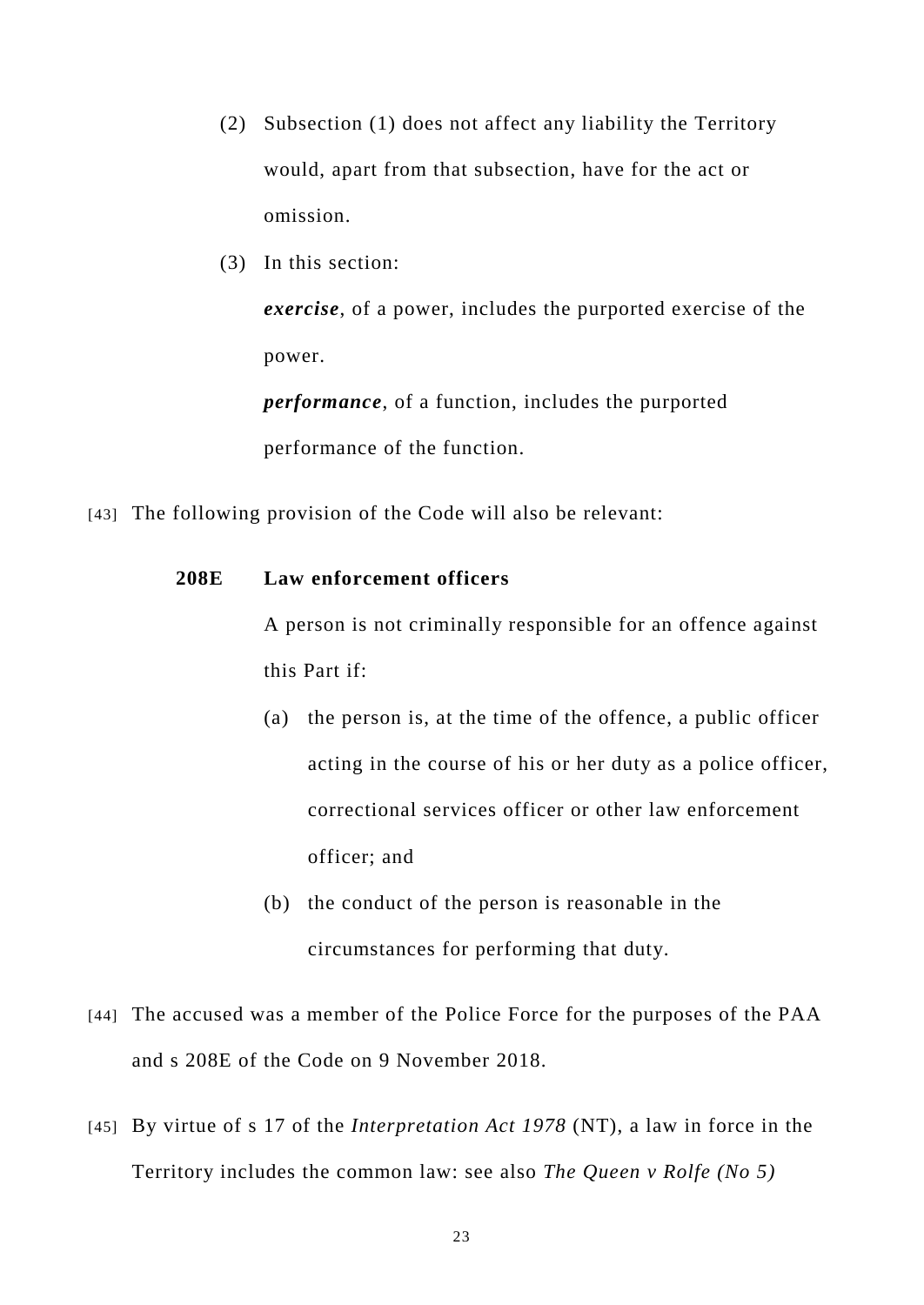[2021] NTSCFC 6 at [108]; *The Queen v Rolfe* [2021] HCA 38 at [22]. The High Court in *The Queen v Rolfe* [2021] HCA 38 determined that a "function" for the purposes of s 148B of the PAA did not include the functions listed in s 5(2) of that Act and went on to say, "the relevant functions to which s 148B of the *Police Administration Act 1978* (NT) applies are those of the common law, which s 25 of the Act confers, and the power of arrest in s 124 of the Act."

- [46] It therefore appears likely that the jury at the accused's trial will need to address the following issues separate from the issue of self-defence:
	- (1) Was the accused exercising or purporting to exercise a power, or performing a function or purporting to perform a function, (including a power or function conferred by the common law) to which s 148B of the PAA applies when he discharged shots 2 and 3?
	- (2) If so, was he acting in good faith?
	- (3) Was the accused acting in the course of his duties as a police officer when he discharged shots 2 and 3?

### *Outline of the Crown case*

[47] What follows is largely extracted from the Crown's Case Statement and may be subject to dispute at trial. The deceased was a 19-year-old male who resided in Yuendumu. Yuendumu is a remote indigenous community located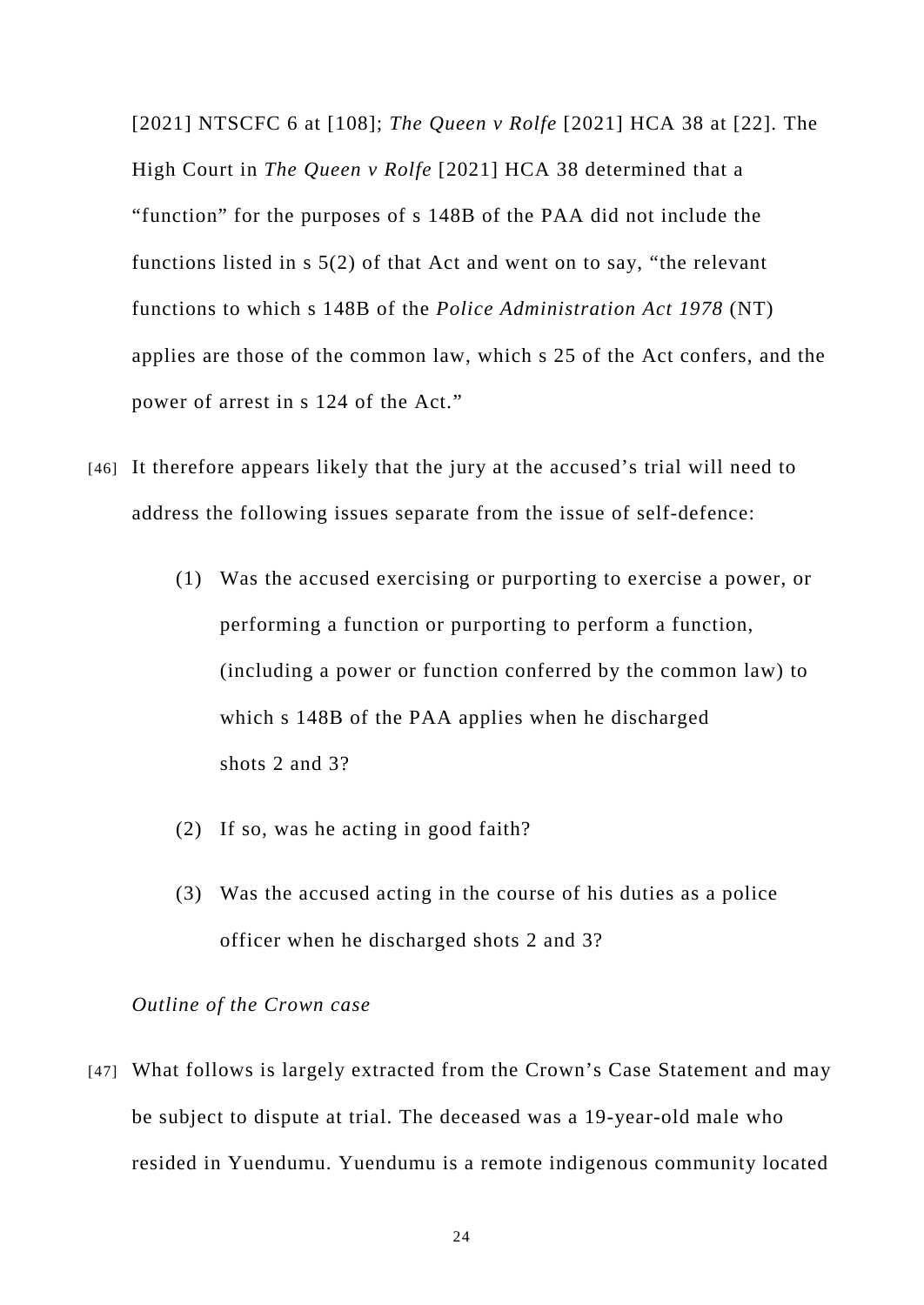293 km from Alice Springs. As at November 2019 there were four police and Aboriginal Community police officers stationed at Yuendumu police station.

- [48] On 26 June 2019 the deceased was sentenced to 16 months imprisonment, backdated to 22 February 2019, in relation to multiple offences including aggravated assault and assault police. The sentence was structured such that the deceased was released after serving eight months full-time imprisonment, with the balance of the sentence suspended for a period of 12 months from the date of his release.
- [49] The deceased was released from prison on 14 October 2019 and signed an agreement with Community Corrections to abide by certain directions, including a curfew between 7.00pm and 7.00am, remaining at a designated residence in Alice Springs (the Central Australia Aboriginal Alcohol Programs Unit) and wearing an Electronic Monitoring Device ('EMD'). On or about 29 October 2019, the deceased removed his EMD and absconded from his designated residence. Police unsuccessfully attempted to locate the deceased on 29 and 30 October 2019. On 5 November 2019 a warrant was issued for the arrest of the deceased for breaching his suspended sentence order.
- [50] On 6 November 2019, police attended House 577 Yuendumu in an attempt to arrest the deceased. The deceased threatened police with a small axe before fleeing the residence and escaping pursuit. The officer in charge of the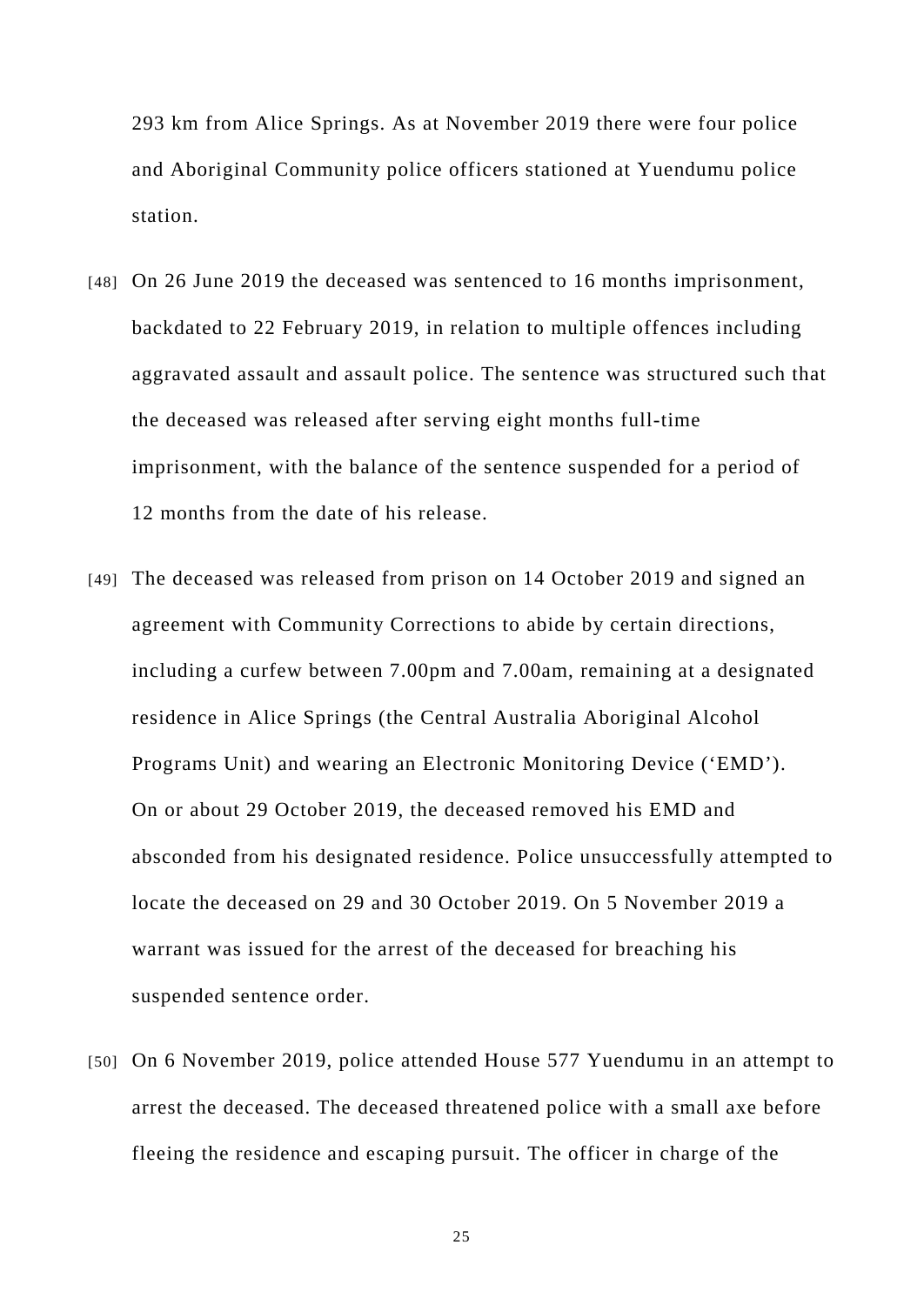Yuendumu police station, Sergeant Frost, sought to negotiate with the deceased's family to have the deceased surrender himself after a local funeral had occurred. The deceased did not surrender himself.

- [51] The accused was a member of the Northern Territory Police Force stationed at Alice Springs. He was also a member of the Immediate Response Team ('IRT') stationed in Alice Springs. On 9 November 2019, four members of the Alice Springs IRT, including the accused and Constable Eberl, were deployed from Alice Springs to Yuendumu following a request from Sergeant Frost in order to assist in the apprehension of the deceased. The accused had reviewed Body Worn Video ('BWV') of the attempt to arrest the deceased on 6 November 2019 as well as police records relating to the deceased.
- [52] The accused and the other members of the IRT arrived at Yuendumu at about 6.30pm and were briefed by Sergeant Frost. The accused and the other members of the IRT were instructed to obtain intelligence as to the whereabouts of the deceased, to conduct high visibility patrols in the community and to respond to incidents throughout the night. The operational plan for the arrest of the deceased was that the IRT members and a local police officer would attend the deceased's known local address at 5.00am on 10 November 2019 and arrest him.
- [53] The IRT officers all had BWV cameras activated as they performed their duties on the evening of 9 November 2019. The IRT members left the police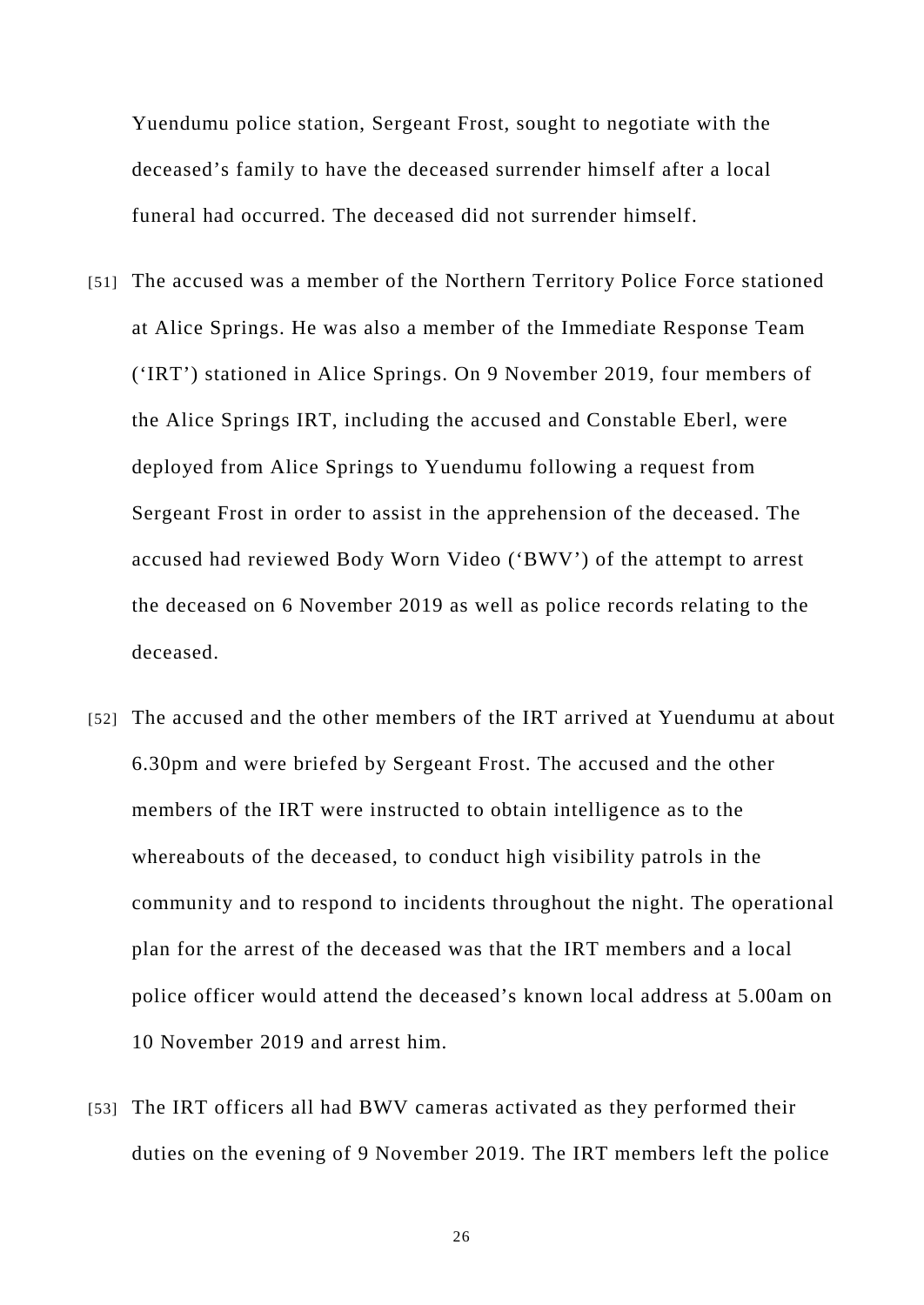station at 7.06pm and arrived at House 577 at 7.11pm. The accused spoke to a male in the yard of that residence and said, "We are here to grab Arnold up okay". The male told the accused the deceased was not present. The accused requested permission to search the house and asked the male to show him on a map of Yuendumu where the deceased might be. The accused then told the male that he was going to search the house. Before entering the house, the accused was advised by another member of the IRT, Constable Kirstenfeldt, that the deceased was residing at that house, that he had left three minutes ago and that he would be returning there to stay for the night. The accused and Constable Kirstenfeldt then entered the house.

- [54] Inside the house, the accused placed his right hand on his pistol, depressed the hood button and rotated the hood closure forward, thereby disengaging two of the three holster retention devices. The accused maintained his grip on his pistol as he conducted a search of the house. The deceased was not located. At the conclusion of the search the accused returned the hood closure on his holster to the secure position and removed his hand from the pistol.
- [55] Upon leaving House 577 the accused again spoke to the male in the yard who told him that the deceased's mother lived on the other side of the oval, in either House 511 or 518. The IRT members then drove to that location. The accused and Constable Eberl went to House 511. At the boundary between Houses 511 and 518 the accused spoke to a woman and said "We're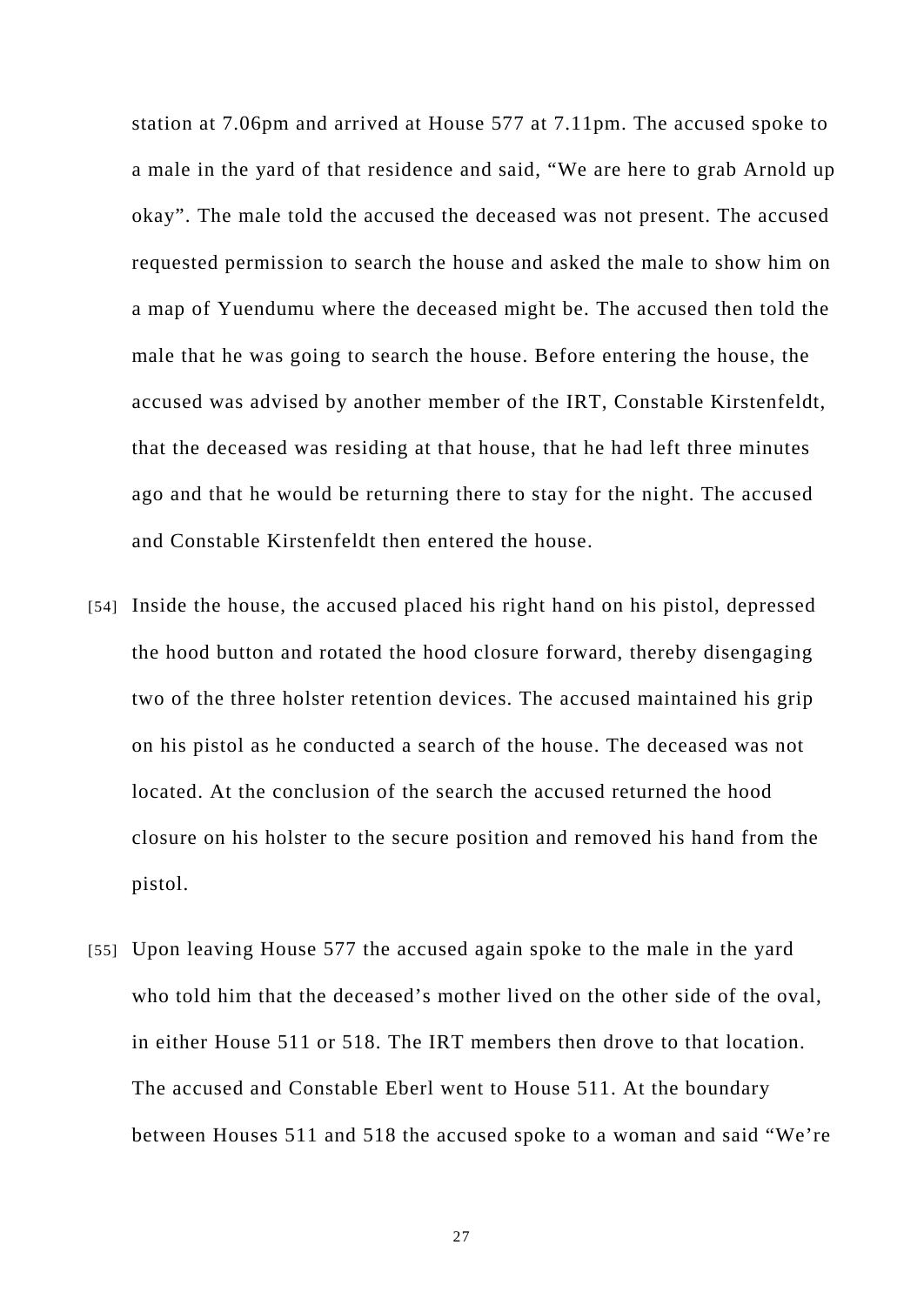here to grab up Arnold hey". The accused showed the woman a photograph of the deceased and the woman said that she did not know him.

- [56] The accused was then approached by Constable Eberl who asked which house they were looking at. The accused stated, "It could be either of them but I think 511." The accused and Constable Eberl then walked across the front yard of House 511 and Constable Eberl said to the accused, "Someone just went in the back", pointing at House 511. The accused then spoke with Leanne Oldfield and Elizabeth Snape, who were in the front yard of House 511, and asked them where the deceased and the deceased's girlfriend were. They stated that they did not know. In fact, Leanne Oldfield had just seen the deceased enter House 511. The accused asked if he could check inside the house and Leanne Oldfield stated, "Go, go (inaudible)." The accused asked, "Go check inside?" He then proceeded to walk behind Constable Eberl to the entrance door of House 511. The accused stated on police radio, "Me and Adam are just gonna clear this red house".
- [57] At about 7.20pm, Constable Eberl was in front of the accused as they entered the front door. Constable Eberl produced his torch and illuminated the deceased who was standing at the opposite end of the room. The accused and Constable Eberl asked the deceased what his name was. The deceased replied, "Vernon Dixon" and repeated this name several times as he walked forward towards the police officers. Constable Eberl stopped the deceased from walking forward using his arm and told him to stop walking. The accused told the deceased, "Just come over here for a sec". The accused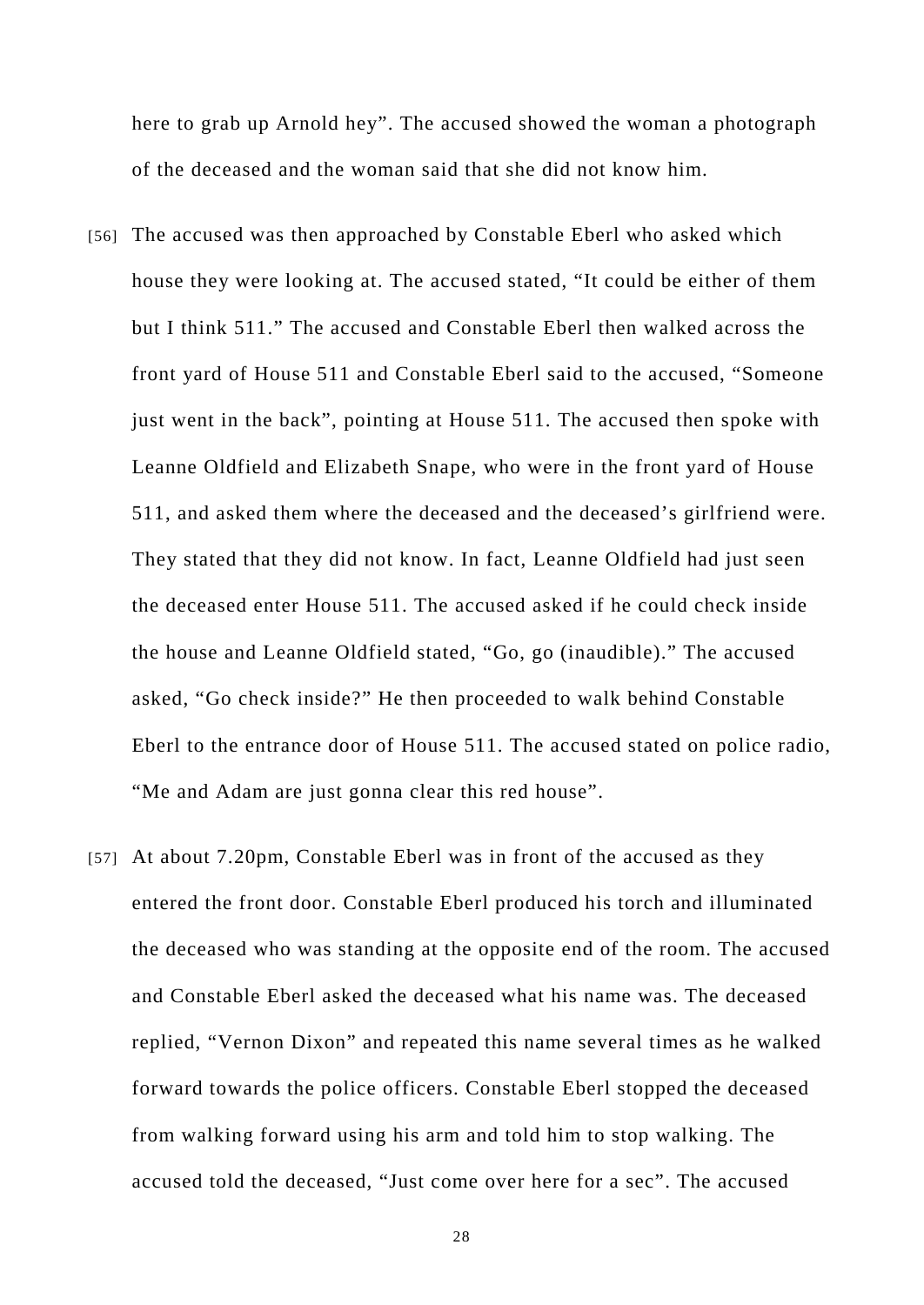guided the deceased to a position where he stood with his back against the wall and held the deceased there with his right hand.

- [58] The accused told the deceased to be calm and advised him that he was going to put a phone next to his face, before he removed the deceased's cap from his head with his right hand. The accused had a photograph of the deceased on his mobile phone. The deceased took hold of his cap and returned it to his head. The accused placed his hand on the deceased's chest and told him, "I need this hat off", and again removed the cap from the deceased's head and dropped it to the ground. The deceased bent over to pick up his cap, retrieved it from the ground and again placed it on his head. The accused again held his right hand against the deceased's chest and placed his mobile phone next to the deceased's head to identify him and told the deceased to look straight ahead. The deceased said. "That's not me" and "My name is Vernon Dixon".
- [59] At about 7.21pm, the accused removed his mobile phone from next to the head of the deceased and said to the deceased, "Easy mate, easy, just put your hands behind your back." After putting his phone away, the accused used his left hand to push on the right wrist of the deceased. The deceased pushed the accused's left arm away and a struggle ensued as the accused and Constable Eberl attempted to restrain the deceased. During the struggle, the deceased produced a pair of small medical scissors from his right side and, using his right hand, stabbed the accused once to the accused's left shoulder, inflicting a wound which subsequently required medical attention. The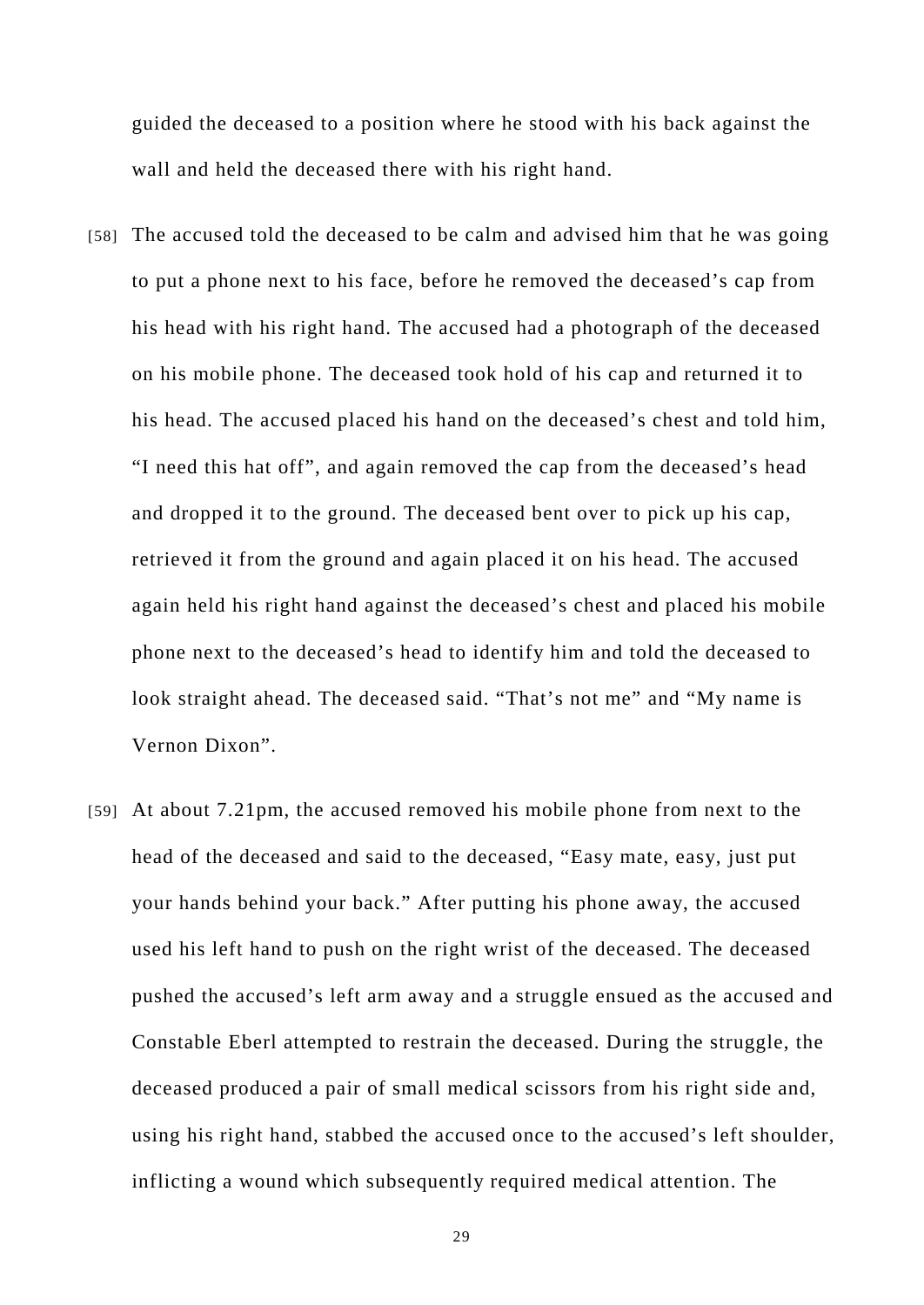accused stepped back, drew his firearm and, as Constable Eberl and the deceased continued to struggle, fired one shot at 7:22:01pm which struck the deceased in the middle right region of his back.

- [60] Constable Eberl and the deceased fell to the ground on top of the mattress on the opposite side of the bedroom. As the deceased lay on his right side with his right arm holding the scissors beneath him, Constable Eberl was partially on top of him. Constable Eberl had pinned the deceased's left leg and had his right arm around the deceased's neck to control the deceased. The accused moved forward towards Constable Eberl and the deceased and placed his left hand on Constable Eberl's back as Constable Eberl remained on top of the deceased. The accused then fired a second shot 2.6 seconds after the first shot, followed by a third shot 0.53 seconds after the second shot. Both of the shots were at point blank range, with the bullets entering the deceased's left chest area. One of the second and third shots was the fatal shot. The accused then holstered his firearm and assisted Constable Eberl in attempting to handcuff the deceased, who continued to struggle. The accused stated, "It's all good. He was stabbing me, he was stabbing me. It's all good. He's got scissors in his hand, he was stabbing me, he was stabbing you".
- [61] Despite having been shot three times, the deceased continued to struggle and the accused and Constable Eberl had to force the right arm of the deceased out from beneath him to place it behind his back for handcuffing. The deceased continued to grip the scissors in his right hand during this process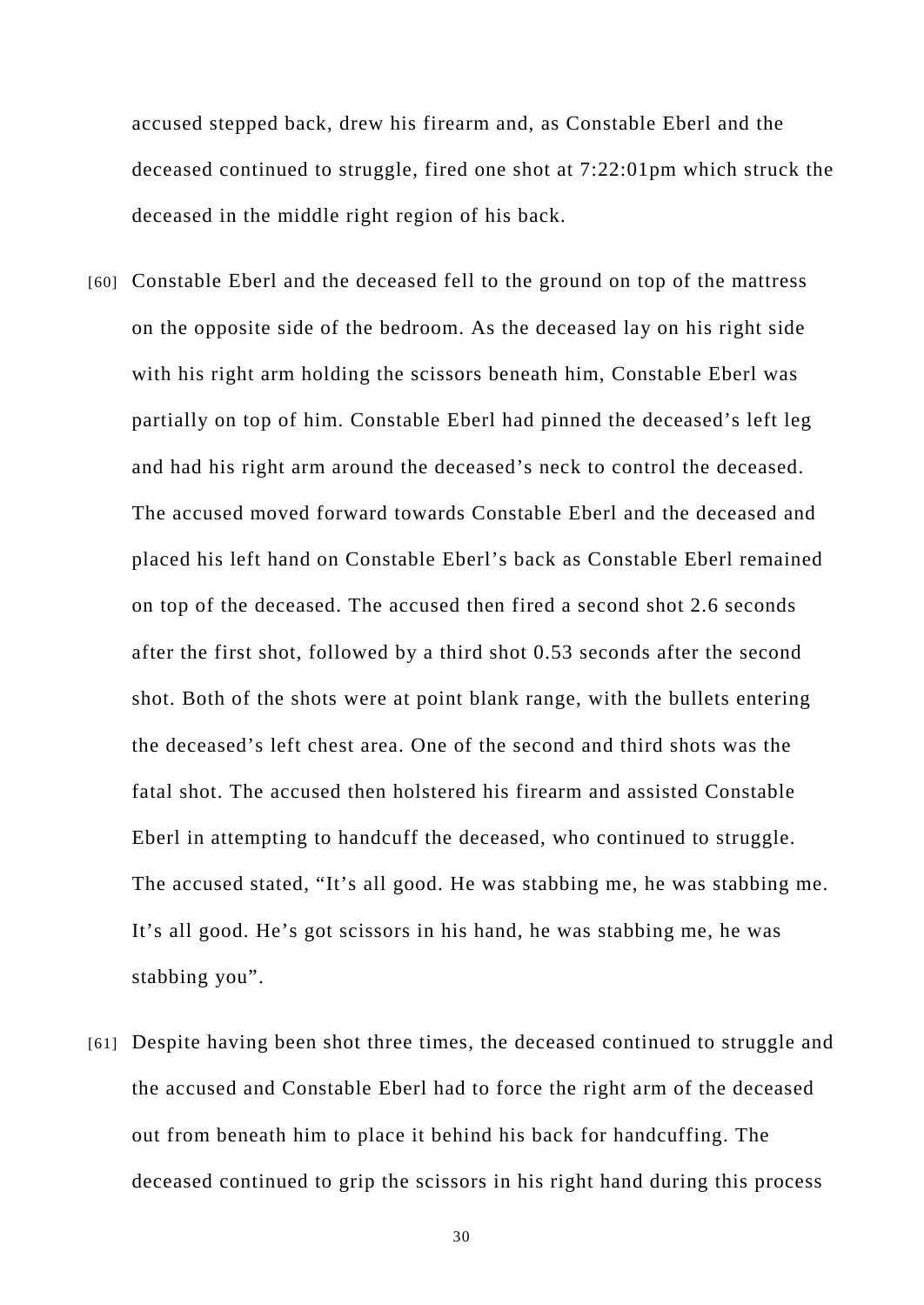and police had to prise the scissors from his grasp. The deceased was restrained with handcuffs and immediately transferred to a police vehicle outside House 511. Constable Kirstenfeldt asked, "What have we got? Are we going to the station?" The accused replied, "Three gunshot wounds".

- [62] The deceased was transported to Yuendumu Police Station where police administered first aid. Due to the evacuation of medical staff from Yuendumu earlier that day, no clinic staff were available to assist. Medical staff were dispatched from Yuelamu Community to assist, but the deceased was declared dead at 9.28pm.
- [63] On 12 November 2019 a post-mortem examination of the body of the deceased was conducted. The deceased had suffered one gunshot wound to the back which had not injured any vital organs. He had also suffered two gunshot wounds to the left side of his chest, one of which was fatal. The cause of death was ascertained as a gunshot injury to the chest and abdomen.
- [64] It is the Crown's case that the accused deviated from the operational plan communicated to him by Sergeant Frost, thereby increasing the risk of the need to use deadly force. It also asserts that the accused and the other IRT officers did not discuss any plan of what they would do if they located the deceased before entering Houses 577 or 511, or what they would do if the deceased was armed. The Crown asserts that the accused did not have a belief on reasonable grounds sufficient to lawfully justify his entry to either House 577 or House 511. It further asserts that the actions of the accused in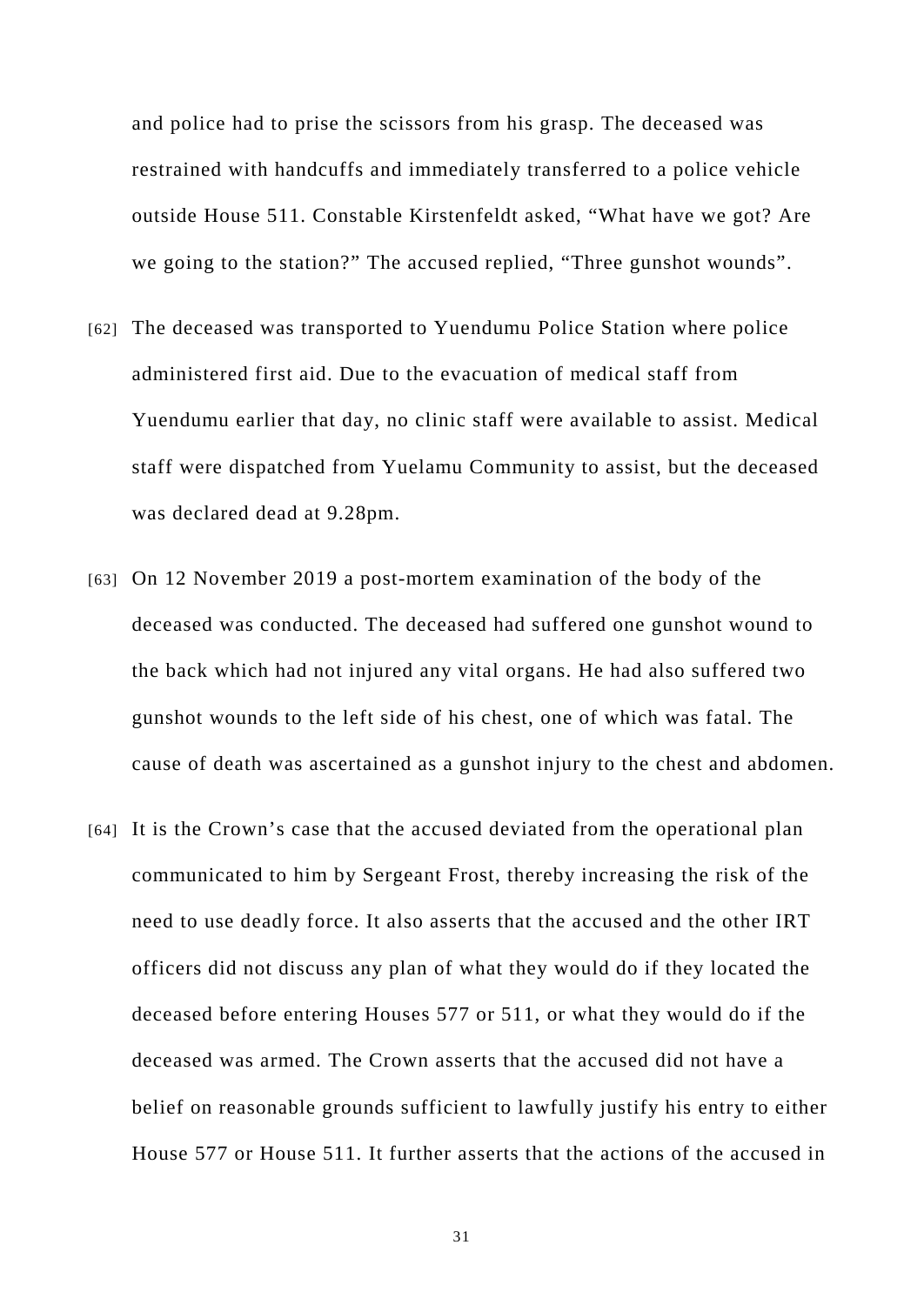entering House 577 in silence, releasing two retention devices from his holster and gripping his police firearm were inconsistent with the Northern Territory Police use of force philosophy, relevant safety principles and defensive tactics training. The Crown alleges the accused did this in disregard of critical information that he knew about the deceased and the level of risk the deceased posed to police if confronted. The Crown submits that these actions demonstrated that, in spite of having a range of alternative, less than lethal tactical options available to him, the accused intended to use his firearm as his first option if confronted by the deceased.

- [65] The Crown further alleges that the accused's entry to House 511 was contrary to the operational plan and, given the deceased's immediate prior history, placed the accused and Constable Eberl in a potentially dangerous situation. It is alleged that the accused's approach to the deceased and his attempts to compare the deceased's face to a photo on the accused's phone, without obtaining any sort of control over the deceased, was contrary to his training and put himself in a potential position of danger. The Crown asserts that at the time the accused fired the first shot, he intended to use his firearm as his first option if confronted by the deceased.
- [66] The Crown alleges that at the time the accused fired the second and third shots, the deceased was laying on the ground and was controlled by Constable Eberl. The Crown says that the deceased's right hand holding the scissors was trapped beneath him. The Case Statement alleges that the deceased "did not have the intent, ability, means or opportunity to assault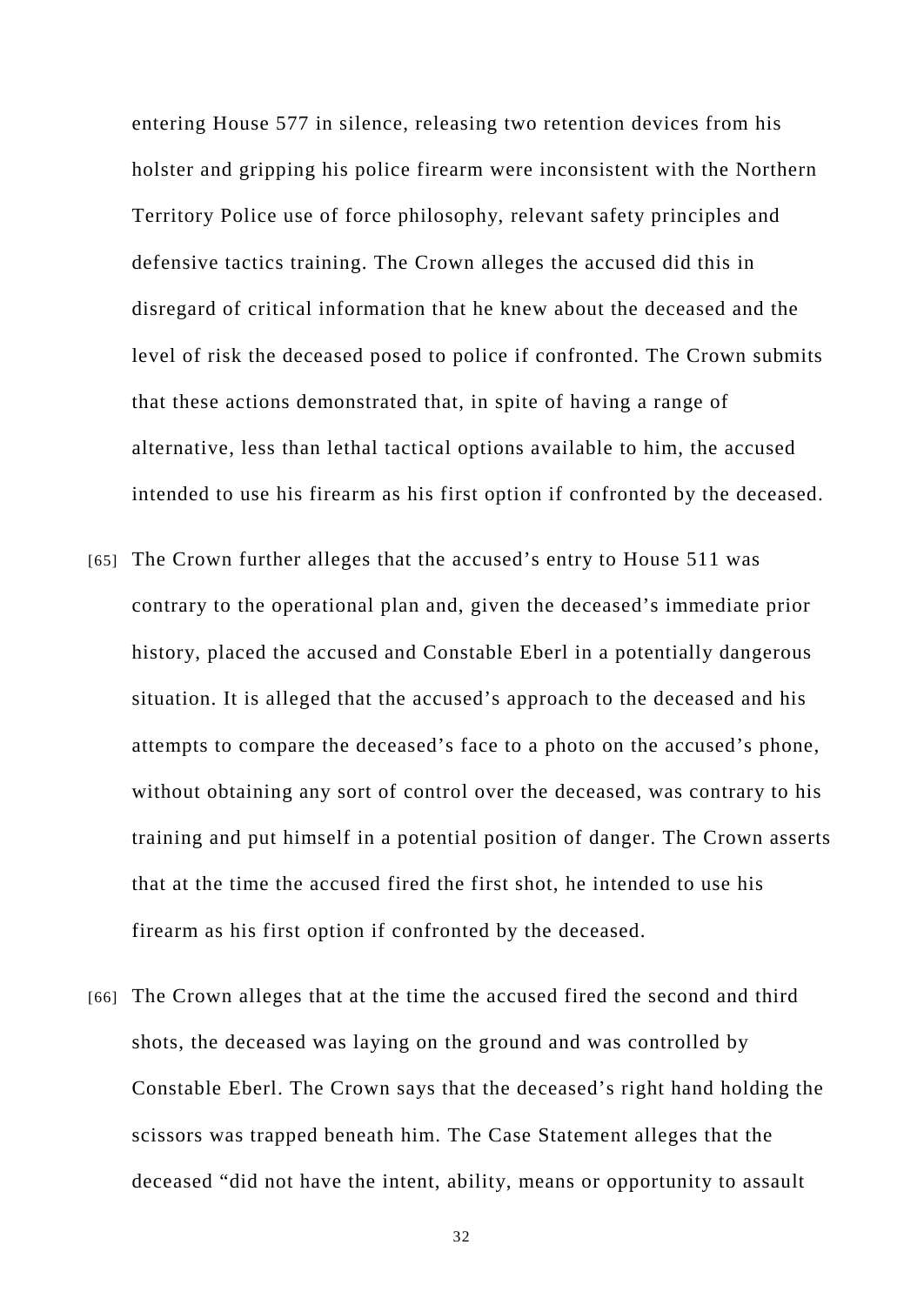the accused or Constable Eberl". The basis upon which the Crown asserts that the deceased did not have a continuing *intent* to assault the accused or Constable Eberl is unclear from the Case Statement.

[67] The Crown's case is that against the above background, shots 2 and 3 were unjustified as unreasonable, unnecessary and disproportionate to the circumstances that existed. Further, the Crown submits that the accused had a range of alternative, less than lethal tactical options available to him.

*The Crown's submissions on tendency* 

[68] The Crown submitted that s 55(1) of the ENULA focuses the assessment of relevance on the *capacity* of the evidence to affect the assessment of the probability of the existence of a fact in issue: *IMM v The Queen* [2016] HCA 14 ('*IMM*'). The proposed tendency evidence has such a capacity, the Crown submitted, because, if the evidence was accepted by the jury, it would allow the jury to conclude that the accused had the asserted tendencies which, in turn, would allow the jury to infer that the accused used excessive force in arresting the deceased by discharging shots 2 and 3 and then attempted to falsely justify that use of force. Presumably, the Crown's submission extends to the jury drawing an inference that the discharge of shots 2 and 3 was intentionally in excess of what the accused believed was necessary for him to do in defence of himself or Constable Eberl. In support of that submission, the Crown referred me to the decision of the New South Wales Court of Criminal Appeal in *Elomar v The Queen* [2014] NSWCCA 303,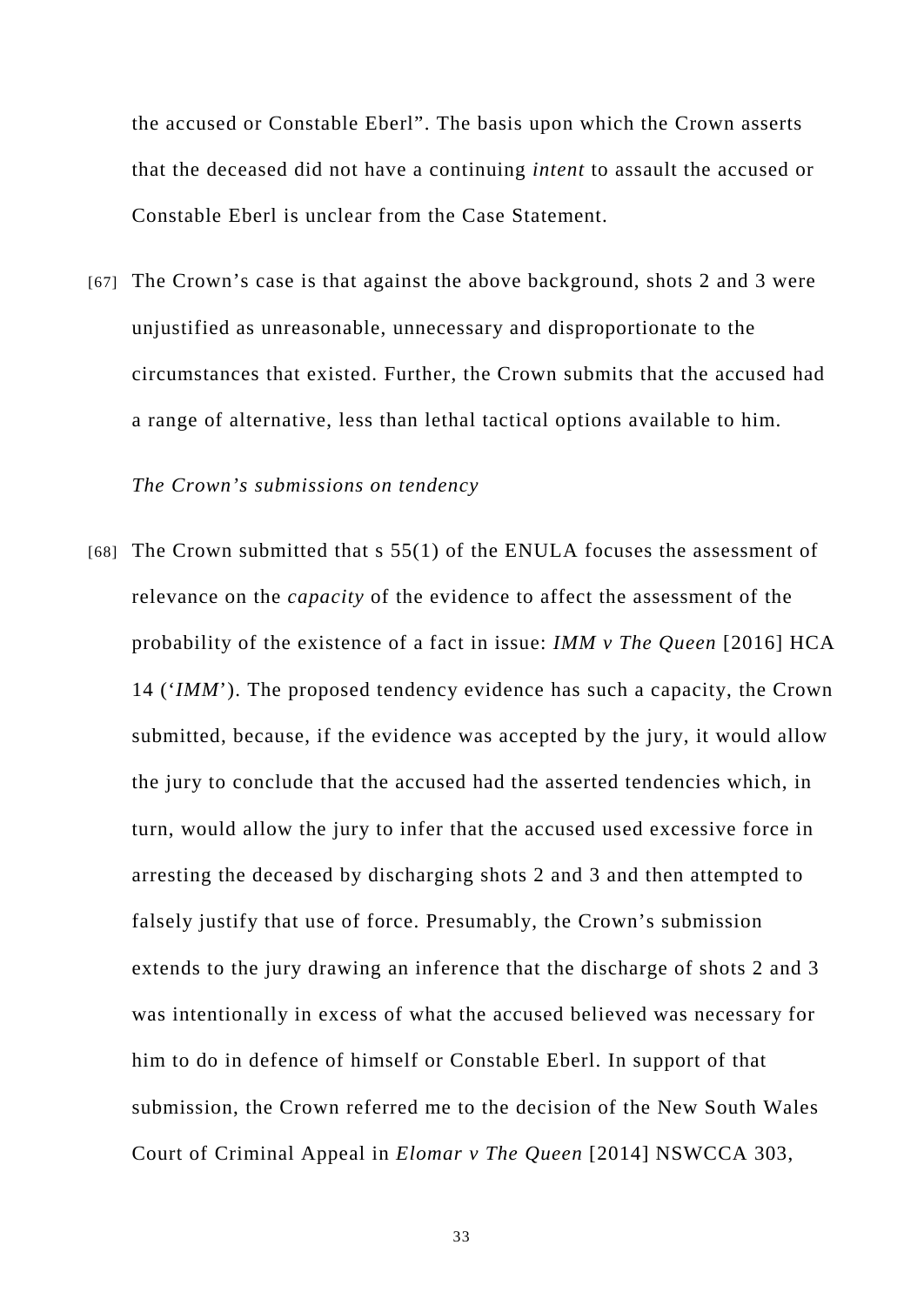where the Court (Bathurst CJ, Hoeben CJ at CL and Simpson J) said, at

[359] to [360]:

Tendency evidence is evidence that provides the foundation for an inference. The inference is that, because the person had the relevant tendency, it is more likely that he or she acted in the way asserted by the tendering party, or had the state of mind asserted by the tendering party on an occasion the subject of the proceedings. Tendency evidence is a stepping stone. It is indirect evidence. It allows for a form of syllogistic reasoning.

……..

Tendency evidence is a means of proving, by a process of deduction, that a person acted in a particular way, or had a particular state of mind, on a relevant occasion, when there is no, or inadequate, direct evidence of that conduct or that state of mind on that occasion.

[69] The Crown submitted that it is unnecessary for proposed tendency evidence

to be strikingly similar to the charged conduct in order to give the proposed

tendency evidence significant probative value. It cited the judgement of Bell

P in *Taylor v The Queen* [2020] NSWCCA 355, where, at [122], his Honour

said:

(vi) it is not necessary in order for the evidence to have significant probative value that it be strikingly similar or even closely similar conduct: see, for example, [*Hughes v The Queen* [2017] HCA 20] at [38] – [39]; [*R v Ford* [2009] NSWCCA 306] at [38]; [*R v PWD* [2010] NSWCCA 209] at [79]; or that it have an underlying unity with the charges: [*Saoud* v R [2014] NSWCCA 136] at [39];

(vii) whilst in order to qualify as tendency evidence, the conduct sought to be adduced does not necessarily need to bear a striking or even close similarity with the offences charged…the closer the degree of similarity, the more significant and more probative the evidence is likely to be: [*BP v R*; *R v BP* [2010] NSWCCA 303] at [108]; [*DAO v The Queen* [2011] NSWCCA 63] [180]; *AC v R* [2016] NSWCCA 21 at [58]; *O'Keefe v R* [2009] NSWCCA 121 at [60]… This is because the specificity of the tendency directly informs the strength of the inferential mode of reasoning: *El-Haddad v R* (2015) 88 NSWLR 93; [2015] NSWCCA 10 at [72]…; *Hughes* at [93] – [94];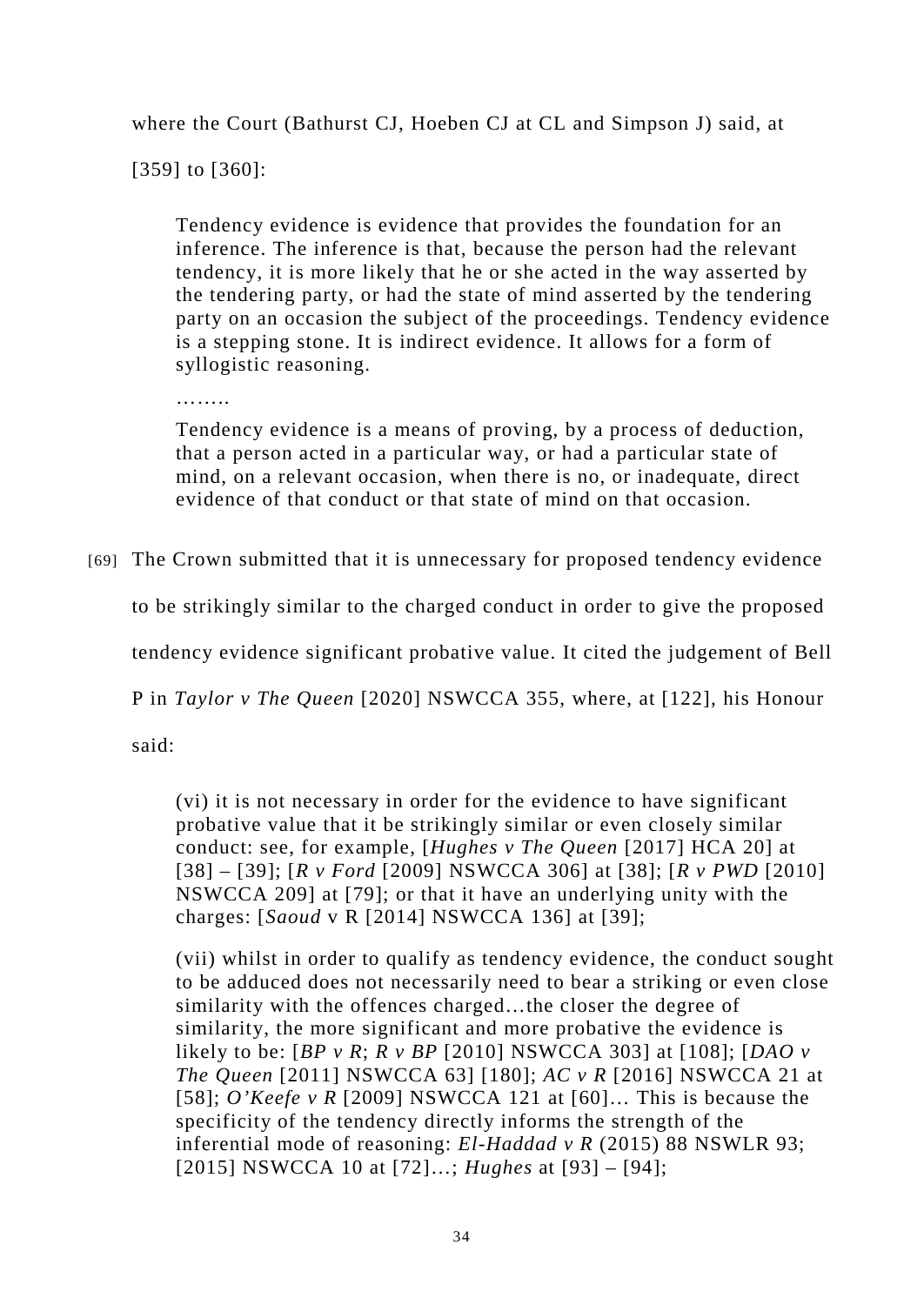(viii) nevertheless, any degree of similarity need not reach the level required for coincidence evidence: *KJR v R* (2007) 173 A Crim R 226; [2007] NSWCCA 165 at [51] – [54];

(ix) similarity may be supplied as much by the circumstances in which particular conduct occurred as by the similarity of the conduct itself such that, even if the conduct itself is not necessarily similar or particularly so, a close similarity of circumstances in which the relevant conduct occurred may render the tendency evidence of "significant probative value": *RH v R* (2014) 241 A Crim R 1; [2014] NSWCCA 71 at [141] – [143]…;

(x) firstly, the level of generality of the evidence may affect the significance of its probative value: *Townsend v Townsend* [2001] NSWCA 136 at [78]; *Ibrahim v Pham* [2007] NSWCA 215 at [264]; *El-Haddad* at [70]; *Ford* at [53]; *DAO* at [179]; *Aravena v R* (2015) 91 NSWLR 258; [2015] NSWCCA 288 at [85]…; *O'Keefe* at [60]; *Sokolowskyj v R* [2014] NSWCCA 55 at [40]…; *SSN v R* [2012] NSWCCA 163 at [38]…

(Footnotes omitted)

[70] The Crown also referred me to the Victorian Court of Appeal decision in *Middendorp v The Queen* [2012] VSCA 47 ('*Middendorp*') as authority for the proposition that prior violent conduct on the part of an accused may be admitted as tendency evidence to rebut a self-defence argument, and in particular to establish that the accused had no reasonable grounds for holding a belief that it was necessary to do what he did to protect himself. In that decision, Redlich JA, with whom Mandie JA and Whelan AJA agreed, said at  $[21]$ :

> The Crown rightly submitted that it is reasonable to contend that the evidence indicating that the applicant had a tendency to attack the deceased in circumstances where the deceased posed no threat to him would affect, to a significant extent, the probability that there were, in the present case, no reasonable grounds to support the applicant's belief.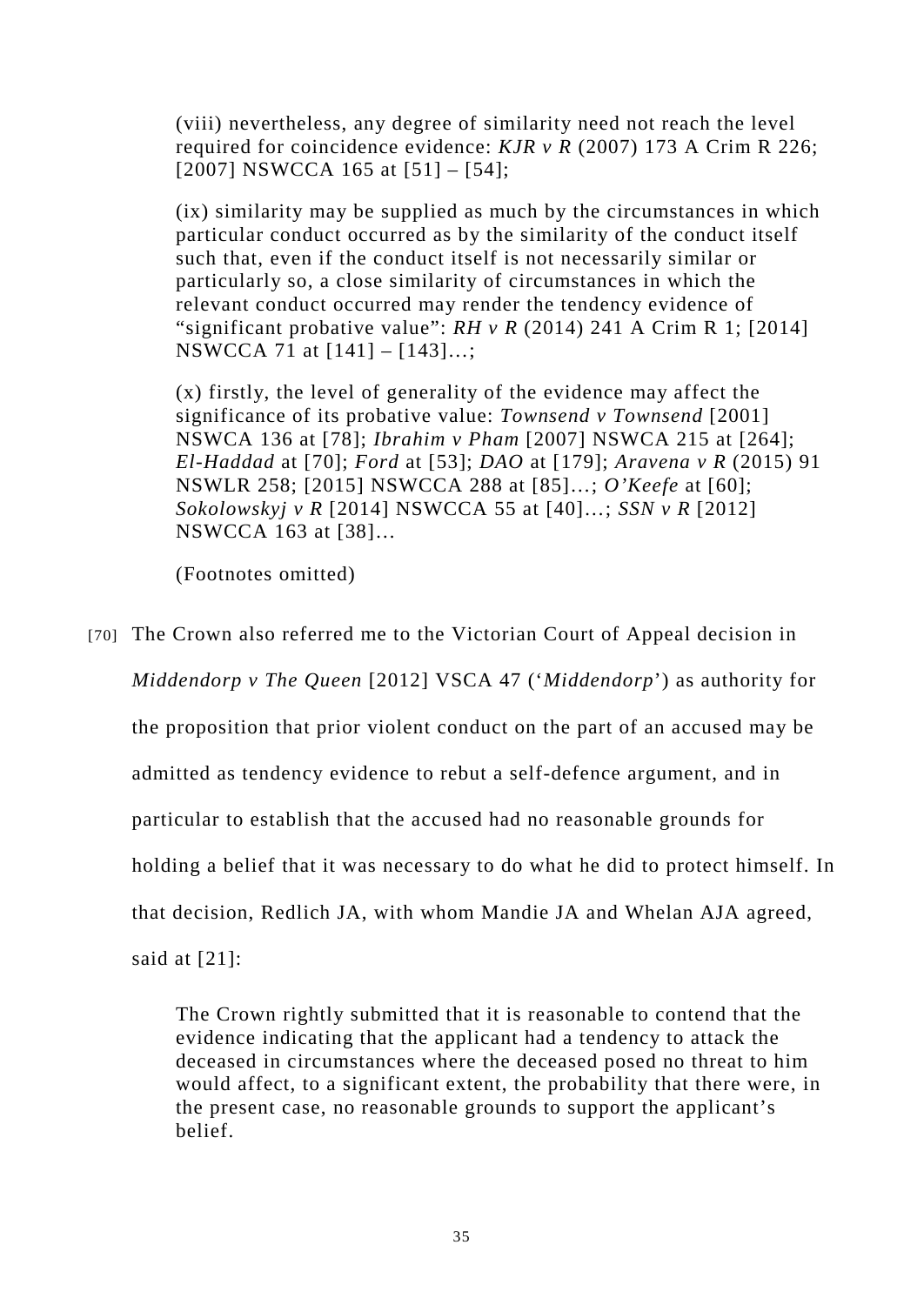- [71] The Crown submitted that taking the proposed evidence at its highest, as required by *IMM*, the circumstances of the four tendency incidents and the circumstances of the present charges share the following similarities:
	- (a) the accused was acting as a uniformed police officer;
	- (b) the incident involved a male (subject);
	- (c) the incident took place in the context or course of the accused's proposed arrest of the subject;
	- (d) except for the DX incident, the accused had not previously met the subject;
	- (e) the accused was larger, stronger and/or fitter than the subject;
	- (f) except for the Bailey incident, prior to the use of excessive force, the subject had challenged the accused's authority in some way;
	- (g) the force was excessive because it was neither necessary nor reasonable;
	- (h) the accused was not acting in self-defence;
	- (i) the excessive force was sufficient to either cause or have the potential to cause serious injury;
	- (j) the subject suffered an injury in some instances serious or in the present case, fatal; and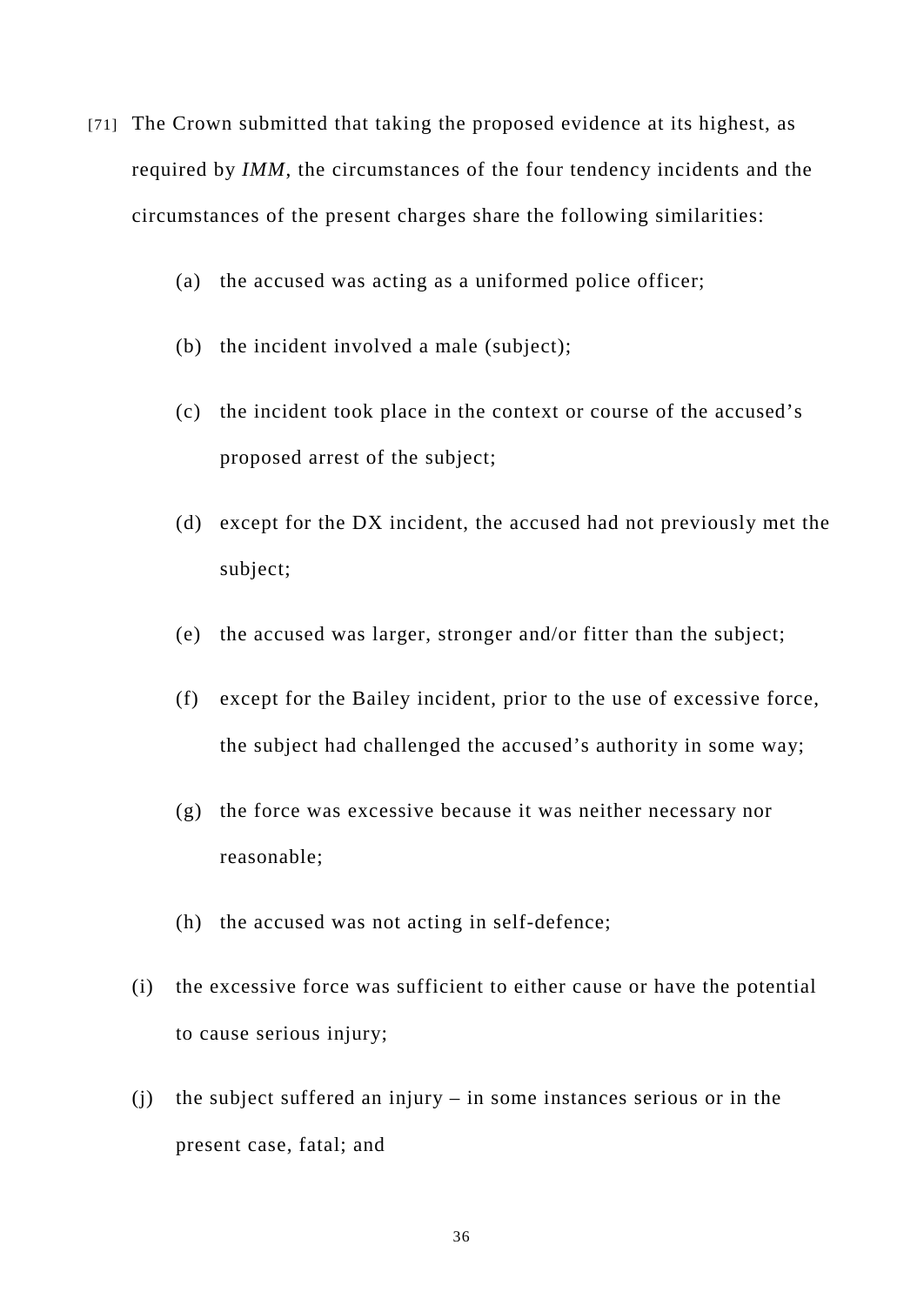- (k) except for the Bailey incident, the accused sought to justify his use of excessive force with a false act or statement.
- [72] Other circumstances said to enhance the probative value of the proposed tendency evidence were that each of the four tendency incidents occurred within two years of the charged events, there is no risk of concoction between those involved in the various incidents, and proposed expert evidence will be called at the accused's trial to the effect that the accused had used excessive force in each of the incidents.
- [73] It was accepted by the Crown that the "degree of resistance" offered by the subjects in the four tendency incidents and the degree of excessive force employed by the accused towards them differed from those in the charged event. It was submitted that the proposed tendency evidence nevertheless has significant probative value because of the context in which the incidents occurred, and the strong similarities between each incident and the charged event. The Crown submitted that for a uniformed police officer to act with excessive force on repeated occasions and then on several occasions seek to justify falsely that use of excessive force is out of the ordinary. The Crown cited the observations of Nettle J in *Hughes*, at [155], "…where a previous offence was committed by the accused in circumstances which are unusual or distinctive for that kind of offence, and the subsequent offence is committed in similar circumstances, the circumstances in which the previous offence was committed might, as a matter of common sense and experience,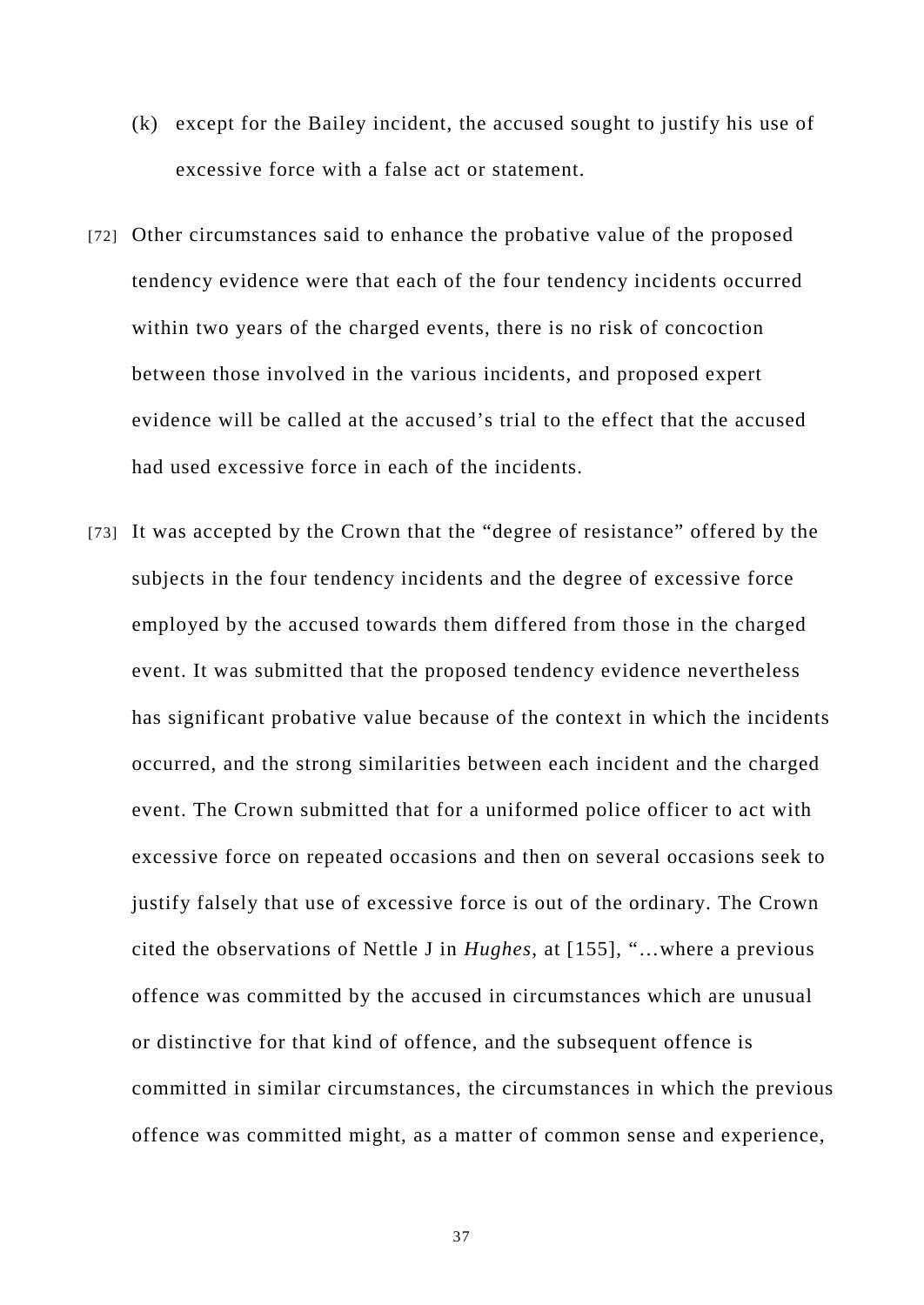be seen significantly to increase the probability that the accused committed the subsequent offence".

- [74] With specific regard to the defence of self-defence under s 43BD of the Code, it was submitted that the proposed tendency evidence could rationally affect the jury's assessment as to whether the accused honestly believed that his conduct in firing the second and third shots was necessary to defend either himself or Constable Eberl from the threat which the deceased presented. It was submitted that the proposed tendency evidence was capable of demonstrating a likelihood that the accused was prepared to use unnecessary and unreasonable force when his authority was challenged and/or in the course of an arrest. It was further suggested that the proposed tendency evidence could rationally affect the jury's assessment of whether the accused's acts were a reasonable response in the circumstances as he perceived them.
- [75] The Crown submitted that, for similar reasons, the proposed tendency evidence also had significant probative value in relation to a defence under s 208E of the Code.
- [76] Turning to the defence under s 148B of the PAA, the Crown submitted that the accused would be entitled to succeed on this defence if the jury accepted as a reasonable possibility that the accused honestly believed that he fired shots 2 and/or 3 in order to arrest the deceased and that the use of such force was reasonable to effect such an arrest. The proposed tendency evidence, the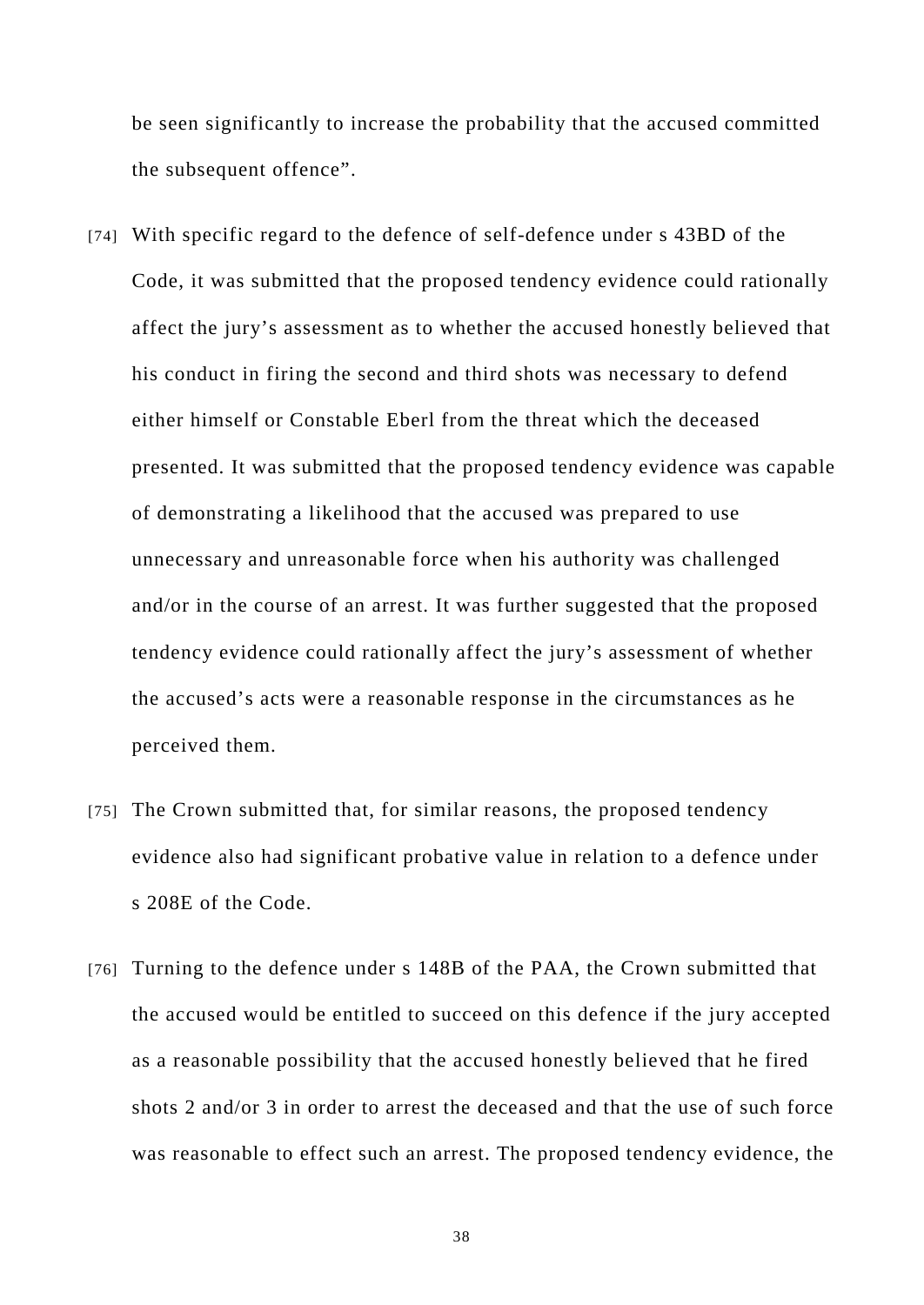Crown said, could rationally affect the jury's assessment of whether the accused honestly held either belief. It was submitted that the proposed tendency evidence had the capacity to demonstrate that the accused was prepared to use unnecessary and unreasonable force when his authority was challenged and/or in the context or course of making an arrest.

- [77] It was also submitted that the proposed tendency evidence was relevant to evaluating the statement made by the accused immediately after the shooting ("He was stabbing me. He was stabbing you"). The proposed tendency evidence, the Crown submitted, could put what might appear to be a spontaneous and credible utterance into the context of the accused having made false statements in the past to justify his use of excessive force.
- [78] Section 101 of the ENULA requires a balancing of the probative value of the tendency evidence and the danger of unfair prejudice to the accused if the evidence is admitted. In *Taylor*, Bell P, at [122], drew together the following principles regarding section 101 from previous decisions:

 $(xix)$  the assessment made under s  $101(2)$  involves the trial judge making an evaluative judgment; it is not a discretionary exercise: see, for example, *R v Cook* [2004] NSWCCA 52 at [38]; and *Ford* at [63];

(xx) the nature of tendency evidence is inherently prejudicial…and may have a powerful subconscious effect on the jury: *Hughes* at [71]-[74];

(xxi) there is an inevitability that prior illegal acts…will be prejudicial in terms of their impact: see, for example, *Qualiteri v R* (2006) 171 A Crim R 463; [2006] NSWCCA 95 at [80];

(xxii) "unfair prejudice" in s 101(2) as amended refers to harm to the interests of the accused that is unfair, because there is a real risk that the evidence will be misused by the jury in some unfair way, for example, by providing some irrational, emotional or illogical response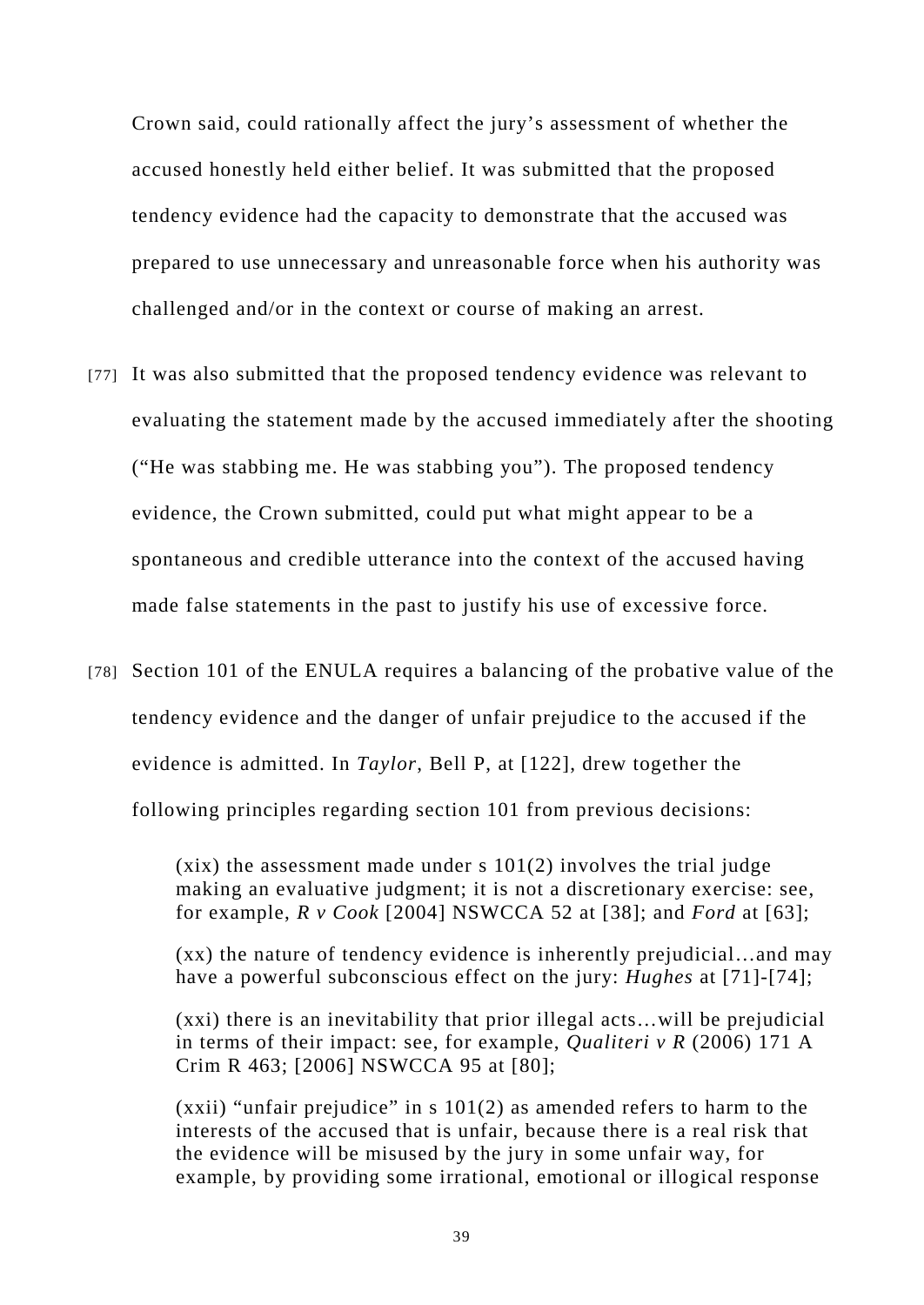or by giving the evidence more weight than it truly deserves: *Ford* at [56]; *R v BD* (1997) 94 A Crim R 131 at 139; *Papakosmas v R* (1999) 196 CLR 297 at 325; [1999] HCA 37 at [91]; *R v Suteski* (2002) 56 NSWLR 182 at 199; [2002] NSWCCA 509 at [116]; *SSN* at [37]; and *R v MM* [2014] NSWCCA 144 at [43];

(xxiii) unfair prejudice might arise from:

(a) the nature or quality of the conduct the subject of the tendency evidence;

(b) whether or not it has been established or the subject of admissions;

(c) where it involves a plethora of factors that might give rise to a confusion or distraction;

(d) whether it is corroborated;

(e) an underestimation by the jury of the number of persons who share the tendency: *Hughes* at [17];

(f) where there has been no past conviction or admission as to the past conduct, the need for an accused to answer uncharged conduct potentially stretching back over many years: *Hughes* at [17]; and

(g) a jury's emotional or irrational response to particular tendency evidence; or

(h) any combination of the above (non-exhaustive) factors;

(xxiv) when considering whether the probative value of tendency evidence outweighs its prejudicial effect, the court is entitled to take into account that juries are to be properly directed as to the use to which such evidence is to be put: *PWD* at [90]; *RH* at [176]; and *Armstrong v R* [2017] NSWCCA 323 at [24];

(xxv) acceptance of the proposition that juries generally follow directions given to them by trial judges, and that that obedience will often solve problems of prejudice against an accused person, has its limits, and judicial directions to juries are not to be thought of as an unfailing panacea for all forms of prejudice: see, for example, *R v Allen* [2020] NSWCCA 173 at [111], [115] and [152]-[160];

(xxvi) there will be cases…where directions to a jury, even coupled with an assumption that they will be conscientiously followed, will be incapable of overcoming or ameliorating prejudice: see, for example, *Patel v R* (2012) 247 CLR 531; [2012] HCA 29 at [113], [128] and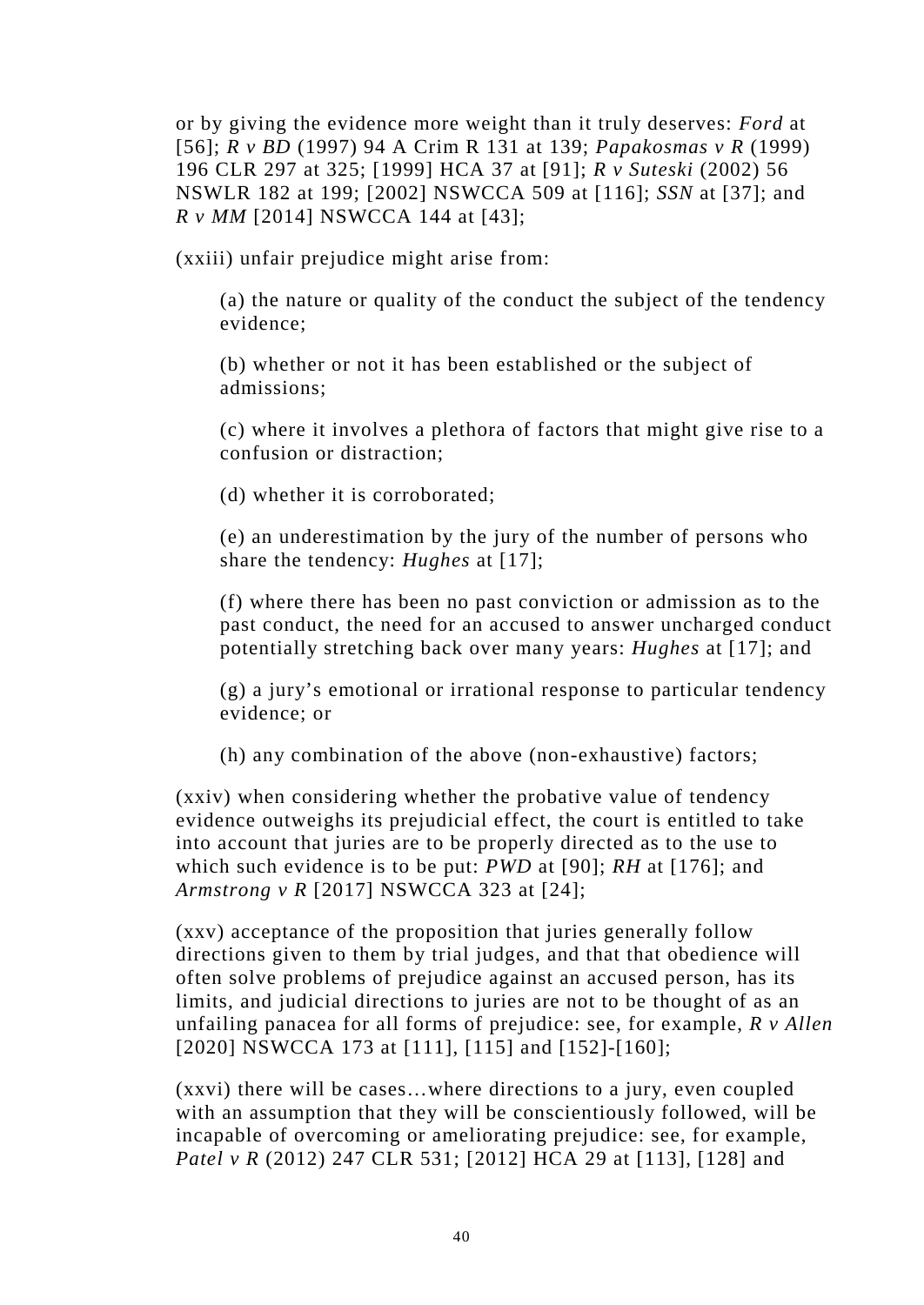[129]; *R v GAC* (2007) 178 A Crim R 408; [2007] NSWCCA 315 at [83]; and at [48]:

(xxvii) an assumption that a judicial direction to the jury designed to minimise the risk of unfair prejudice will be completely effective would effectively prevent s 101 (2) operating as a safeguard against the potential risk miscarriages of justice arising from the admission of tendency evidence: *Sokolowskyj* at [56]; see also *Allen* at [154]. This may, for example, be because of the nature or extent of the prejudice which the evidence carries or the subconscious effect on the jury, notwithstanding directions;

(xxviii) the corollary of the proposition confirmed in *IMM*, namely that the probative value of the tendency evidence is to be assessed on the basis that the jury will accept it at its highest, is that, to the extent that that evidence carried prejudice to the accused, that prejudice is to be assessed on the same basis, namely that the jury will accept the evidence at its highest. In other words, the impact of any prejudice is not to be reduced by reason of the fact that the jury might not accept the evidence as credible or reliable.

(Footnotes omitted)

[79] The Crown acknowledged that the accused has not admitted the use of excessive force in the tendency incidents and that he has not been convicted of any offence. The Crown estimated that proof of the alleged tendencies would add five days to the length of the trial. It also accepted that in the Cleveland Walker incident the evidence of the complainant was not corroborated.

*The accused's submissions on tendency* 

- [80] The accused took what he described as a "layered" approach to the application. He submitted:
	- (a) firstly, that the proposed tendency evidence is not relevant;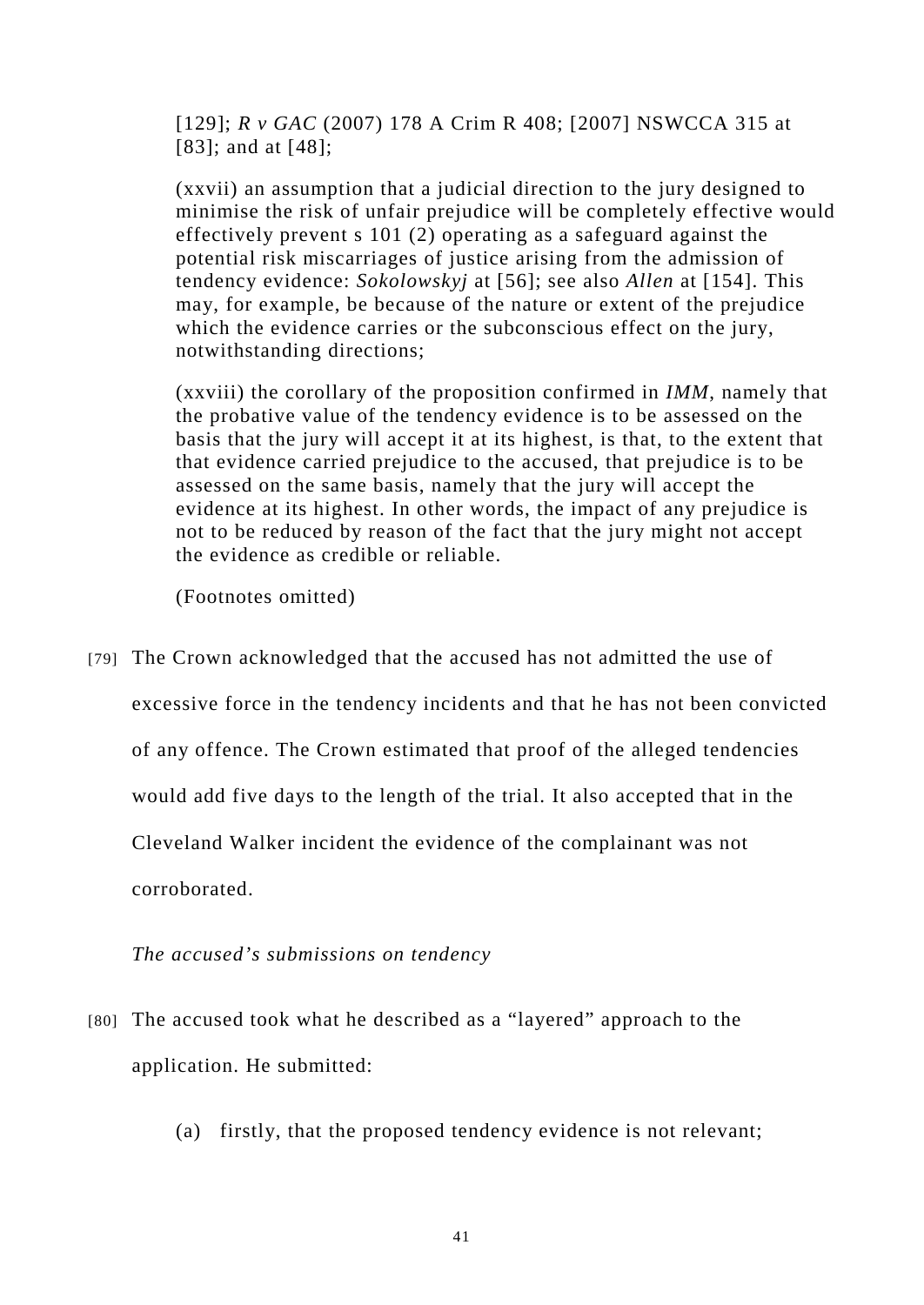- (b) secondly, if the evidence is relevant, it lacks significant probative value;
- (c) thirdly, if the evidence has significant probative value, that value does not outweigh the danger of unfair prejudice to the accused; and
- (d) fourthly, if all of the above submissions were to be rejected, the Court should exercise its discretion under s 135 or s 137 of the ENULA to refuse to admit the evidence.
- [81] With regard to relevance, the accused submitted that the facts in issue at his trial would be those which could rationally affect the availability to him of:
	- (a) the self-defence defence under s 43BD of the Code;
	- (b) the defence available to police officers under s 208E of the Code; and
	- (c) the "good faith" defence pursuant to s 148B of the PAA.
- [82] The accused submitted that  $s$  55(1) of the ENULA sets an objective test grounded in human experience. I was referred to the statement made by Gleeson CJ, Heydon and Crennan JJ in *Washer v Western Australia* (2007) 234 CLR 492 at [5]:

In order to establish relevance, it is necessary to point to a process of reasoning by which the information in question could affect the jury's assessment of the probability of the existence of a fact in issue at the trial.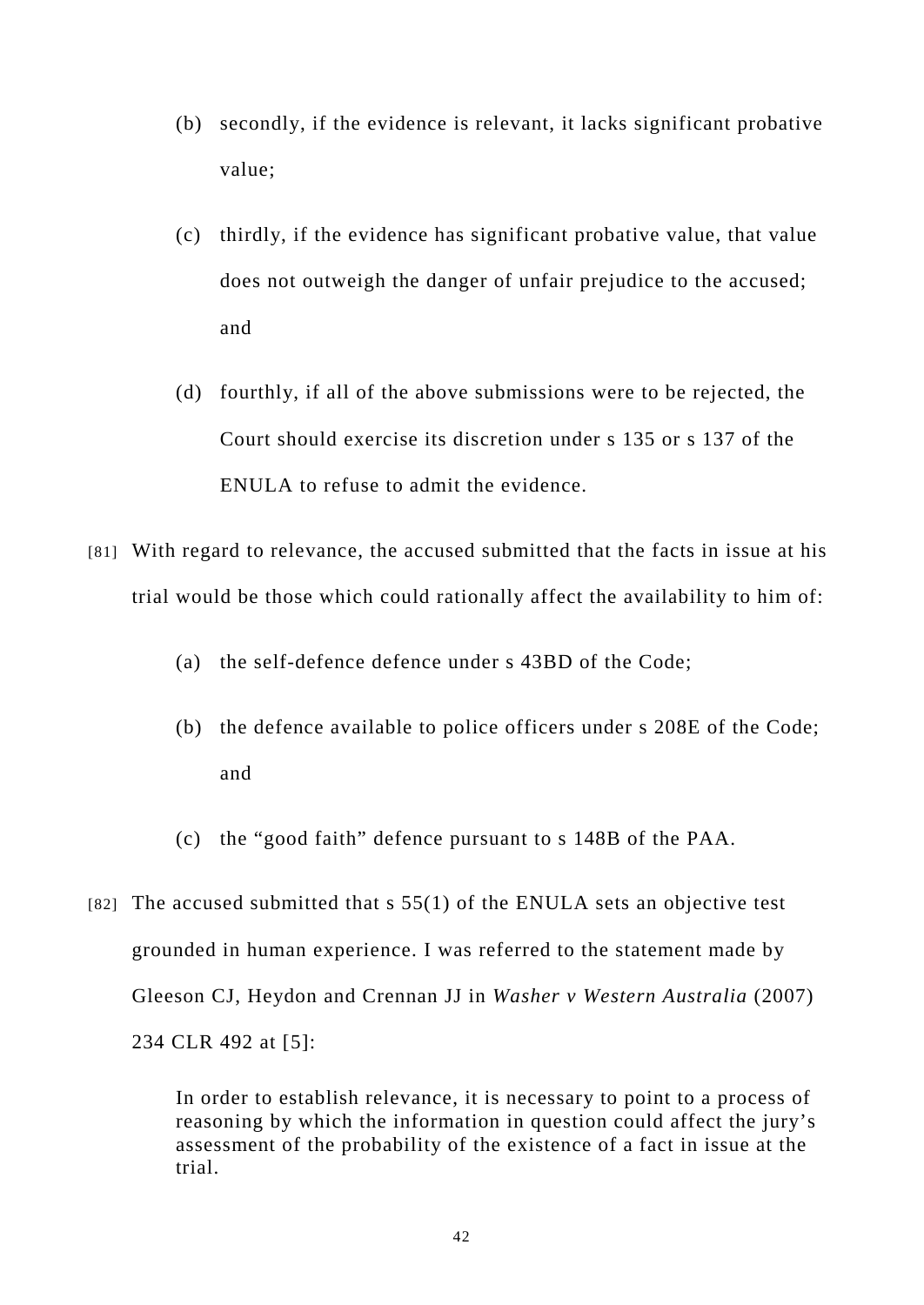[83] I was also referred to the following observations of Gleeson CJ in *HML v* 

*The Queen* (2008) 235 CLR 334 at [6]:

Information may be relevant, and therefore potentially admissible as evidence, where it bears upon assessment of the probability of the existence of a fact in issue by assisting in the evaluation of other evidence. It may explain a statement or event that would otherwise appear curious or unlikely. It may cut down, or reinforce, the plausibility of something that a witness has said. It may provide a context helpful or even necessary for an understanding of a narrative.

[84] In *IMM*, Gageler J, in a separate judgment, discussed relevance in the context of tendency evidence at [104]:

> The nature of tendency evidence adduced by the prosecution in a criminal trial is that it is evidence of another occasion or occasions on which the accused acted in a particular way. The evidence is adduced in order to provide a foundation for an inference that the accused has or had a tendency to act in that way or to have a particular state of mind at the time or in the circumstances of the alleged offence.

[85] The accused submitted that the circumstances surrounding the alleged excessive use of force in the four tendency incidents were so different to those alleged in the present charges that the proposed tendency evidence, even taken at its highest, could not rationally affect, either directly or indirectly, the assessment of the probability of the facts in issue at his trial on the present charges. The accused submitted:

> The proposed tendency evidence lacks the capacity to demonstrate a tendency by Rolfe to think or act in a relatively distinct or particular way. The four occasions relied upon by the prosecution are no more than a random collection of incidents that say no more about [the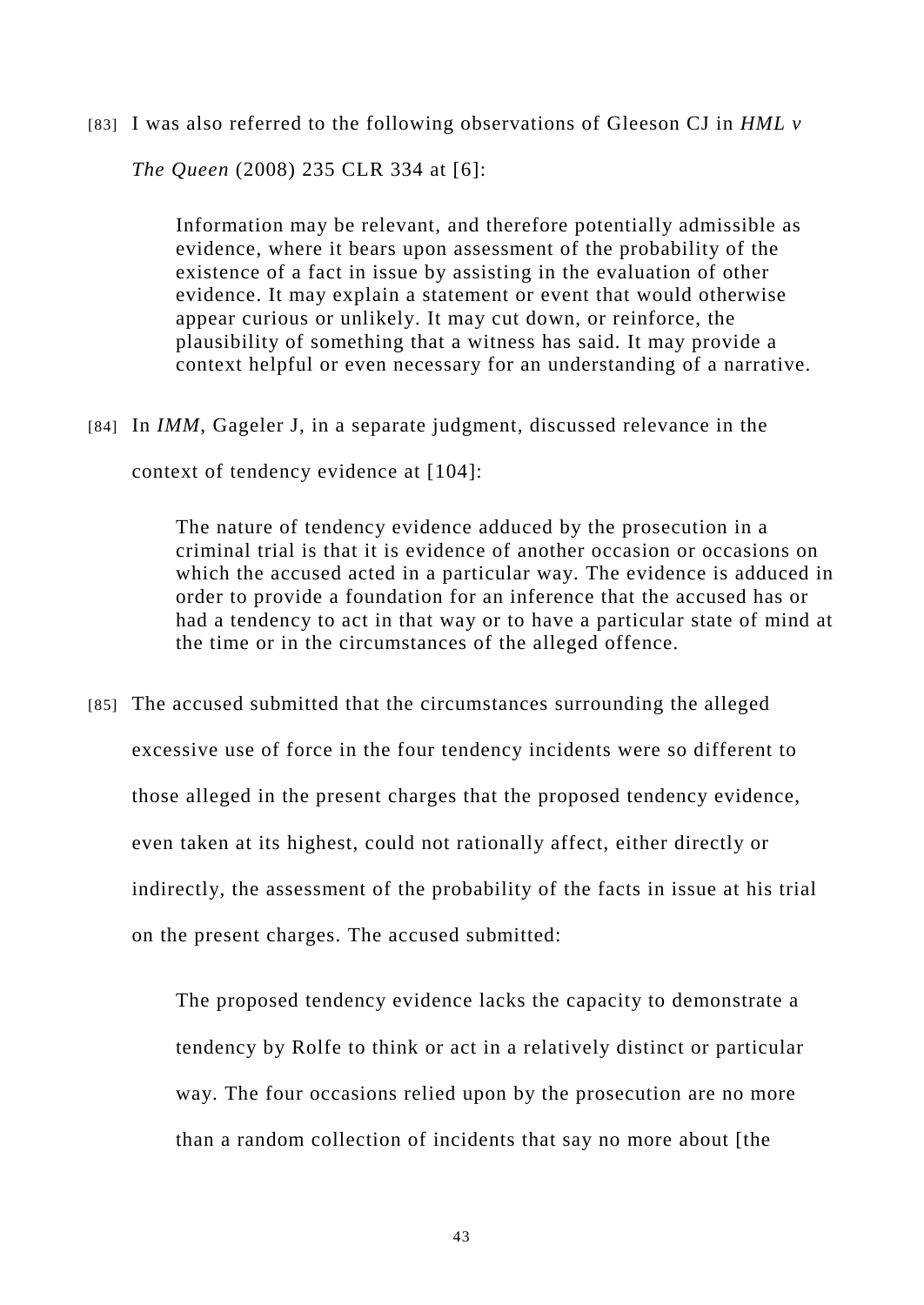accused's] thoughts or behaviour at the time of the charged offending. There is no similarity between those four tendency occasions and the charged offending that are of any moment.

- [86] Turning to the second matter referred to by the accused, whether the proposed tendency evidence has significant probative value, the accused submitted that many of the similarities between the proposed tendency evidence and the events that are the subject of the present proceedings are simply a recitation of the alleged tendencies themselves and a number of others are tenuous. The accused submitted that there were marked differences between the tendency incidents and the events of the present charges, including:
	- (a) the subjects of the accused's force in the tendency incidents (the subjects) did not use or threaten to use a weapon;
	- (b) the accused was not injured by the subjects prior to using force;
	- (c) the entirety of the force used by the accused against the subjects is alleged to be unjustified and excessive;
	- (d) the accused was not acting as a member of the IRT during the tendency incidents;
	- (e) the accused had not been briefed regarding the violent tendencies of the subjects;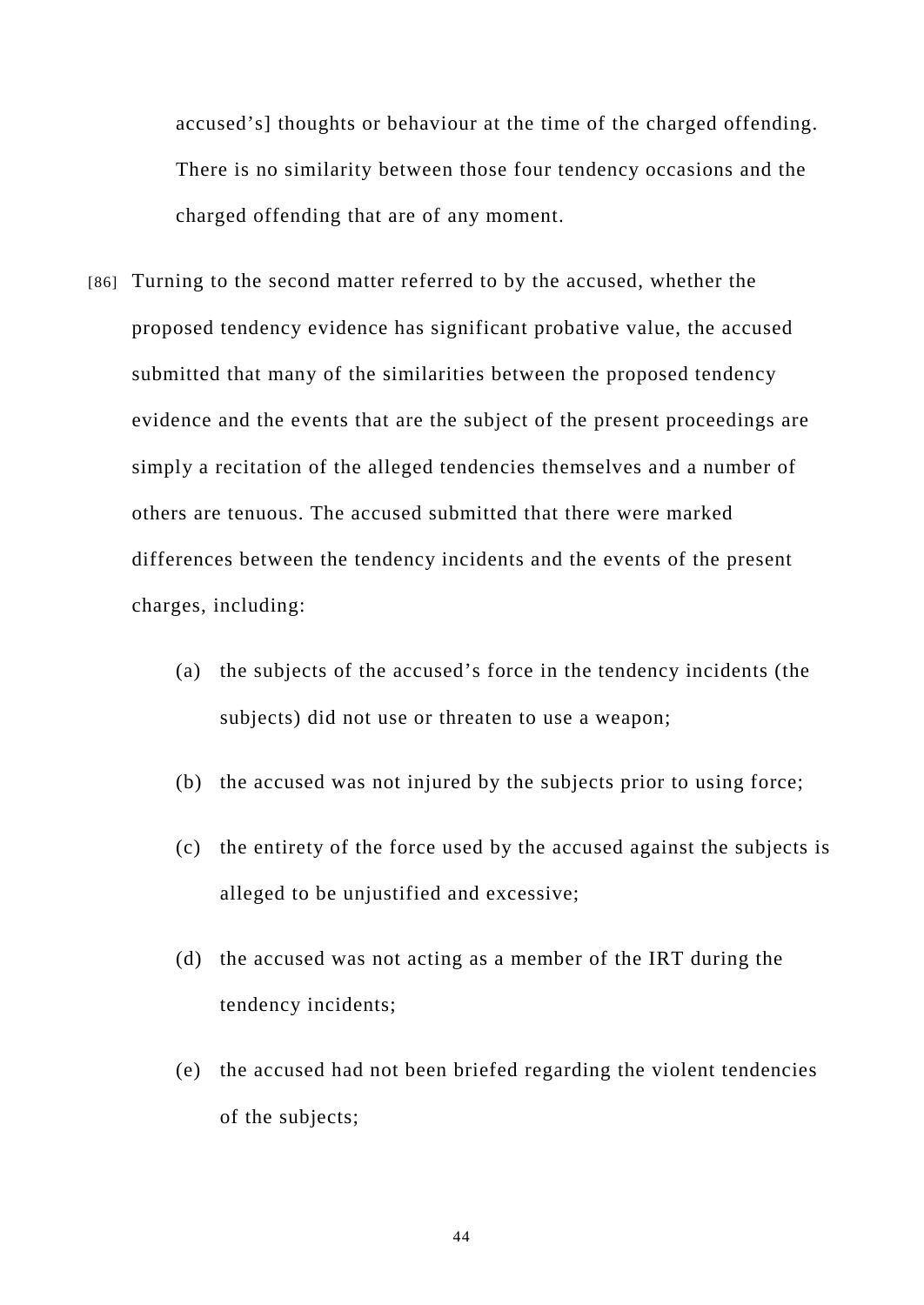- (f) except for the Ryder incident, there is no suggestion that the accused was acting in self-defence or defence of another police officer at the time that he used force against the subjects;
- (g) except for the Ryder incident, the tendency incidents occurred outdoors and involved on-foot pursuit by the accused;
- (h) except for the Ryder incident, the accused's self-justification did not allege violence by the subjects directed towards him; and
- (i) except for the Ryder incident, the accused's self-justifications were not immediate or spontaneous.
- [87] Should the evidence be found to have significant probative value, the accused submitted that any such value does not outweigh the prejudicial effect it may have. The accused referred to the judgment of McHugh J in *Festa v The Queen* (2001) 208 CLR 593 at [51]:

But the weakness of relevant evidence is not a ground for its exclusion. It is only when the probative value of the evidence is outweighed by its prejudicial effect that the Crown can be deprived of the use of relevant but weak evidence. And evidence is not prejudicial merely because it strengthens the prosecution case. It is prejudicial only when the jury are likely to give the evidence more weight than it deserves or when the nature or content of the evidence may inflame the jury or divert the jurors from their task.

[88] In *Hughes* the majority of the High Court (Kiefel CJ, Bell, Keane and Edelman JJ) observed, at [17], that prejudice to an accused may also be occasioned by requiring the accused to answer a raft of uncharged conduct.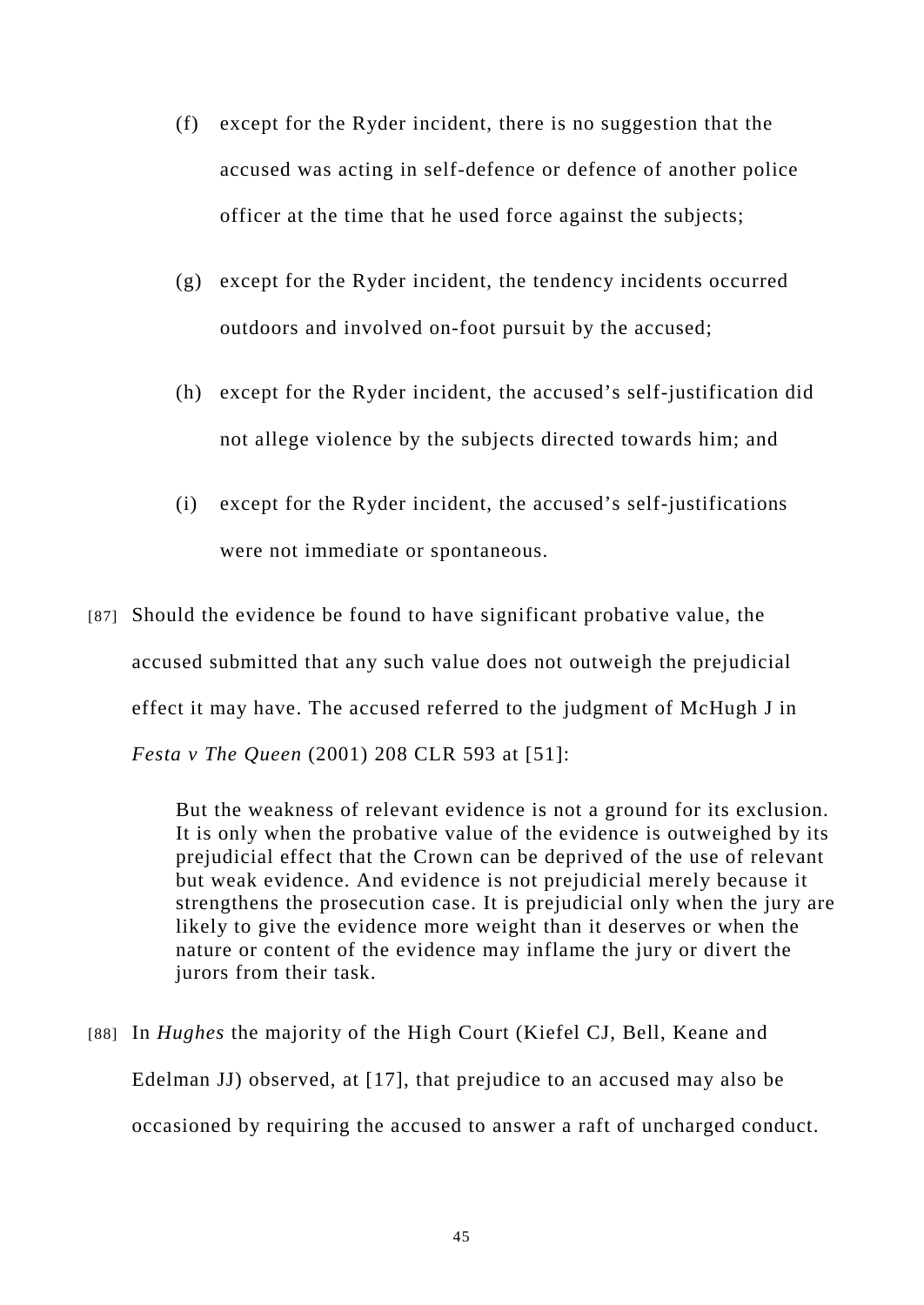[89] The accused drew my attention to the judgment of Howie J (with whom McColl JA and Grove J agreed) in *O'Keefe v R* [2009] NSWCCA 121 where his Honour stated, at [60]:

> The more general the tendency relied upon, the less likely it is to have sufficient probative value to outweigh the prejudicial effect arising from propensity evidence generally.

- [90] The accused submitted that the proposed tendency evidence is highly prejudicial because there is a real risk that it will:
	- (a) serve as a distraction and divert the jurors from their primary task;
	- (b) have a powerful subconscious effect on the jury;
	- (c) lead to an irrational, emotional or illogical response; and
	- (d) be given disproportionate weight.
- [91] The accused also submitted that the Crown's estimate that proof of the tendencies would only add a further five days to the estimated length of the trial was overly optimistic and that it would probably take considerably longer.

## **Consideration**

[92] In *Hughes*, at [40], the majority of the High Court (Kiefel CJ, Bell, Keane and Edelman JJ), after discussing conflicting authorities from intermediate appeal courts in Victoria and New South Wales, stated that proposed tendency evidence will have significant probative value if, by itself or in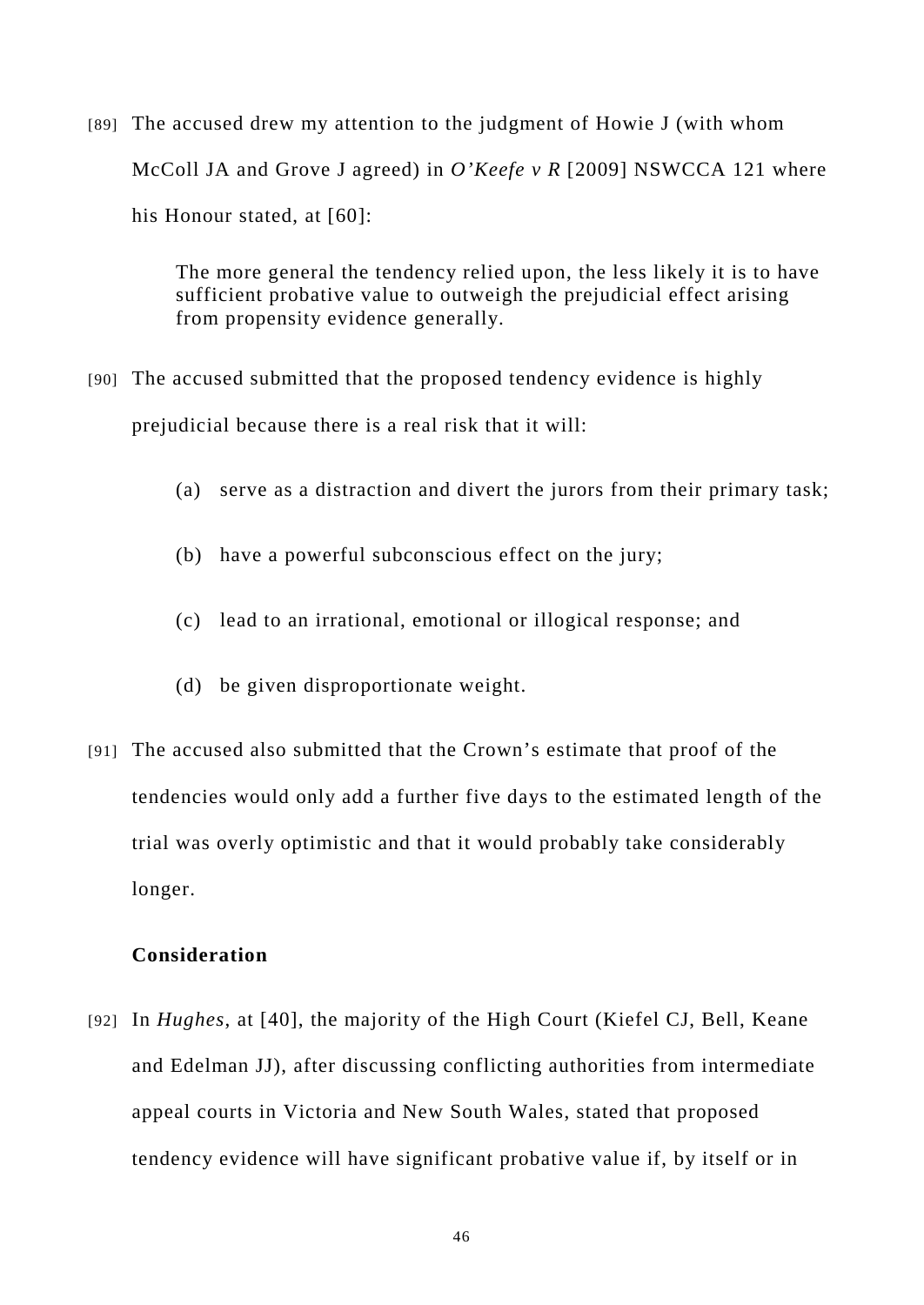combination with other evidence, it makes more likely, to a significant extent, the facts that make up the elements of the offence charged. Later, at [41], the majority said:

The assessment of whether evidence has a significant probative value in relation to each count involves consideration of two interrelated but separate matters. The first matter is the extent to which the evidence supports the tendency. The second matter is the extent to which the tendency makes more likely facts making up the charged offence. Where the question is not one of the identity of a known offender but is instead a question concerning whether the offence was committed, it is important to consider both matters. By seeing that there are two matters involved it is easier to appreciate the dangers in focusing on single labels such as "underlying unity", "pattern of conduct" or "modus operandi". In summary there is likely to be a high degree of probative value where (i) the evidence, by itself or together with other evidence, strongly supports proof of the tendency, and (ii) the tendency strongly supports the proof of the fact that makes up the offence charged.

[93] The majority in *Hughes* accepted that proposed tendency evidence does not

have to bear similarity to the conduct with which an accused is charged, but

nevertheless opined that in undertaking the second part of the exercise

referred to in the extract above, a comparison between the proposed

tendency evidence and the facts in issue in the proceeding will be required.

At [64], they said:

The assessment of the significant probative value of the proposed evidence does not conclude by assessing its strength in establishing a tendency. The second matter to consider is that the probative value of the evidence will also depend on the extent to which the tendency makes more likely the elements of the offence charged. This will necessarily involve a comparison between the tendency and the facts in issue. A tendency expressed at a high level of generality might mean that all the tendency evidence provides significant support for the tendency. But it will also mean that the tendency cannot establish anything more than relevance. In contrast, a tendency expressed at a level of particularity will be more likely to be significant.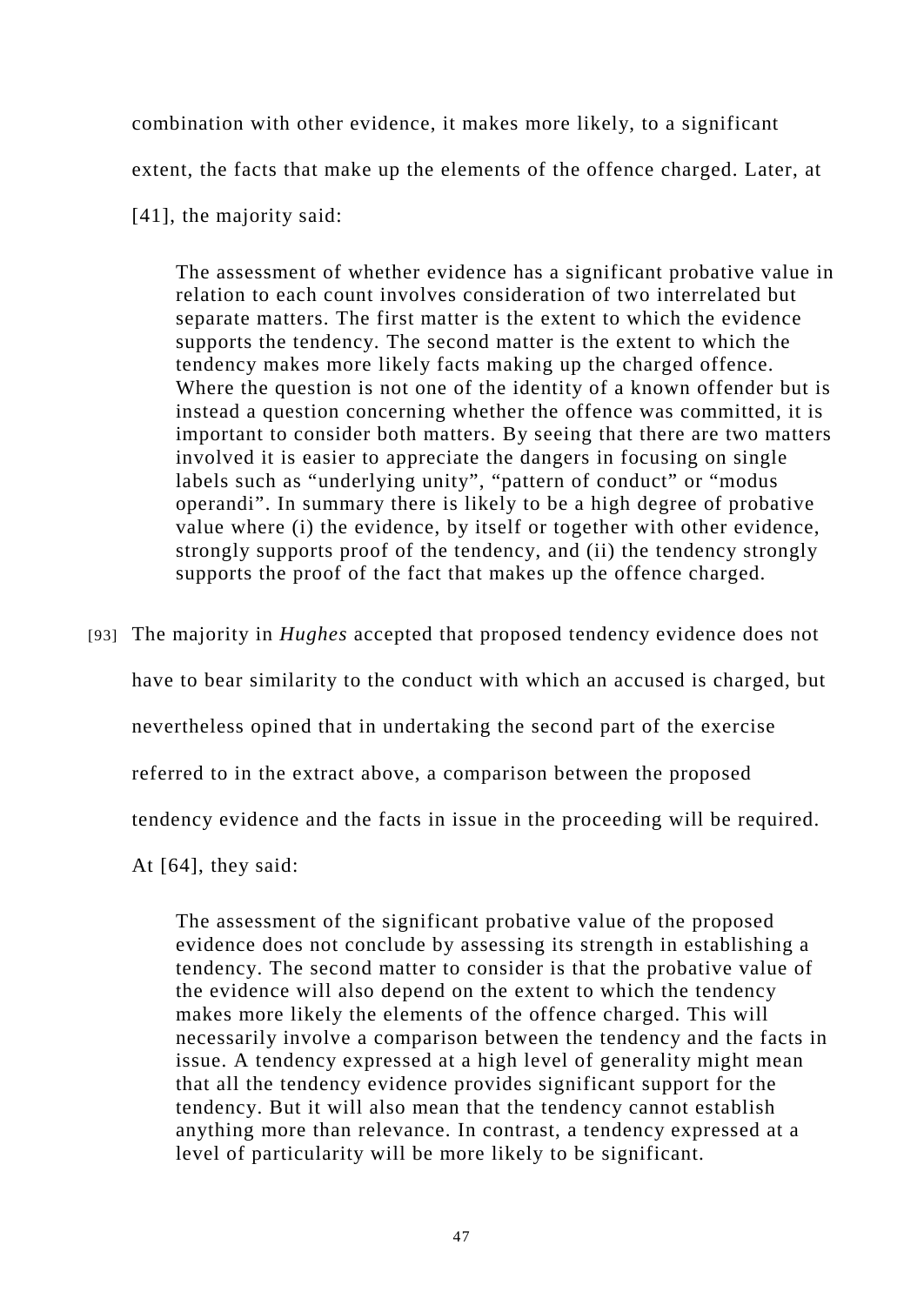[94] In assessing the probative value of proposed tendency evidence, the evidence must be taken at its highest and no question as to the credibility or reliability of the evidence should, for that purpose, be entertained: *IMM* at [52]. The phrase "significant probative value" is not defined in the ENULA. In *IMM* the plurality, at [46], referred with apparent approval to Cross on Evidence which suggested that a significant probative value is a probative value which is "important" or "of consequence". In *BD v The Queen* [2017] NTCCA 2 the Court of Criminal Appeal (Grant CJ, Kelly and Barr JJ) said, at [84]:

> The test of "significant probative value" in the tendency rule is higher than that required to establish relevance under section 55 of [the ENULA]. The use of "significant" as a qualifier in this context connotes something more than mere relevance, but something less than a substantial degree of relevance. This resolves to a judicial evaluation of whether the hypothetical jury would rationally think it likely that the evidence is important in relation to the determination of the fact(s) in issue."

[95] The justification for adducing tendency evidence in cases such as the present is that the evidence tells the tribunal of fact something important about the accused, in particular the way in which the accused can be expected to think or act in particular circumstances. What is revealed about the accused by the tendency evidence must be of importance in determining a fact in issue. The fact in issue need not be the ultimate fact in issue, but may be a subsidiary or collateral fact which is nevertheless important in reasoning that an ultimate fact in issue exists.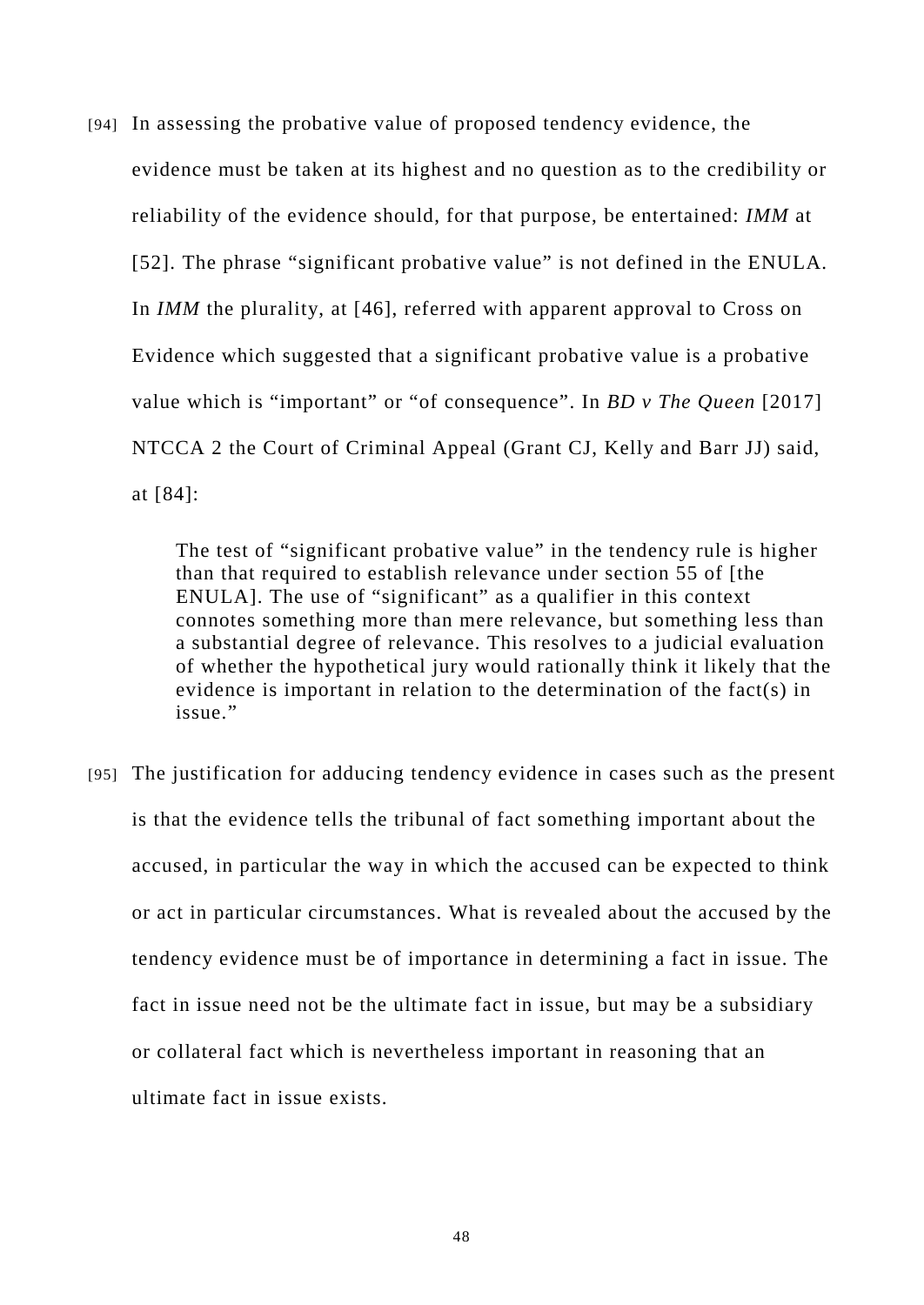- [96] The word "tendency" is not defined in the ENULA and must be taken to have its ordinary meaning of an *inclination* towards a particular behaviour or way of thinking. Proposed tendency evidence need not, therefore, establish that a person has a fixed pattern of behaviour or thought. What is anticipated by s 97 of the ENULA is that the proposed tendency evidence will allow the tribunal of fact to draw an inference that, when presented with particular circumstances, the accused will tend to act or think in a particular way. The purpose of the Crown asking the tribunal of fact to draw this initial inference is so that the Crown may then ask the tribunal of fact to draw a second inference from the initial inference, being that when confronted with the same or similar circumstances, the accused will act or think in the same way as he has acted or thought in the past when confronted with those circumstances.
- [97] That is not to say proposed tendency evidence must be the same as, or strikingly similar to the conduct alleged by the Crown in charged offences before it may have probative value. Thus in *Hughes* the majority said at [39]:

Commonly, evidence of a person's conduct adduced to prove a tendency to act in a particular way will bear similarity to the conduct in issue. Section 97 (1) does not, however, condition the admission of tendency evidence on the courts assessment of operative features of similarity with the conduct in issue. The probative value of tendency evidence will vary according to the issue that it is adduced to prove. In criminal proceedings where it is adduced to prove the identity of the offender for a known offence, the probative value of tendency evidence will almost certainly depend upon close similarity between the conduct evidencing the tendency and the offence. Different considerations may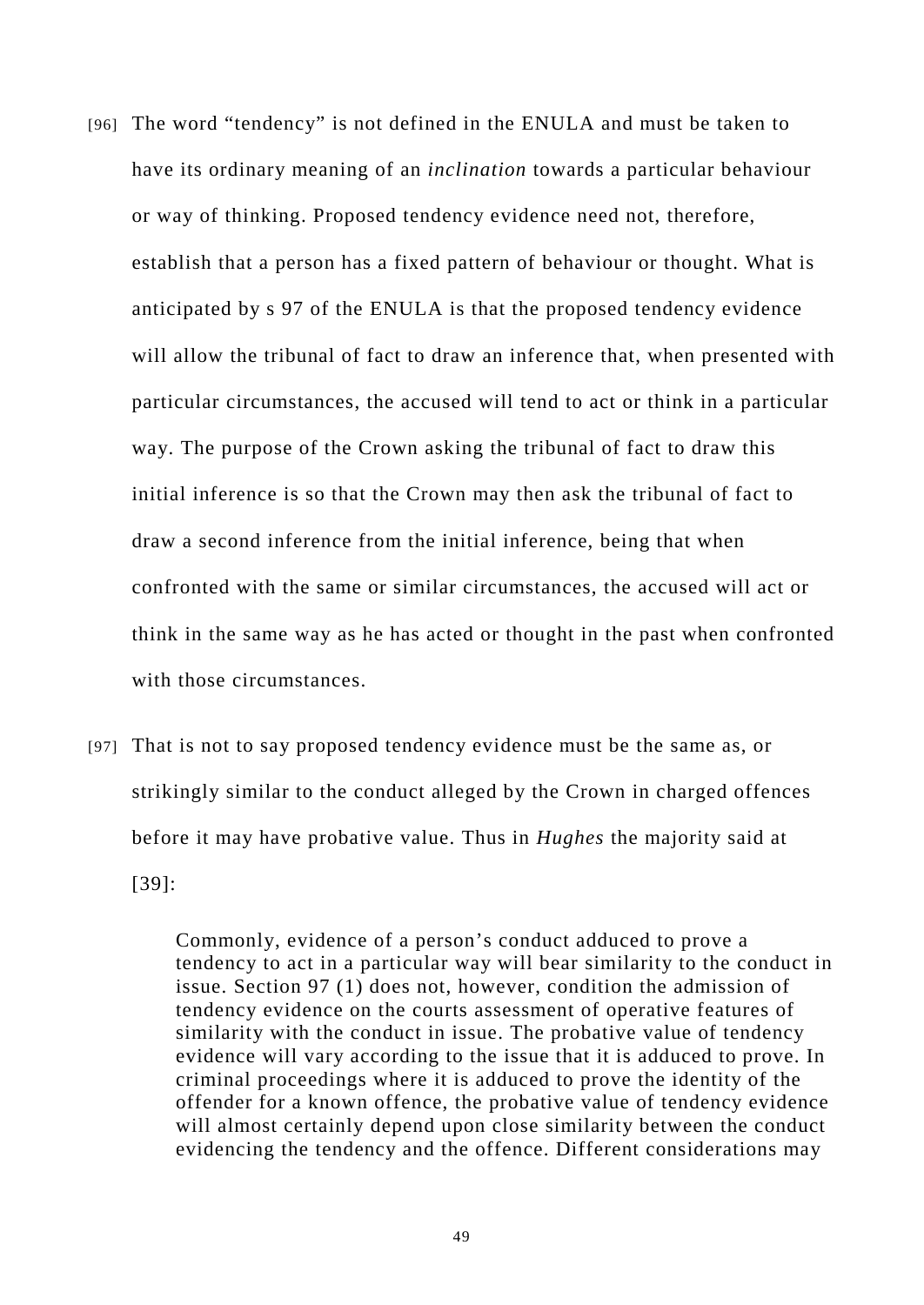inform the probative value of the tendency evidence where the fact in issue is the occurrence of the offence.

- [98] In assessing whether proposed tendency evidence strongly supports, either by itself or in conjunction with other evidence, proof of an alleged tendency, some differences between the circumstances of the events in the proposed tendency evidence and the charged events may not affect the assessment of probative value. In *Hughes*, the offender engaged in various forms of sexual activity with female children of various ages. It was submitted that the differences between the circumstances of the various individual offences deprived the evidence of significant probative value. In rejecting that submission, the majority of the High Court reinforced the need to consider what the proposed tendency evidence was being led to establish. The majority said, at [62], that, when considered together, "all the tendency evidence provided strong support to show the appellant's tendency to engage opportunistically in sexual activity with underage girls despite a high risk of detection". This tendency was clearly relevant to rebutting any suggestion that the individual alleged offences with which the appellant was charged were unlikely to have occurred because of the significant risk of the appellant being detected in the commission of those offences.
- [99] Moving to the second matter to be considered, being the extent to which proof of the tendency makes more likely the elements of an offence charged (see [92] above), the majority in *Hughes* said, at [64]: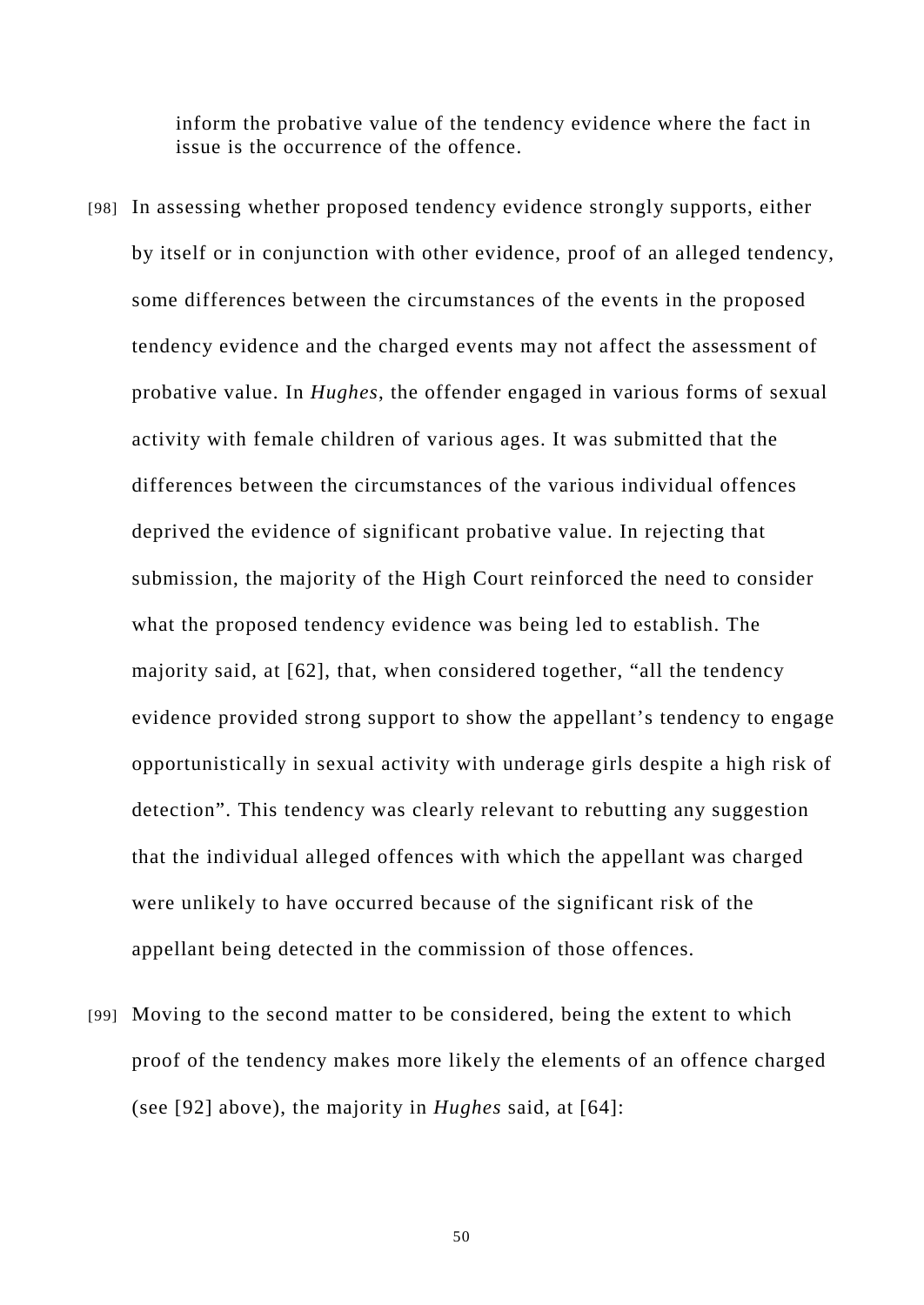The second matter to consider is that the probative value of the evidence will also depend on the extent to which the tendency makes more likely the elements of the offence charged. This will necessarily involve a comparison between the tendency and the facts in issue. A tendency expressed at a high level of generality might mean that all the tendency evidence provides significant support for the tendency. But it will also mean that the tendency cannot establish anything more than relevance. In contrast, a tendency expressed at a level of particularity will be more likely to be significant.

- [100] Drafting a proposed tendency so that it has a level of particularity sufficient to possess significant probative value in proving an element of a charged offence will ordinarily involve reference in the proposed tendency to particular circumstances said to exist in the evidence adduced to prove the tendency. As I have said, in a case such as the present, the purpose for which the proposed tendency evidence is led is to establish that the accused has or had a tendency to act in a particular way or to hold a particular state of mind in certain circumstances. As *Hughes* demonstrates, in some cases differences between the circumstances of the tendency evidence and the charged offences may not deprive an established tendency of significant probative value. Much depends upon the circumstances of each case.
- [101] Taken at their highest for the Crown, and distilling their essential elements at a high level of generality, each of the four tendency incidents are capable of establishing that the accused had a tendency to use excessive force as a police officer in arresting males, resulting in injury to those males.
- [102] Those who drafted the present proposed tendencies were clearly alive to the need to express the tendencies at a level of particularity sufficient to possess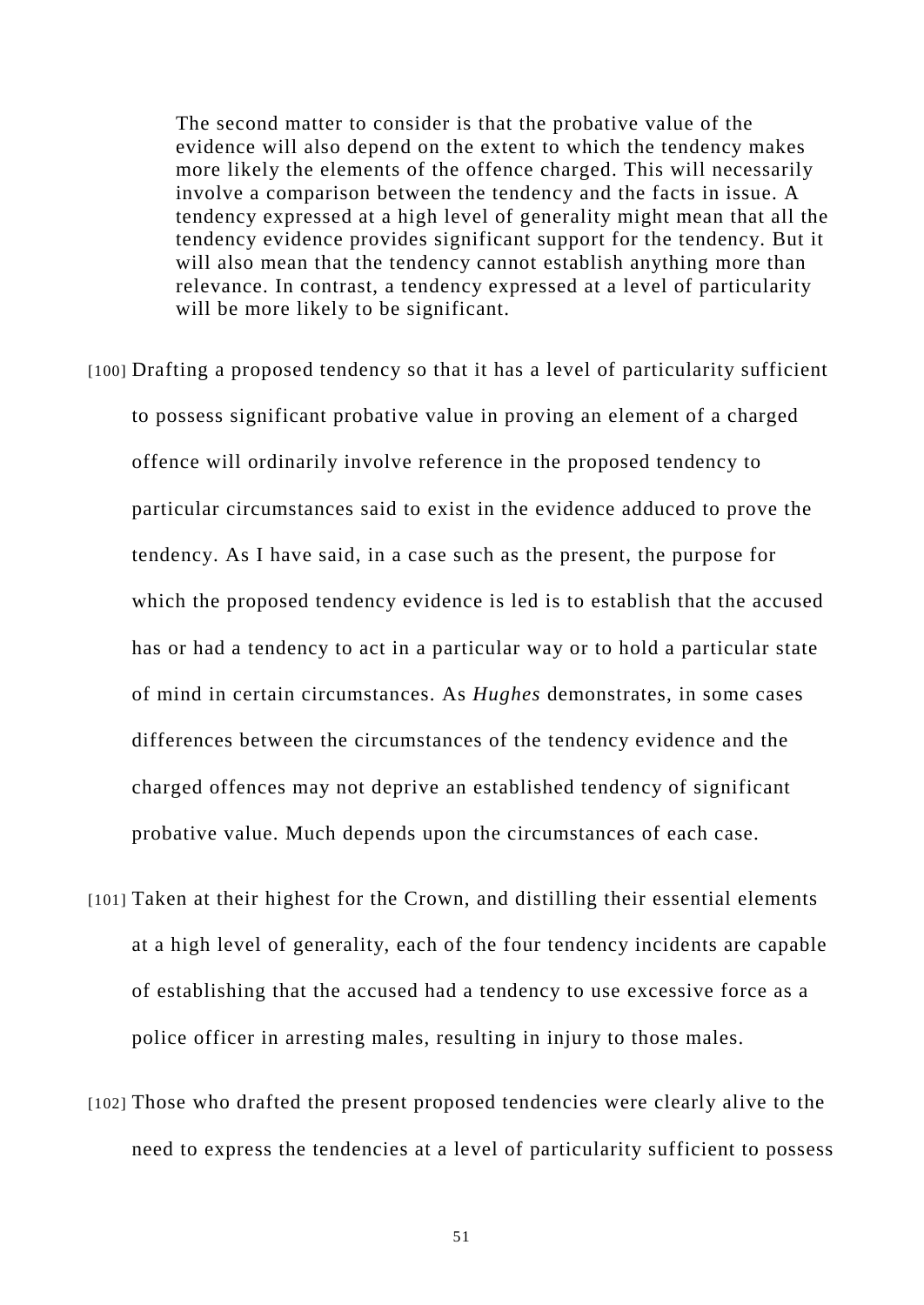significant probative value in proving the charges against the accused. Stripped to its essentials, the first tendency alleged by the Crown is that the accused has or had a tendency to use excessive force in making arrests. The added particulars alleged by the Crown are:

- (a) this tendency manifested when the accused was acting as a uniformed police officer; and
- (b) the force used by the accused was sufficient to cause or have the potential to cause serious injury.
- [103] It is apparent that the alleged tendencies have been drafted to allow for differences between the circumstances attending the four tendency incidents. A degree of imprecision has been imported by the use of inexact language in the first alleged tendency; for example, the allegation that the force used was *excessive*. Another example is that the Crown alleges that the force was sufficient to either *cause* or have *the potential to cause* serious injury. The drafter of the alleged tendency chose to use the term "serious injury", which is a term incapable of exact definition, whose meaning may greatly differ in different minds and which could cover a wide range of injuries or potential injuries. Undoubtedly, this imprecision arises from the significant differences in the injuries suffered by the complainants in the four tendency incidents. In the Ryder incident the complainant suffered two lacerations to his head requiring 13 sutures and three sutures respectively. In the DX incident the complainant suffered a laceration requiring four sutures. In the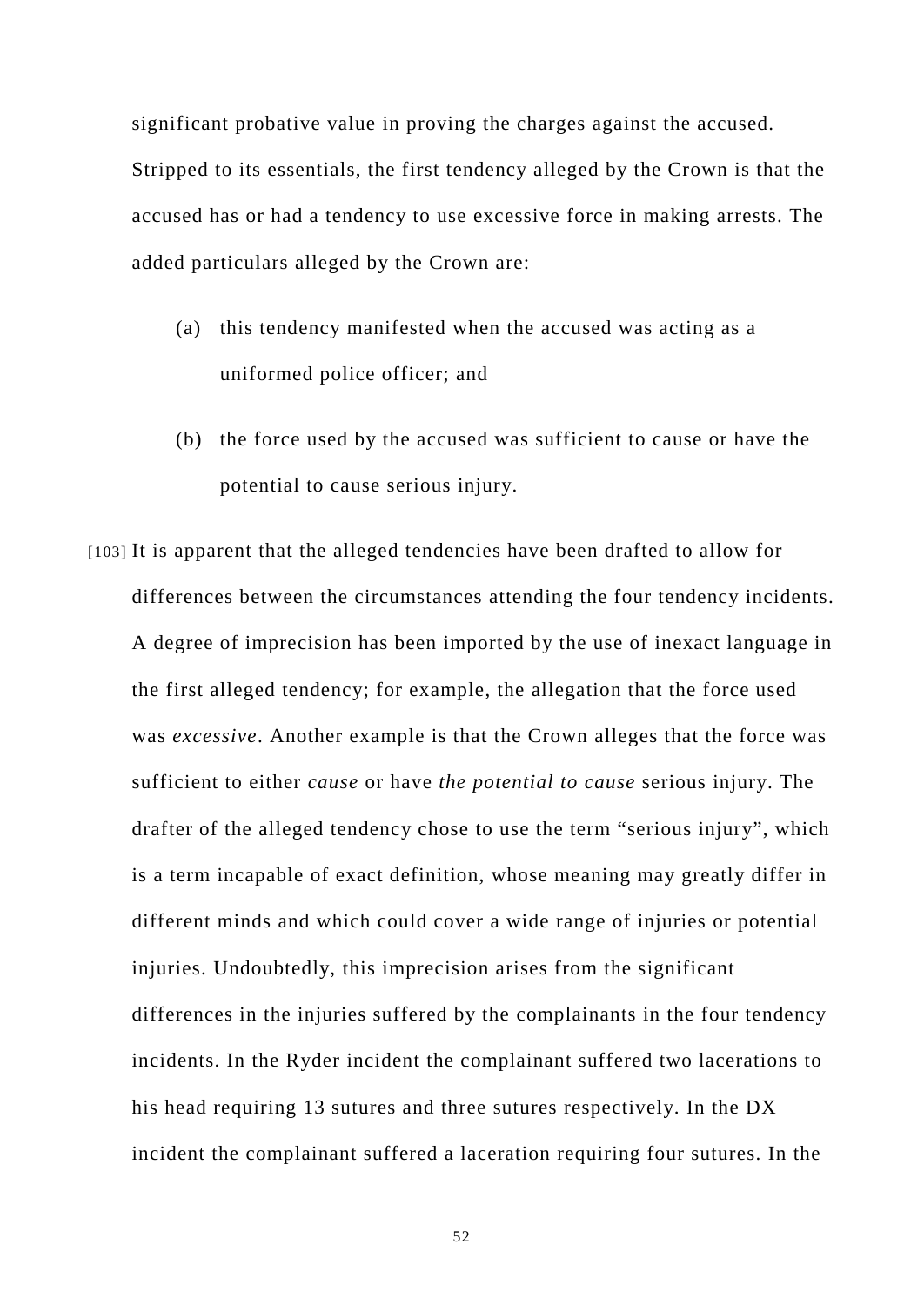Bailey incident the complainant suffered a laceration requiring nine sutures. In the Spencer incident the complainant only complained of a sore shoulder. To the extent that the alleged tendency incidents support that part of the first tendency regarding the infliction or potential infliction of serious injury by the accused, they do so only because of the generality with which the tendency is expressed.

- [104] The four tendency incidents support the first tendency alleged by the Crown. They strongly support a tendency to use excessive force as a police officer in making an arrest. They support a tendency to use force sufficient to cause, or to have potential to cause injury, but not strongly. They only weakly support a tendency to use force sufficient to cause serious injury.
- [105] Regarding the second alleged tendency, the Ryder and DX incidents, taken at their highest, strongly support a tendency on the part of the accused to make a false statement or do some other act seeking to justify the use of excessive force. Having seen the BWV of the Spencer incident, I am satisfied that it is capable of supporting such a tendency, but weakly. The Bailey incident provides no support for this asserted tendency.
- [106] In order to advance its submission that the alleged tendencies have significant probative value in proving a fact in issue, the Crown provided me with a list of suggested similarities between the events in the four tendency incidents and the events that are the subject of the present charges (see [71]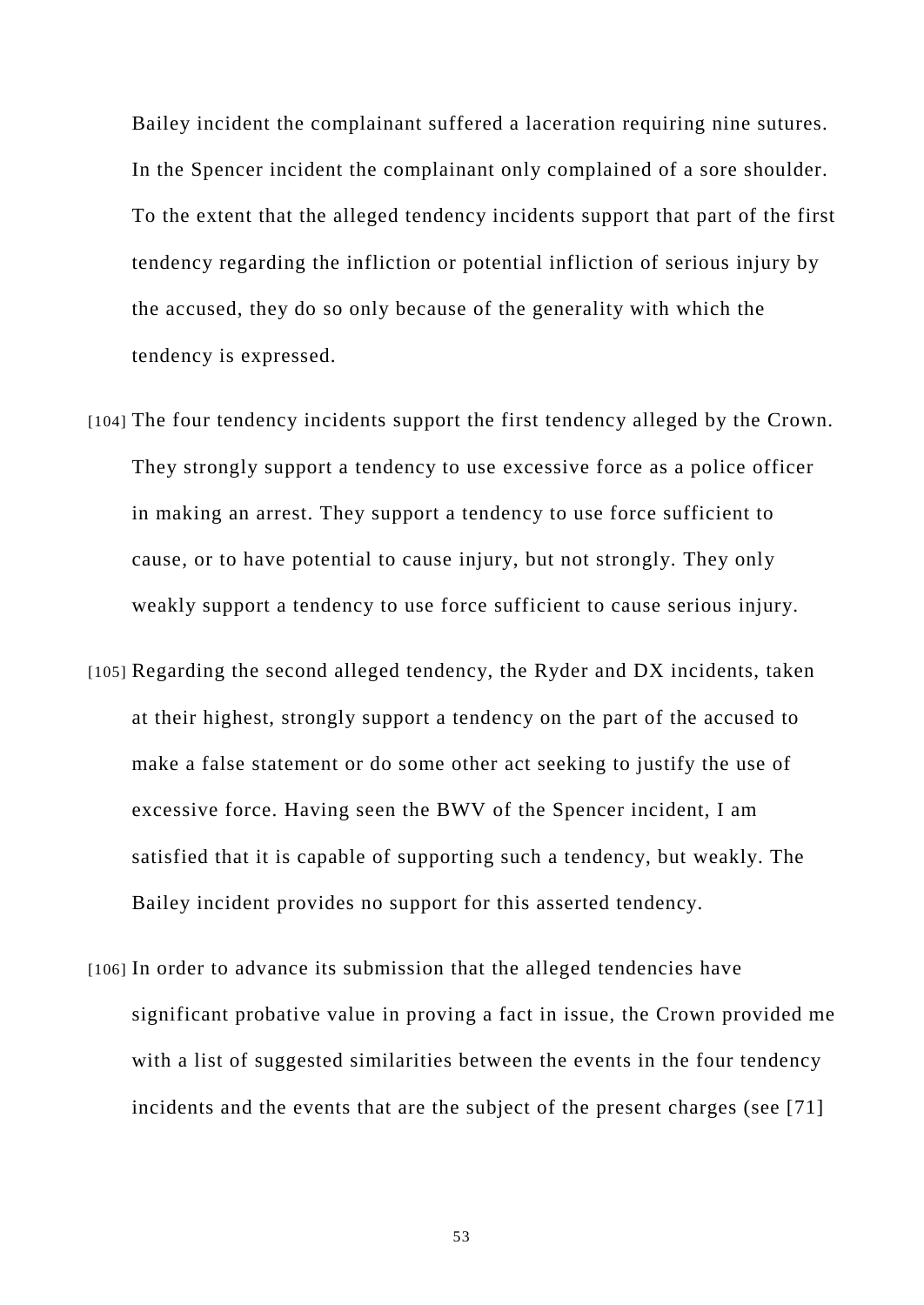above). The following comments are relevant to those matters listed by the Crown:

- (a) the fact that the accused was acting as a *uniformed* police officer at the time of the alleged tendency incidents does not add significantly to the particularity of the alleged tendency. The accused was a uniformed police officer and his interactions with the subjects was as a uniformed police officer;
- (b) The fact that each subject of excessive force was male is not a significant similarity. The vast majority of persons arrested in the Northern Territory are male;
- (c) The fact that the use of excessive force occurred in the course or context of an arrest is a matter of similarity which is capable of being significant;
- (d) The fact that the accused had not met the subject previously (except in the DX incident) is not a significant similarity;
- (e) There is little evidence of the relative stature, strength or levels of fitness of the subjects compared to the accused;
- (f) The Crown accepted that the Bailey incident did not support a similarity that before the use of excessive force, the subject had challenged the accused's authority in some way. The remaining incidents share with the charged events the feature that the subject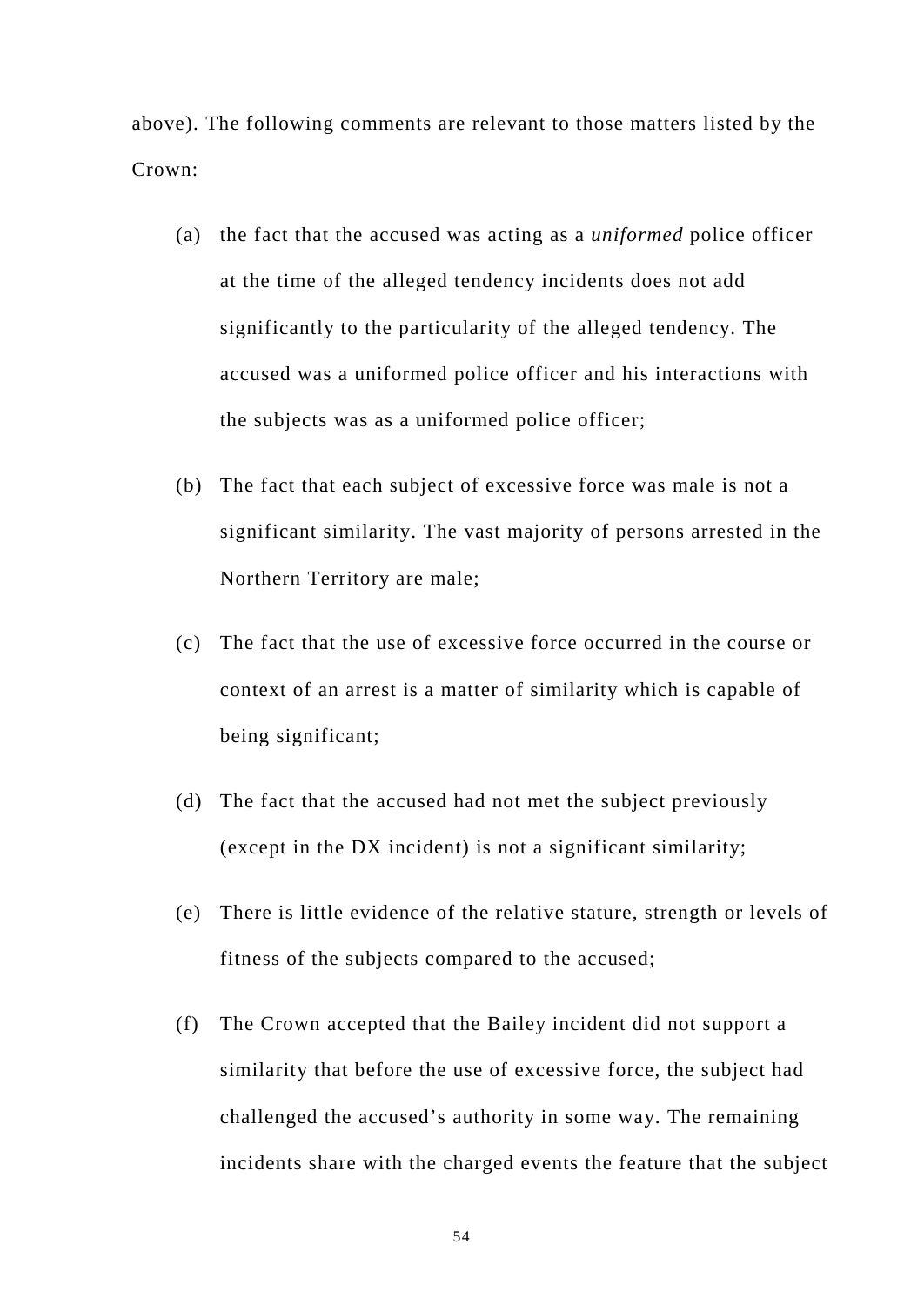either did not comply with the accused's directions or ran away from him. The tendency incidents and the charged events share this general similarity;

- (g) In the submission that the four tendency incidents and the charged events share the similarity that "the force was excessive because it was neither reasonable nor necessary", the Crown has made the error of assuming a matter which the jury will have to determine, being whether the force used by the accused in causing the death of the deceased was neither reasonable nor necessary. They propose using this similarity to prove that the accused's state of mind at the time he did the act which caused the death of the deceased was such that the use of that force was neither reasonable nor necessary. This invites clear circular reasoning;
- (h) The submission that the four tendency incidents and the charged events share the similarity that the accused was not acting in selfdefence also clearly invites circular reasoning as it assumes that which is to be determined by the jury in the accused's trial, being whether he was acting in self-defence at the time that he discharged the fatal shot;
- (i) The submission that the four tendency incidents and the charged events share the similarity that the excessive force used was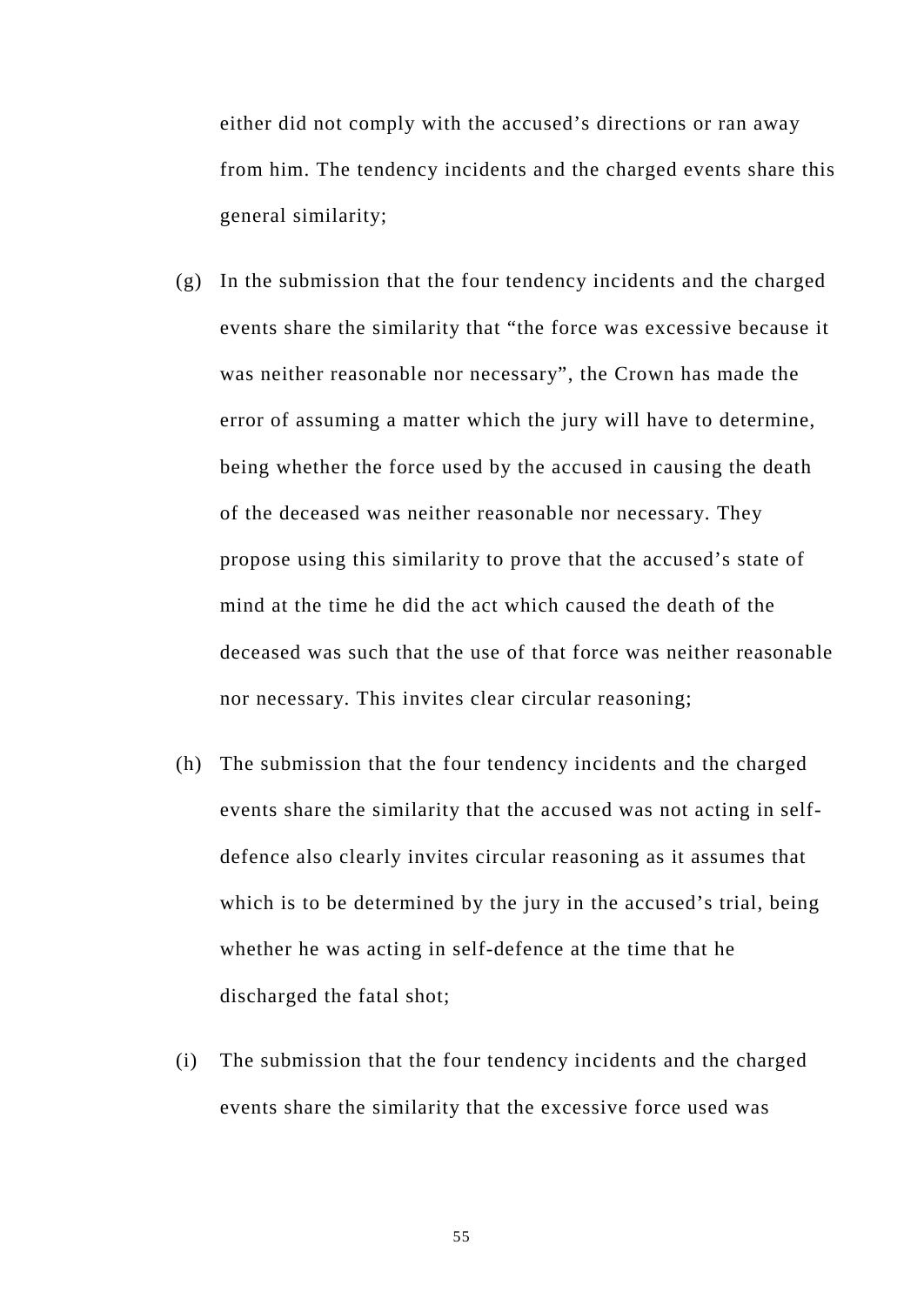sufficient to either cause or have the potential to cause serious injury is correct at a high level of generality;

- (j) The submission that the four tendency incidents and the charged events share the similarity that in each case the subject suffered an injury is correct at a high level of generality; and
- (k) The submission that, except for the Bailey incident, the accused sought to justify his use of excessive force with a false act or statement is correct at a high level of generality and assuming that the jury are satisfied that the accused used excessive force in one or more of the tendency incidents and in the charged events.
- [107] What gives a tendency significant probative value depends on what the tendency is adduced to prove. In *Middendorp*, the accused was charged with the murder of his partner. He defended the charge on the basis that he was defending himself from her attack. There were no witnesses to the events leading to the death of his partner. The evidence of the accused's tendency to attack the deceased without provocation derived its probative value from not only the prior acts of the accused, but also the fact that they occurred in that relationship. One cannot draw from that decision a general principle that evidence of a tendency to engage in violence will be admissible to meet a defence of self-defence in every case. There is no suggestion of any relevant prior relationship between the accused and the subjects of the tendency incidents or the deceased.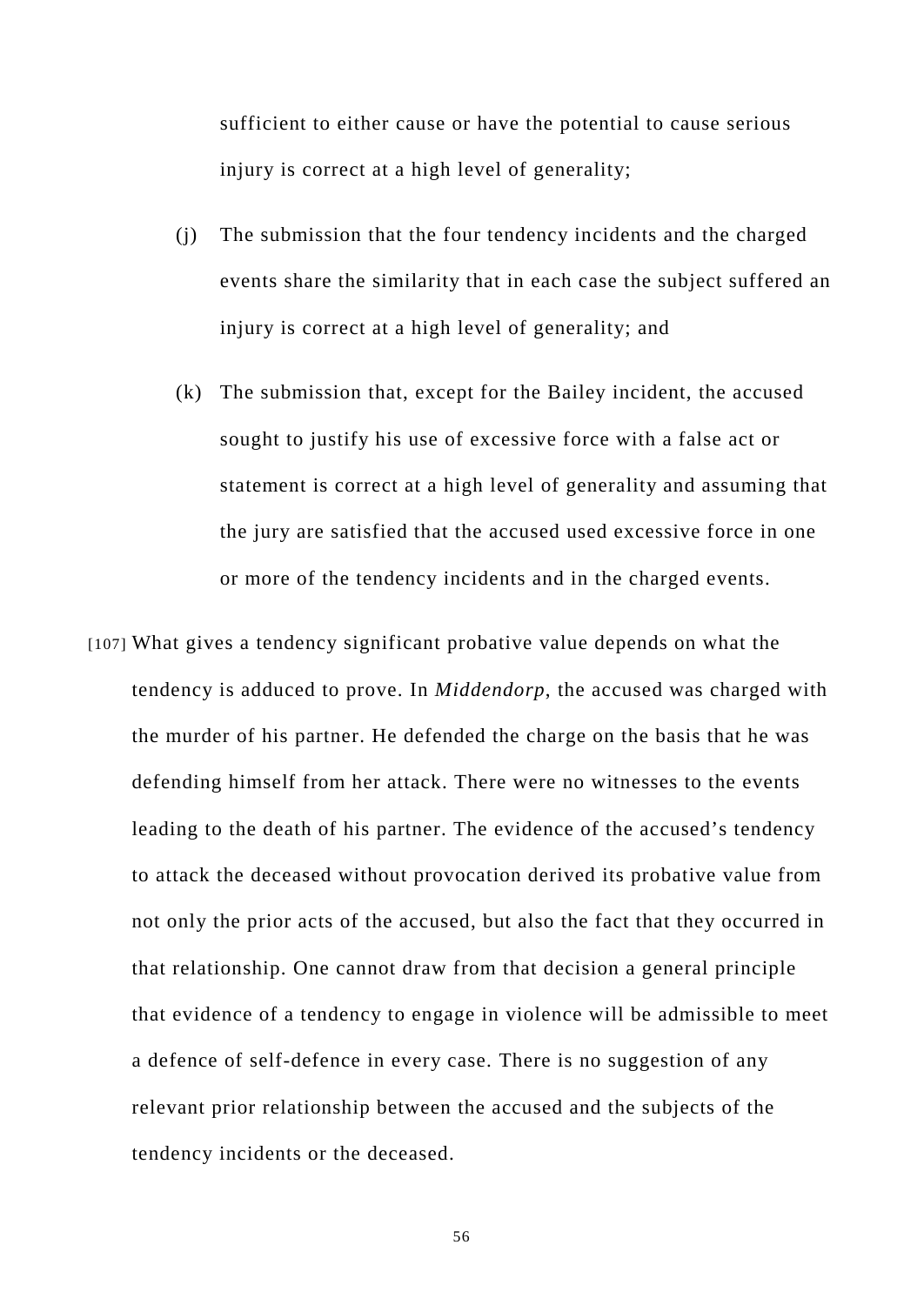- [108] The tendencies alleged by the Crown may meet the basal requirement of relevance, but they do not have significant probative value. The drafting of the first proposed tendency is unfortunate, in that it does not allege a tendency to *intentionally* use excessive force when making an arrest. It is difficult to perceive how the tendency as presently framed can be said to have significant probative value in meeting any of the defences foreshadowed on behalf of the accused if it is not alleged that the tendency is to intentionally use excessive force when making an arrest. The defences foreshadowed by the accused principally focus on the state of mind of the accused.
- [109] Even if I assume that the Crown intended to allege that the accused's excessive use of force in making arrests was intentional, it still lacks significant probative value. As I have previously noted, differences between the events relied upon to establish a tendency and the charged events may not be such as to deprive the proposed tendency of significant probative value. Conversely, however, there will be cases in which the differences are such that the proposed tendency or tendencies do not have significant probative value. To my mind, this is such a case. At a high level of generality there is a similarity between the events in the tendency incidents and the charged events, but there are very significant differences. This is particularly important in a case where the Crown says that it may be inferred that the accused had a particular state of mind or acted in a particular way in certain circumstances because he had a particular state of mind or had acted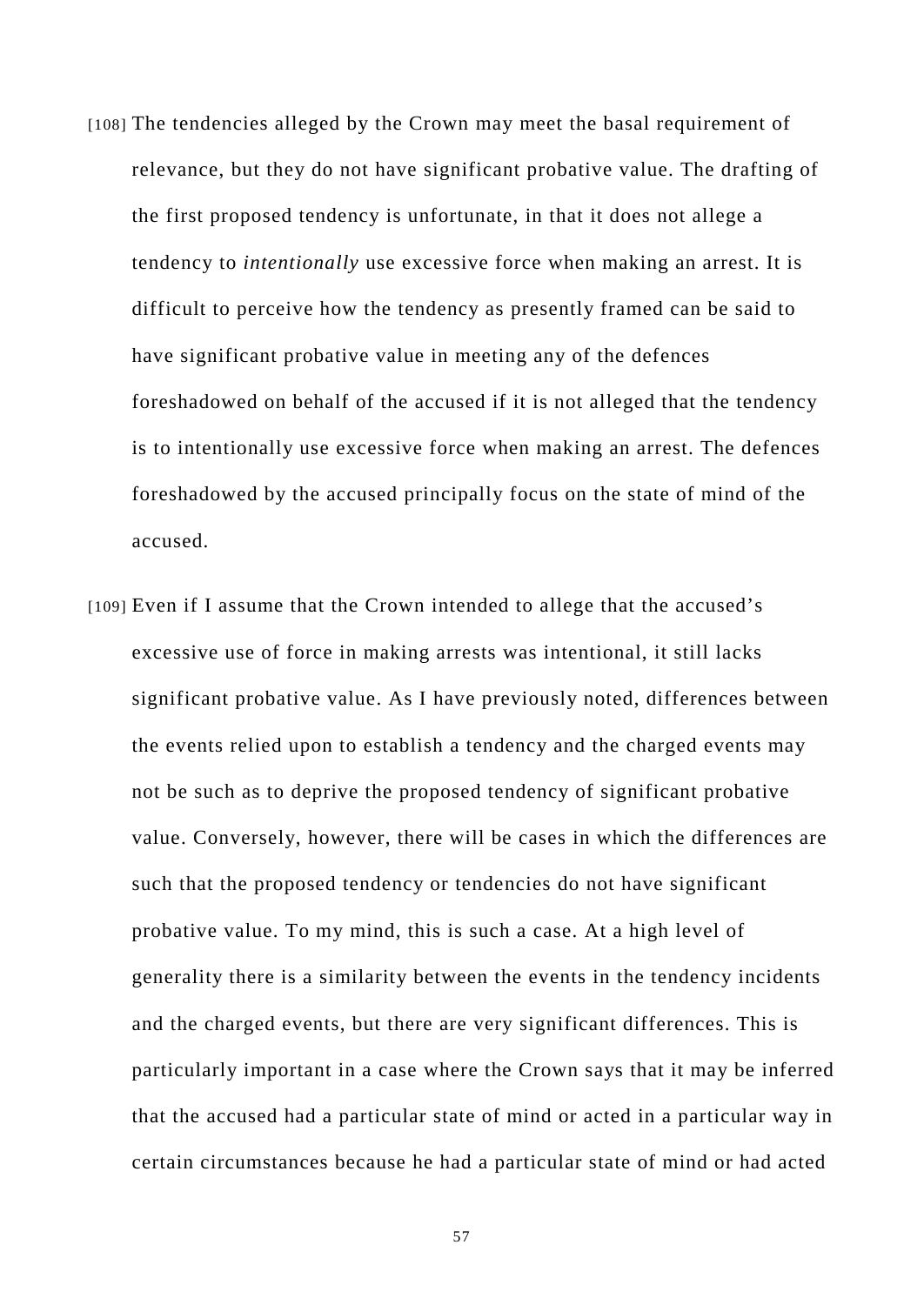in a particular way at an earlier time when confronted by similar circumstances. Looked at in this way, the importance of the similarity in circumstances between the tendency incidents and these becomes obvious.

- [110] The decision by the accused to fire the second and third shots was made, on the Crown case, within a period of two seconds. The deceased had produced a weapon and used that weapon to wound the accused and had then continued to struggle with Constable Eberl while still in possession of that weapon. It is accepted by the Crown that the first shot discharged by the accused was fired in self-defence, such that the decision by the accused to discharge the second and third shots came after the legitimate use by him of his firearm in self-defence against the deceased. In addition, the accused had been briefed about the violent tendencies of the deceased. Nothing in the evidence of the tendency incidents could, by reference to the alleged tendencies, assist the jury in understanding or inferring the accused's state of mind at the time of the charged events. The differences between the circumstances of the tendency incidents and the charged events are such that no inference such as the Crown would ask the jury to draw can be drawn.
- [111] For these reasons I am not satisfied that the proposed tendency evidence has significant probative value.
- [112] If I were to be proven wrong with regard to the above finding, I make it clear that the probative value of the proposed tendency evidence does not outweigh the danger of unfair prejudice to the accused. No admissions have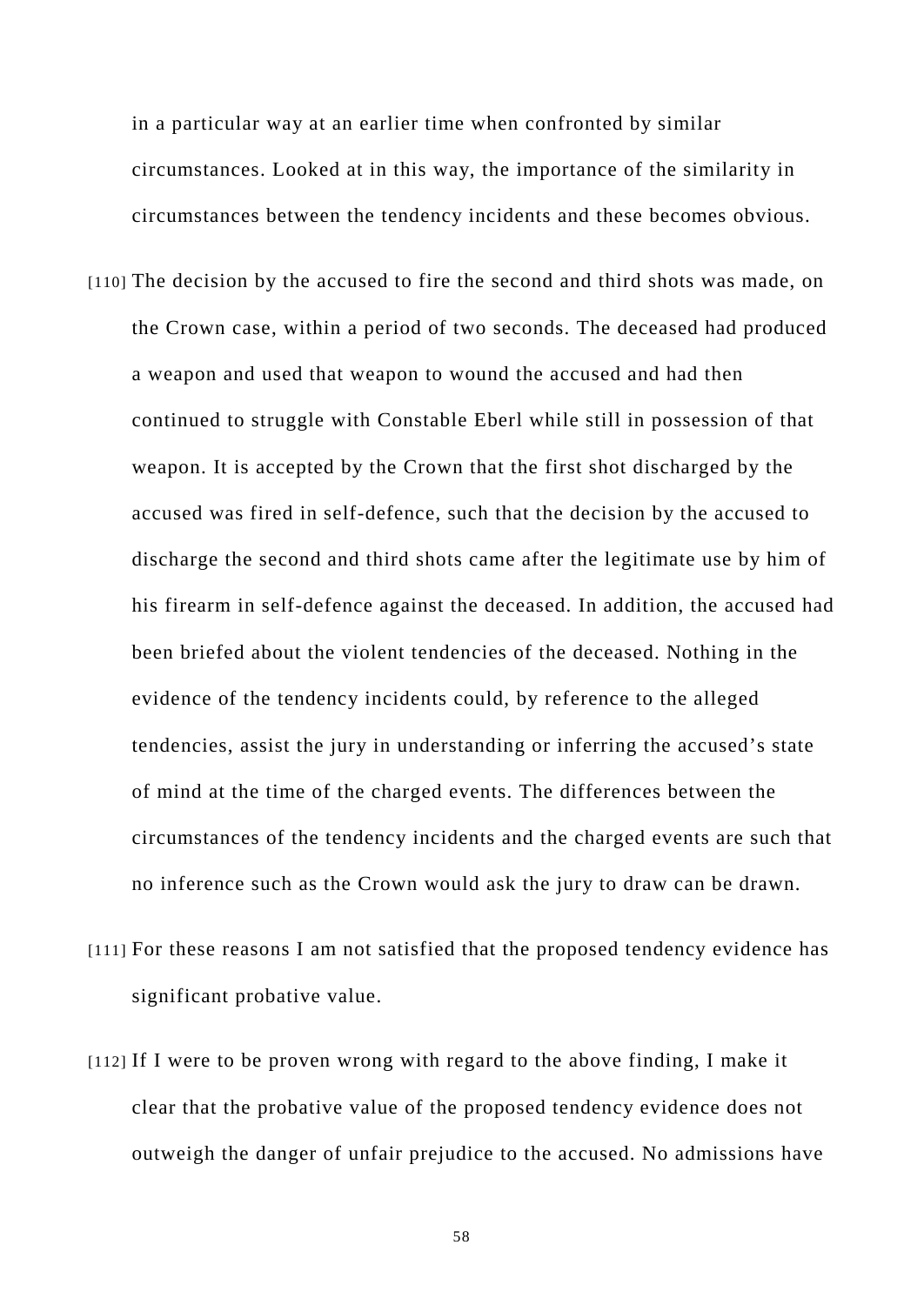been made by the accused with regard to the allegations against him regarding the tendency incidents. No charges have been proven against him in that regard. For the Crown to prove the facts in those tendency incidents will effectively require it to conduct five separate trials, all within one proceeding. The estimate given by the Crown that proof of the tendency incidents will add five days to the length of the trial is, in my view, extremely optimistic. In addition, the leading of the proposed tendency evidence by the Crown would leave open the opportunity for the accused to call evidence rebutting the proposition that he has the tendency alleged by the Crown. It is for the Crown to prove that the accused has such a tendency. It does so by asking the jury to draw an inference from the tendency evidence. I see no reason why an accused person may not lead evidence tending to rebut the inference which the Crown asks the jury to draw or directed to the weight which the jury may attribute to a proven tendency. It is unclear how many arrests the accused has been involved in over the period that he has been a member of the Northern Territory Police Force, but it is reasonable to infer that it is many more than the four arrests referred to in the tendency incidents. I see no reason why the accused would not be entitled to lead evidence of other, and potentially many other arrests in which he has been involved and which may bear similarities to the arrests in the tendency incidents, but which have not involved allegations of excessive force, in order to rebut the Crown's submission that the jury should infer the alleged tendency from the four incidents it has selected, or to assist the jury